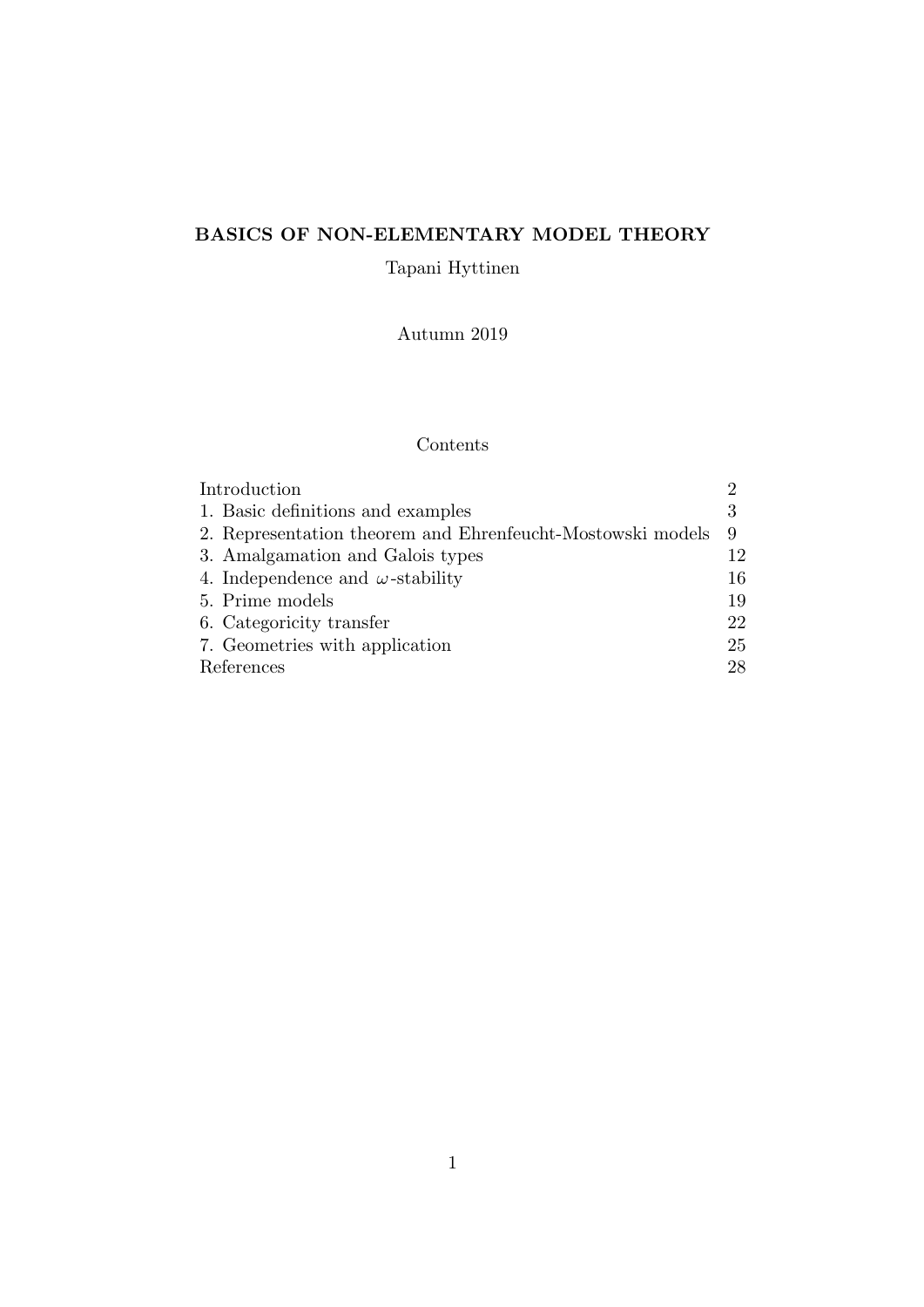# **Introduction**

To me, model theory is a study of questions, properties and concepts whose definition(s) do not rely on mathematical structures or classes of structures being of some particular kind. E.g. "is  $\pi$  algebraic?" is not a model theoretic question, it makes sense essentially only in the context of the field of complex numbers, but algebricity is a model theoretic property: There is a general notion of algebricity that in the case of complex numbers is the same as what is intended in the question above but which is such that one can replace complex numbers by, say, some graph and it still makes sense to ask which elements of the graph are algebraic. Let us look another example of a model theoretic property namely pseudo finiteness. In the firstorder a.k.a. elementary model theory pseudo finiteness means that every first-order sentence true in the structure is true also in some finite structure or equivalently, there is an elementary embedding of the structure into an ultraproduct of finite structures. So one can think pseudo finiteness as a property that allows one to approximate the structure with finite structures. Obviously the property does not depend on what kind structures we are looking and e.g. many (infinite) fields have it as do vector spaces over a finite field, random graphs etc. Now the reader may ask why in this property we look first-order sentences and/or why finite structures and not e.g. finitely generated ones. The answer is, because the theory of pseudo finiteness is developed in the context of elementary model theory. A critical reader may not be satisfied to this answer. And, as we will see, she is right.

Elementary model theory completely dominated model theory at least from the early seventies to the end of the century and it is still going strong. It has been very successful. Often mentioned example of this is E. Hrushovki's work on Mordell-Lang and Manin-Mumford conjectures from algebraic number theory. However it has limitations. Our example of this comes from metric model theory although in these lectures we will stick to the discrete case (in non-elementary model theory the difference between metric and discrete cases is rather small unless one is interested in concepts like perturbation which appear only in the metric case). We use this metric example because it demonstrates two main problems simultaneously: Firstorder logic can be too strong and too weak at the same time to be useful in studies of a mathematical structure.

So let us look the standard model from quantum mechanics for a particle in space. This structure comes with a metric which is a problem in elementary model theory. First-order logic is not strong enough to express the basic properties of a metric. One can try to go around this problem by moving to continuous firstorder logic. Unfortunately, in addition, the operators in the standard model are not bounded, in particular, they are only partial functions. This forces one to deal with them in first-order logic are predicates. But then continuous first-order logic is not strong enough to express even the functionality of the operators. Now suppose that we are interested in studying possibilities of approximating this structure with finite dimensional substructures (finitely generated Hilbert spaces) - physicists seem to be interested in this. Now, as pointed out above, there is a lot of theory of a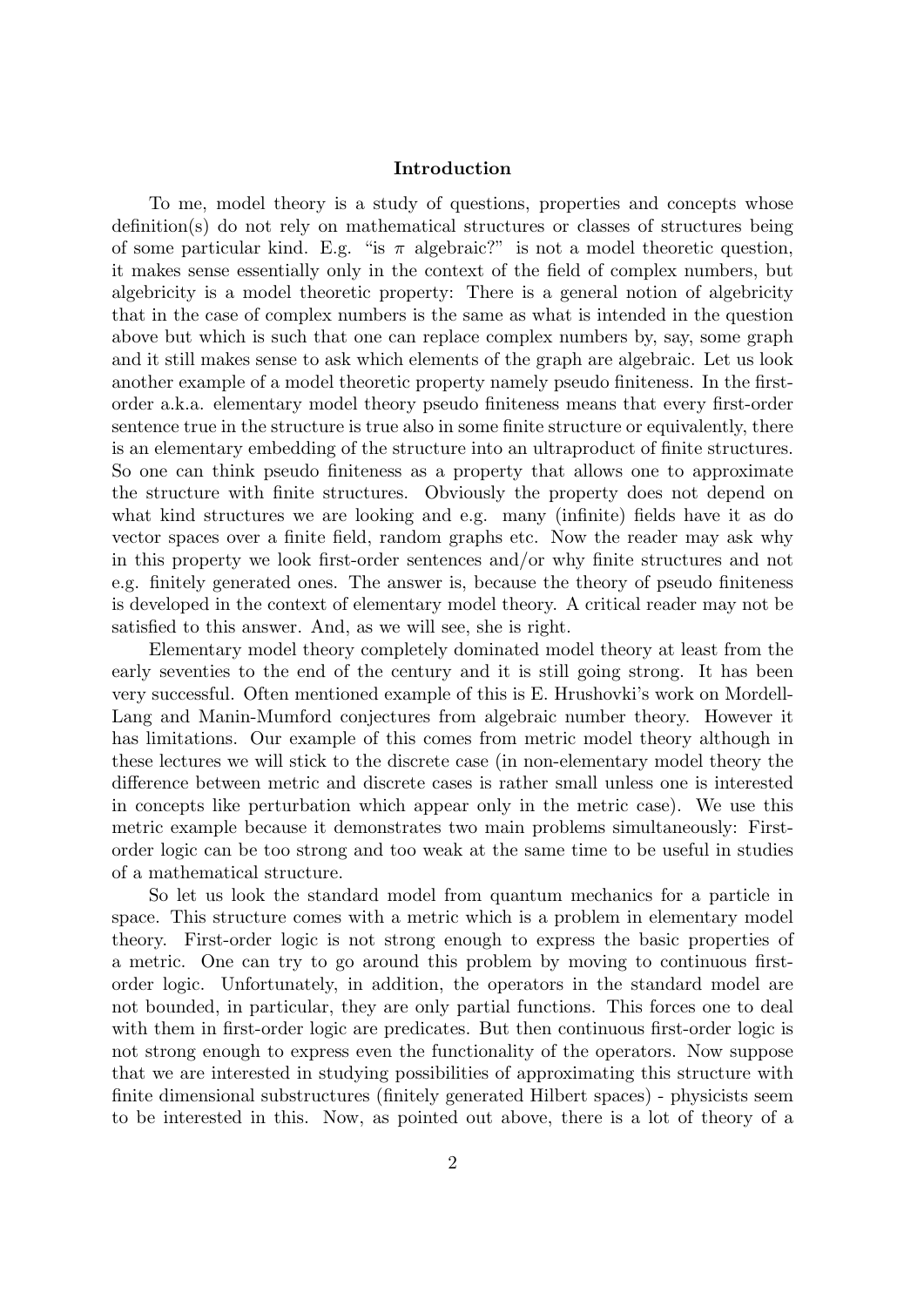question related to this question in the elementary model theory. But if one tries to do the constructions from elementary model theory (heavily modified) in this case, one notices that one cannot find elementary embeddings the way one can in the firstorder case. Now the first-order logic is too strong. However, one can find embeddings instead of elementary embeddings and luckily this is enough: In this context, it is the equations that one is interested in, not the quantification.

In these lectures our set up will be that of abstract elementary classes (due to S. Shelah) and we will cover the basic theory as much as the time allows. We will also spend a fair amount of time looking what our concepts mean in examples. This topic can be very misleading if one does not test one's intuition against examples. Of course, this is the case in mathematics in general but in our topic the problem is bigger than usually. Our main examples are the class of right-angled Coxeter groups and its subclasses.

We sometimes refer to the lecture notes of the course Model theory, but, excluding few exercises, only some very basic information from the course is needed here and most of that is already included in the course Introduction to Logic II or the course Elements of set theory and by reading few pages of the lecture notes of the course Model theory, the needed information can be obtained.

And yes I agree, non-elementary model theory is not a good name for our topic but it is what is used of it.

# **1. Basic definitions and examples**

We fix a vocabulary and call it  $\tau$ . Unless otherwise said, by a model/structure we mean one with vocabulary  $\tau$ . If  $\mathcal A$  is a model and  $f : \mathcal A \to X$  is one-to-one, then by  $f(A)$  we mean a model  $B$  such that the universe of  $B(dom(B))$  is  $f(dom(A)),$ for all  $(n$ -ary) relation symbols  $R \in \tau$  and  $b_1, ..., b_n \in dom(\mathcal{B}), (b_1, ..., b_n) \in R^{\mathcal{B}}$  iff  $(f^{-1}(b_1), ..., f^{-1}(b_n)) \in R^{\mathcal{A}}$ , for all function symbols  $F \in \tau$  and  $b_1, ..., b_n \in dom(\mathcal{B})$ ,  $F^{\mathcal{B}}(b_1, ..., b_n) = f(F^{\mathcal{A}}(f^{-1}(b_1), ..., f^{-1}(b_n))))$  and for all constant symbols  $c \in \tau$ ,  $c^{\mathcal{B}} = f(c^{\mathcal{A}})$  (so *f* is an isomorphism from *A* to *B*). When there is no risk of confusion, we usually write *A* also for  $dom(\mathcal{A})$ . For models *A* and *B*,  $\mathcal{A} \subseteq \mathcal{B}$  means that *A* is a substructure of *B* (i.e. for all *n*-ary relation symbols  $R \in \tau$ ,  $R^{\mathcal{A}} =$  $R^{\mathcal{B}} \cap dom(\mathcal{A})^n$ , for all function symbols  $F \in \tau$ ,  $F^{\mathcal{A}}(a_1, ..., a_n) = F^{\mathcal{B}}(a_1, ..., a_n)$  for  $a_1, ..., a_n \in \mathcal{A}$  and for all constant symbols  $c \in \tau$ ,  $c^{\mathcal{A}} = c^{\mathcal{B}}$ , for better understanding on submodels, see the lecture notes of the course Model theory). We write  $A, B, C$ etc. for models and *A*, *B*, *C* , *X* , *Y* etc. for sets.

We say that a pair  $(X, \leq)$  is a directed system if  $\leq$  is a partial order of X (i.e. it is transitive and  $a = b$  iff  $a \leq b$  and  $b \leq a$ ) and for all  $a, b \in X$ , there is  $c \in X$ such that  $a, b \leq c$ . Notice that if  $\leq$  is a linear order of *X*, then  $(X, \leq)$  is a directed system. Now suppose that *X* is a set of models and  $(X, \leq)$  is a directed system such that  $A \leq B$  implies  $A \subseteq B$ . The model  $A = \cup X = \cup_{B \in X} B$  is defined as follows:

(a) The universe of  $\mathcal A$  is  $\cup_{\mathcal B \in X} dom(\mathcal B)$ .

(b) For all  $R \in \tau$  and  $a_1, ..., a_n \in \mathcal{A}$ ,  $(a_1, ..., a_n) \in R^{\mathcal{A}}$  if there is  $\mathcal{B} \in X$  such that  $(a_1, ..., a_n) \in R^{\mathcal{B}}$ .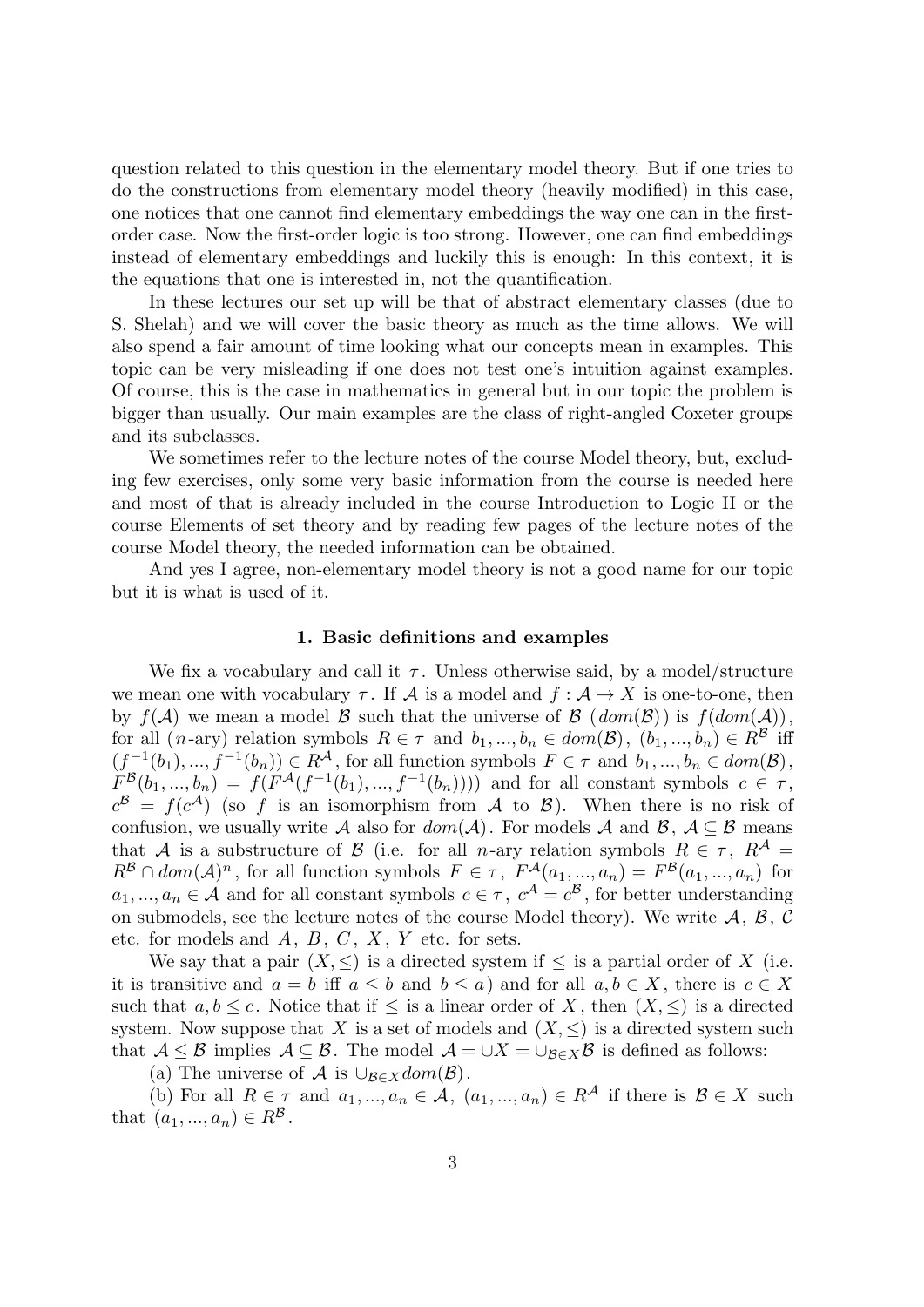(c) For all  $F \in \tau$ ,  $a_1, ..., a_{n+1} \in \mathcal{A}$ ,  $F^{\mathcal{A}}(a_1, ..., a_n) = a_{n+1}$ , if there is  $\mathcal{B} \in X$ such that  $(a_1, ..., a_{n+1} \in \mathcal{B} \text{ and } F^{\mathcal{B}}(a_1, ..., a_n) = a_{n+1}.$ 

(d) for all  $c \in \tau$ ,  $c^{\mathcal{A}} = a$  if there is  $B \in X$  such that  $c^{\mathcal{B}} = a$ .

**1.1 Exercise.** *Let A and X be as above.*

*(i)* Show that,  $F^{\mathcal{A}}$  is a function and that  $c^{\mathcal{B}} = c^{\mathcal{C}}$  for all  $\mathcal{B}, \mathcal{C} \in X$ .

*(ii)* Show that for all  $B \in X$ ,  $B \subseteq A$ .

By  $a \in \mathcal{A}$  we often mean that  $a$  is a finite tuple of elements of  $dom(\mathcal{A})$  and if by this we mean that *a* is an element of  $dom(\mathcal{A})$  it is either clear from the context or we say this explicitly. By  $A \subseteq \mathcal{A}$  we mean that A is a subset of  $dom(\mathcal{A})$  and  $|\mathcal{A}|$ means the cardinality of  $dom(\mathcal{A})$ .

**1.2 Definition.** Let K be a class of structures and  $\prec$  a partial order on K.

*(I)* We say that  $K = (K, \preceq)$  *is an abstract class if the following holds:* 

*(i) K* and  $\prec$  are closed under isomorphisms i.e. if  $A \in K$  and  $f : A \rightarrow B$  is an *isomorphism, then*  $\mathcal{B} \in \mathcal{K}$  *and if in addition*  $\mathcal{C} \preceq \mathcal{A}$ *, then*  $f(\mathcal{C}) \preceq \mathcal{B}$ *.* 

*(ii)*  $A \leq B$  *implies*  $A \subseteq B$ *.* 

*(II)* We say that  $K = (K, \prec)$  *is an abstract elementary class (AEC) if the following holds:*

*(i)*  $(K, \prec)$  *is an abstract class.* 

*(ii) (Coherence)* If  $A, B \prec C$  *and*  $A \subset B$ *, then*  $A \prec C$ *.* 

*(iii)* Suppose that  $(A_i)_{i < \alpha}, \alpha \in On$ , is a sequence of elements of K and it is  $\preceq$ -increasing i.e. for all  $i < j < \alpha$ ,  $\mathcal{A}_i \preceq \mathcal{A}_j$ , and continuous i.e. for all limit  $\beta < \alpha$ ,  $A_{\beta} = \bigcup_{i < \beta} A_i$ , then the following holds:

*(a) ∪i<αA<sup>i</sup> ∈ K,*

*(b)* for all  $j < \alpha$ ,  $A_j \preceq \bigcup_{i < \alpha} A_i$ ,

*(c)* (Smoothness) if in addition there is  $\mathcal{B} \in K$  such that for all  $i < \alpha$ ,  $\mathcal{A}_i \preceq \mathcal{B}$ , *then*  $\cup_{i < \alpha} A_i \preceq B$ .

*(iv) (Löwenheim-Skolem property) There is a cardinal*  $LS(K) \geq \omega$  *such that for all*  $A \in K$  *and*  $A \subseteq A$ *, if*  $|A| \leq LS(K)$ *, then there is*  $B \preceq A$  *such that*  $A \subseteq B$  *and*  $|\mathcal{B}| \leq LS(K)$ .

If  $(K, \preceq)$  is an AEC, then we refer to  $\preceq$  as strong submodel relation. The elements of *K* are called *K*-models. We now fix some AEC  $K = (K, \prec)$  i.e. when we talk about *K* and/or  $\leq$  (outside examples) we always assume that  $(K, \leq)$  is an AEC.

# **1.3 Exercise.**

*(i)* Suppose that A is a K-model and  $A \subseteq \mathcal{A}$ . Show that there is a K-model  $\mathcal{B} \preceq \mathcal{A}$  *such that*  $A \subseteq \mathcal{B}$  *and*  $|\mathcal{B}| \leq |A| + L S(K)$  (=  $max\{|A|, L S(K)\}\$ ).

*(ii) Show that if one drops the continuity assumption from Definition 1.2 (II)(iii), one gets an equivalent condition.*

*(iii)* Suppose that *X* is a set of *K* -models and  $(X, \leq)$  is a directed system such *that*  $A \leq B$  *implies that*  $A \preceq B$ *. Show that*  $C = \bigcup_{A \in X} A \in K$ *, for all*  $A \in X$ *,*  $A \preceq C$  *and if there is a K -model B such that*  $A \preceq B$  *for all*  $A \in K$ *, then*  $C \preceq B$ *.*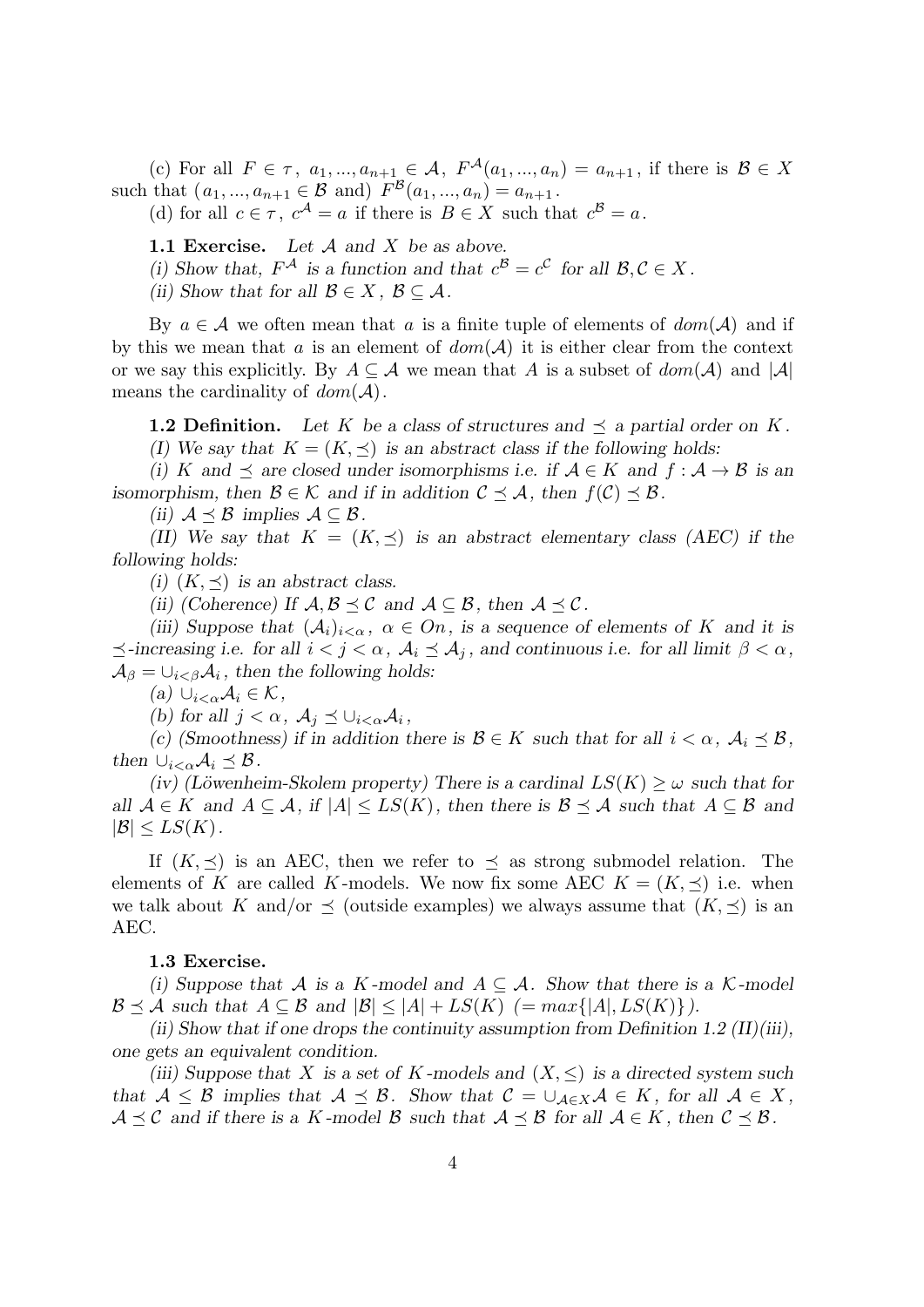If *A* and *B* are *K*-models and  $f : A \rightarrow B$ , then we say that f is a strong embedding if it is one-to-one and  $f(A) \leq B$ . Notice that  $A \leq B$  iff  $id : A \rightarrow B$  is a strong embedding  $(id(x) = x$  for all  $x \in A$ ).

Let us now look at examples. We start with classical but misleading examples.

## **1.4 Exercise.**

*(i)* Let T be a complete first-order theory,  $K = mod(T)$  (the class of all models *of T*) and let  $\leq$  *be the elementary submodel relation. Show that*  $(K, \leq)$  *is an AEC.* 

*(ii) Let T be an ∀∃-axiomatizable theory (see the lecture notes of the course Model theory) and*  $\preceq = \subseteq$ *. Show that*  $(K, \preceq)$  *is an AEC.* 

*(iii)* Let  $\phi$  be an  $L_{\omega_1\omega}$ -sentence and  $F = F_{\phi}$  be the least fragment that contains  $\phi$  (see the lecture notes of the course Model theory). Let  $K = mod(\phi)$  and  $\prec$  the *following relation:*  $A \prec B$  *if*  $A \subseteq B$  *and for all*  $\psi(x) \in F$  *and*  $a \in A$ ,  $A \models \psi(a)$  *iff*  $\mathcal{B} \models \psi(a)$ *. Show that*  $(K, \preceq)$  *is an AEC.* 

Let us then look at some a bit more unusual examples of AEC's/abstract classes and their properties.

#### **1.5 Exercise.**

*(i)* Let *K* be the class of linear orders  $A = (A, \langle)$  such that for some  $\alpha \leq \omega_1$ , *A* is isomorphic with  $(\alpha, <)$ . Let  $\prec$  be the initial segment relation i.e.  $A \prec B$  if  $A \subseteq \mathcal{B}$  and for all  $a \in \mathcal{A}$  and  $b \in \mathcal{B}$ , if  $b <^{\mathcal{B}} a$ , then  $b \in \mathcal{A}$ . Show that  $K = (K, \preceq)$ *is an AEC with*  $LS(K) = \omega$  *and notice that K has a largest model i.e. a model A such that for all K -models B there is a strong embedding from B to A and also a maximal model i.e. a model that has no proper strong extension.*

*(ii) (Suppose*  $(K, \prec)$  *is an AEC.) Show that if*  $\cal{A}$  *is a largest model, then it is also a maximal model. Conclude that if*  $\mathcal A$  *and*  $\mathcal B$  *are largest models, then*  $\mathcal A \cong \mathcal B$ *. Show that there is an AEC that has maximal models but not a largest model. Hint for the first claim: Assume not and construct a K -model that is too large.*

*(iii)* Let  $\tau$  consist of two unary relation symbols  $P_0$  and  $P_1$  and one binary *relation symbol R.* Let *K be the class of all*  $\tau$ -models *A* such that

*(a)*  $P_0^{\mathcal{A}} \cup P_1^{\mathcal{A}} = dom(\mathcal{A})$  *and*  $P_0^{\mathcal{A}} \cap P_1^{\mathcal{A}} = \emptyset$ ,

*(b) if*  $(a, b) \in R^{\mathcal{A}}$ , *then*  $a \in P_0^{\mathcal{A}}$  *and*  $b \in P_1^{\mathcal{A}}$ ,

*(c)* for all *X* ⊆  $P_1^{\mathcal{A}}$  there is at most one  $a \in P_0^{\mathcal{A}}$  such that

$$
R^{\mathcal{A}}(a,\mathcal{A})\left(=\{b\in\mathcal{A}\big|\ (a,b)\in R^{\mathcal{A}}\}\right)=X.
$$

*Let*  $\leq$  *be such that*  $A \leq C$  *if*  $A \subseteq B$  *and for all*  $a \in P_0^B$ *, if*  $R^B(a, B) \subseteq P_1^A$ *, then*  $a \in \mathcal{A}$ . Show that  $K = (K, \preceq)$  satisfies all the requirements of AEC except coherence, smoothness and Löwenheim-Skolem property and that these three requirements are *not satisfied.*

Let us then look a real example. This right-angled Coxeter groups example is from geometric/combinatorial group theory and these groups were originally introduced by H.S.M. Coxeter and later popularized by J. Tits. Here we will get only a rough picture of what is going on, for more detailed picture, see [HP].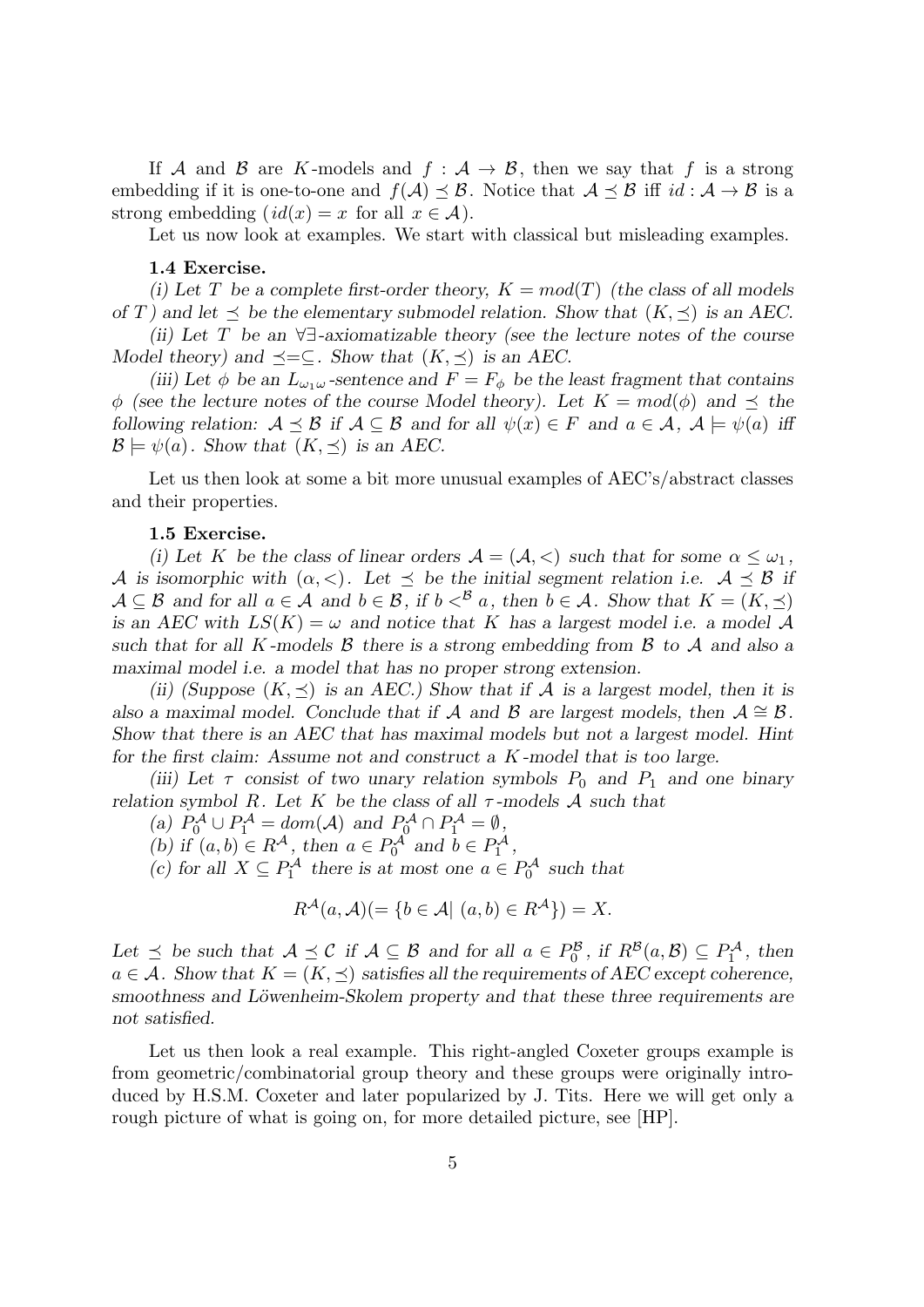The right-angled Coxeter groups are by far the best understood ones among all Coxeter groups. Our definition of them is not the original/usual one but it is equivalent by a theorem due to Tits and our definition, unlike the usual one, can be understood without any knowledge from group theory.

Let  $\Gamma = (\Gamma, E)$  be a graph. In this context the elements of  $\Gamma$  are called also letters. We define a group  $G_{\Gamma}$  as follows. Let X be the set of all (finite) words made of letters from Γ (i.e. finite sequences of letters). We define two moves that can be used to manipulate words  $w = w_0w_1...w_n$ :

(M1) If  $w_i = w_{i+1}$ , then cancel the letters  $w_i$  and  $w_{i+1}$ .

(M2) If  $(w_i, w_{i+1}) \in E$ , then exchange  $w_i$  and  $w_{i+1}$ .

We say that  $w'$  is a normal form of  $w$  if  $w'$  can be got from  $w$  by using moves (M1) and  $(M2)$  and the length of  $w'$  is minimal among these. Notice that these normal forms need not be unique. We define a binary relation  $E^*$  to X by  $wE^*w'$  if w and w' have identical normal forms. Notice that if  $\Gamma'$  is a substructure (=induced subgraph - subgraph usually means something else) of a graph  $\Gamma$  and  $w$  and  $w'$  are words made of letters from Γ*′* , then it does not matter whether one calculates their normal forms in Γ or in Γ*′* and thus they decide whether *wE<sup>∗</sup>w ′* holds or not the same way. Notice also that in the following fact only one direction is trivial.

**1.6 Fact.**  $wE^*w'$  iff  $w = w'$  or there are words  $w^i$ ,  $i \leq n$ , such that  $w^0 = w$ ,  $w^n = w'$  and for all  $i < n$ , either  $w_{i+1}$  is got from  $w_i$  by applying (*M*1) or (*M*2) or  $w_i$  *is got from*  $w_{i+1}$  *by applying*  $(M1)$  *or*  $(M2)$ *. In particular,*  $E^*$  *is an equivalence relation.*

Then we let the set of elements of  $G_{\Gamma}$  be  $X/E^*$  and multiplication is defined to  $G_{\Gamma}$  by  $(w/E^*)(w'/E^*) = ww'/E^*$ , where by *ww'* we mean the concatenation of *w* and *w ′* . It is easy to check that this definition does not depend of the choice of the representatives of the equivalence classes and that this multiplication makes *G*<sub>Γ</sub> a group  $(\emptyset / E^*$  is the neutral element and  $(w / E^*)^{-1} = w' / E^*$  where *w'* is *w* in reverse order). We write *w* also for  $w/E^*$  and words of length 1 are identified with their only letter. Notice that each letter is an involution and letters *a* and *b* commute iff  $(a, b) \in E$  (in an appropriate sense, these requirements determine  $G_{\Gamma}$ ).

For the next exercise, we make the following definition: We say that an element *a* of a group *G* is divisible if for all  $n \in \omega - \{0\}$  there is  $b \in G$  such that  $b^n = a$ . Fact: Excluding the neutral element, (right-angled) Coxeter groups do not contain divisible elements.

**1.7 Exercise.** Suppose  $\Gamma = (\Gamma, E)$  is a graph that contains a and b such *that*  $(a, b) \notin E$ , *U is an ultrafilter on*  $\omega$  *which does not contain finite sets and for all*  $i < \omega$ ,  $A_i = G_\Gamma$ . Show that  $\Pi_{i < \omega} A_i/U$  contains a divisible element that is not *the neutral element (for the ultraproducts, see the lecture notes of the course Model theory). Conclude that if K is a class of right-angled Coxeter groups and at least one of the groups is not commutative, then K is not first-order axiomatizable. Hint: Keep in mind the original definition of E<sup>∗</sup> , not Fact 1.6.*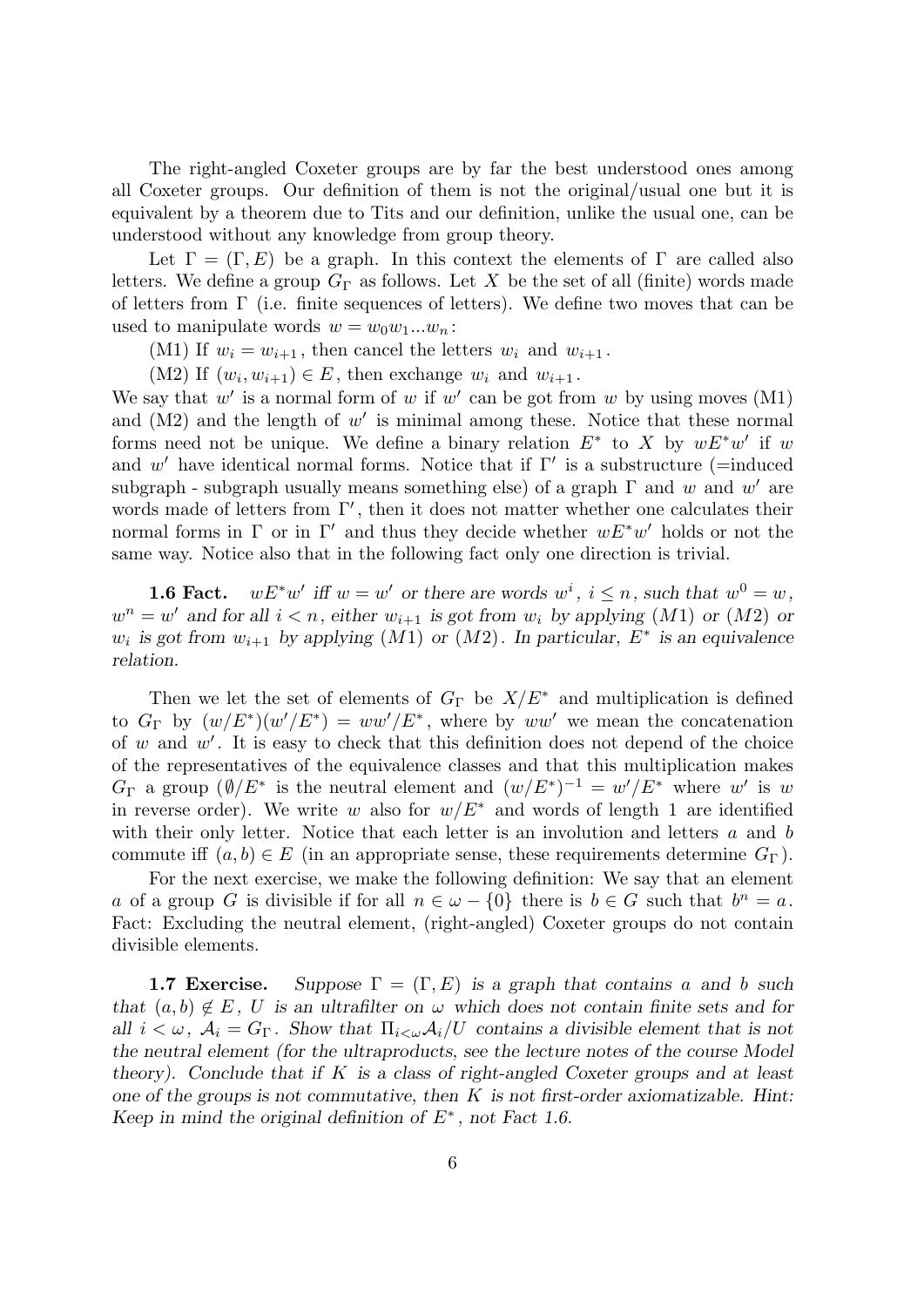Let  $K_0$  be a class of graphs and let  $K$  be the class of groups isomorphic to  $G_{\Gamma}$  for some  $\Gamma \in K_0$ . If  $K_0$  is the class of all graphs, then *K* is the class of all right-angled Coxeter groups. If  $A \in K$ ,  $\Gamma \in K_0$  and f is an isomorphism from A to  $G_{\Gamma}$ , then  $S = f^{-1}(\Gamma)$  is called a basis of *A*. Notices that *G* can have more than one basis. However, unlike with all Coxeter groups in general, the right-angled ones are rigid:

**1.8 Fact.** If *S* and *S'* are bases of *A*, then there is  $f \in Aut(A)$  such *that*  $f(S) = S'$ . In particular, if  $G_{\Gamma}$  and  $G_{\Gamma'}$  are isomorphic, then  $\Gamma$  and  $\Gamma'$  are *isomorphic. (Exercise: prove the in particular part using the main fact.)*

Now we look these groups as models. For this we need to choose a vocabulary for groups. We use the one that contain one binary function symbol for the multiplication, one unary function symbol for the inverse and a constant symbol for the neutral element.

The subgroup relation used in geometric group theory for Coxeter groups is the parabolic subgroup relation:  $A \preceq B$  if  $A$  is a subgroup (=submodel in our vocabulary) of  $\beta$  and  $\lambda$  has a basis that extends to a basis of  $\beta$ .

Notice that by Exercise 1.4 (ii), if  $K_0$  is the class of all graphs, then  $(K_0, \subseteq)$  is an AEC.

We start by sketching a proof for the fact that  $(K, \prec)$  need not be an AEC even if  $(K_0, \subset)$  is. For this we need the following definition: Let G be a group. We say that  $f \in Aut(G)$  is an inner automorphism if there is  $a \in G$  such that for all  $x \in G$ ,  $f(x) = a x a^{-1}$ . We write *InnAut*(*G*) for the set of all inner automorphisms. Notice that for all  $a \in G$ ,  $x \mapsto axa^{-1}$  is an automorphism of *G*.

**1.9 Lemma.** If  $K_0$  is (e.g.) the class of all graphs, then smoothness fails for  $(K,\preceq)$ .

**Proof**. (Sketch) We define a graph  $\Gamma$  so that the set of its elements is  $A \cup B$ where  $A = \{a_i | i < \omega\}$  and  $B = \{b_i | i < \omega_1\}$ . The edge relation is defined so that *xEy* if  $x \neq y$  and  $x, y \in B$  or  $\{x, y\} = \{a_i, b_j\}$  and  $j < i$ . Let  $B = G_{\Gamma}$ . For all  $n < \omega$ , we write  $c_n = a_0 a_1 ... a_n$  and  $e_n = c_n b_n c_n^{-1}$ . Notice that for  $n < m < \omega$ ,  $e_n =$  $c_m b_n c_m^{-1}$ . Thus if we let  $\mathcal{B}_n$  be the subgroup (submodel) generated by  $\{e_0, ..., e_n\}$ ,  $B_n \leq B$  (if  $B'_n$  is the subgroup generated by  $\{b_0, ..., b_n\}$ , then  $B'_n \leq B$  and  $B_n$  is the image  $\mathcal{B}'_n$  in the inner automorphism  $x \mapsto c_n x c_n^{-1}$  of  $\mathcal{B}$ ). Let  $\mathcal{B}_\omega = \bigcup_{n \leq \omega} \mathcal{B}_n$ . Notice that  $\mathcal{B}_{\omega}$  is commutative and that a word *w* is in  $\mathcal{B}_{\omega}$  iff *w* can be written in a form  $c_m w' c_m^{-1}$  where w' contains only letters from the set  $\{b_i | i \leq m\}$  and  $c_m w' c_m^{-1}$  is in normal form if in addition all letters in  $w'$  are different and  $b_m$  appears in  $w'$ . In particular each  $c_n b_n c_n^{-1}$  is in normal form. Now it is enough to show that  $\mathcal{B}_{\omega}$  is not a parabolic subgroup of *B*. For a contradiction, we suppose that it is.

Now pick a basis *S* for *B* so that  $S' = S \cap B_{\omega}$  is a basis of  $B_{\omega}$ . Then there is an automorphism *f* of *B* such that  $f(S) = A \cup B$ . Since all elements of *S'* commute with each other,  $f(S') \subseteq B$ . Now there is  $d \in B - f(S')$  and then it commutes with every element of  $f(\mathcal{B}_{\omega})$  and  $d \notin f(\mathcal{B}_{\omega})$ . Let  $c = f^{-1}(d)$ . Then  $c \in \mathcal{B} - \mathcal{B}_{\omega}$  and it commutes with every element of  $\mathcal{B}_{\omega}$ . Let  $w_c$  be a normal form for *c* in basis  $A \cup B$ .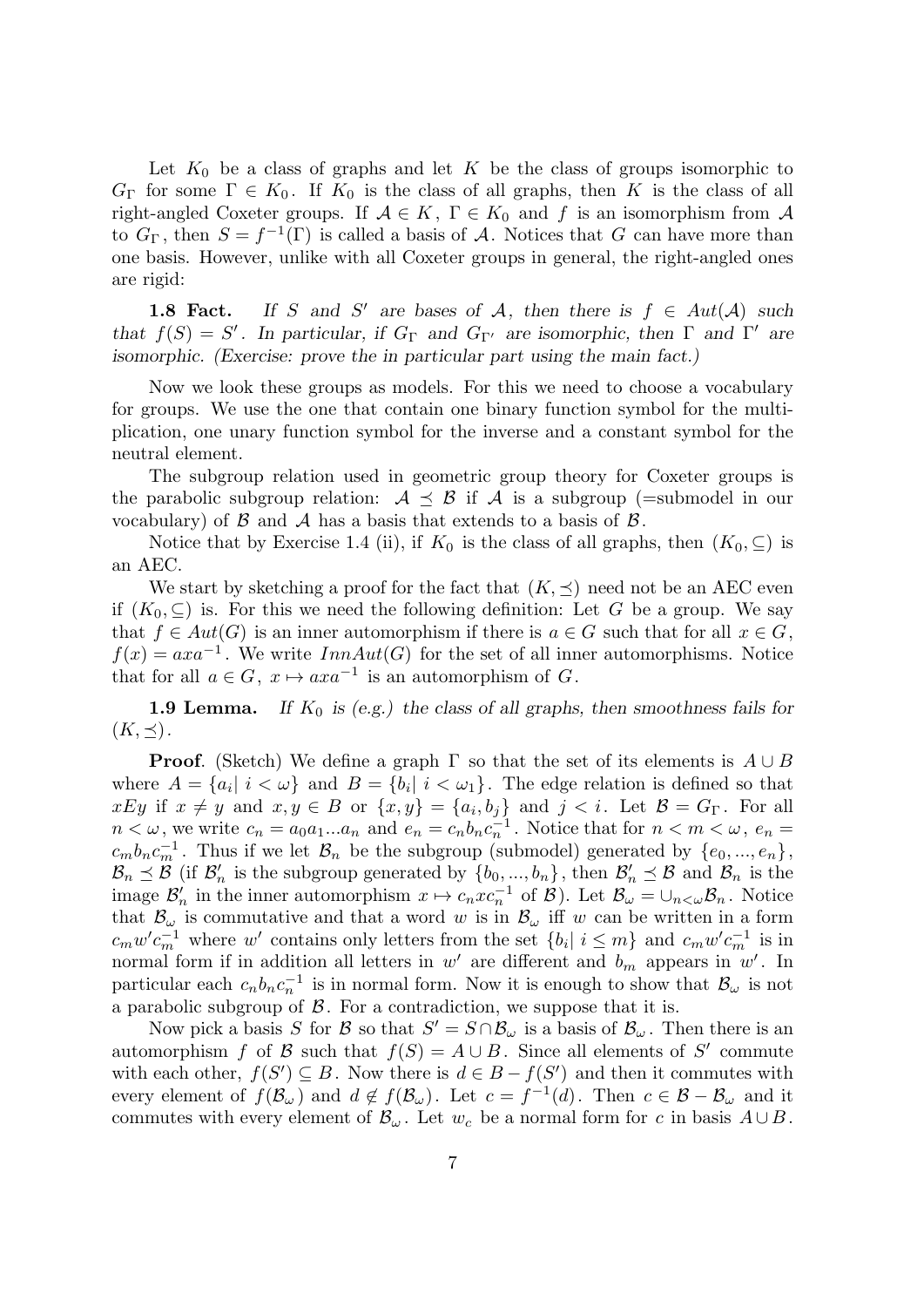Now we need the following fact:

(\*) If  $v = v_0...v_n$  is a word in normal form and *u* is a letter, then *u* commutes with  $v$  iff  $u$  commutes with every letter  $v_i$ .

Now if  $w_c$  contains only letters from *B*, then  $c_0^{-1}w_c c_0$  does not commute with  $b_0 = c_0^{-1} e_0 c_0$  by (\*) because  $c_0^{-1} w_c c_0$  is in normal form, a contradiction. So let  $m < \omega$ maximal such that  $a_m$  appears in  $w_c$ . Now since  $c_m^{-1}cc_m$  commutes with  $b_m =$  $c_m^{-1}e_m c_m$  and this is not possible by (\*), if the normal form of  $c_m^{-1}c c_m$  contains letters from *A*. Thus *c* can be written in the form  $c_m w c_m^{-1}$  where *w* contains only letters from *B*. We can choose *w* also so that it is in normal form i.e. there is no repetition. Then *w* does not contains letters  $b_n$  for any  $n > m$ , since otherwise  $c_{m+1}^{-1}c c_{m+1} =$  $a_{m+1}^{-1}wa_{m+1}$  does not commute with  $c_{m+1}^{-1}e_{m+1}c_{m+1} = b_{m+1}$  again by (\*) and the fact that  $a_{m+1}^{-1}wa_{m+1}$  is in normal form. But then  $c \in \mathcal{B}_{\omega}$ , a contradiction.

When one analyses the difficulties in proving that a class of right-angled Coxeter groups is an AEC (and difficulties in proving other properties for the class, see below), one notices that to behave very well, the groups should be more rigid. By looking the theory of Coxeter groups one finds that exactly the right property has already been isolated and studied:

**1.10 Definition.** *Let G be a right-angled Coxeter group.*

*(i)* We say that *G* is strongly rigid if for all bases *S* and *S'*, there is  $f \in$ *InnAut*(*G*) *such that*  $f(S) = S'$ 

*(ii)* We say that a graph  $\Gamma$  *is strongly rigid if the group*  $G_{\Gamma}$  *is strongly rigid.* 

There is no graph-theoretic characterization for a graph to be strongly rigid (i.e. this is an open question) but there is a necessary condition which is also sufficient in the case the graph is finite. There are also properties that if added to the necessary condition guarantee that the graph is strongly rigid, e.g. the graph is triangle free and contains a 4-circle as a substructure. These show that there are a lot of natural AEC's of strongly rigid graphs.

**1.11 Theorem.** Suppose  $K_0$  is an AEC and every element of  $K_0$  is a strongly *rigid graph. Then excluding smoothness, K satisfies the requirements of an AEC. If in addition every*  $\Gamma \in K_0$  *is triangle free and contains a 4-cycle as a submodel, then also smoothness is satisfied.*

**Proof**. As an example we sketch the prove of coherence. So suppose  $A, B \prec C$ and  $A \subseteq B$ . We need to show that  $A \preceq B$ . Let *S* be a basis of *C* that witnesses  $A \preceq C$  and *T* a basis that witnesses  $B \preceq C$ . Let  $S' = A \cap S$  and  $T' = T \cap B$ . Then there is  $g \in \mathcal{C}$  such that  $S = gTg^{-1}$  i.e. for every  $s \in S$  there is  $t_s \in T$ such that  $s = gt_s g^{-1}$ . Let  $w = w_0 w_1 ... w_n$  be a normal form of *g* in the basis *T*. Since  $gt_s g^{-1} \in \mathcal{B}$  it can be written using letters from *T'*. It follows that  $t_s \in T'$ (otherwise we need to get rid of it and this would be impossible since *t<sup>s</sup>* appears in  $w_0...w_nt_sw_n...w_0$  odd many times). Also if  $w'$  is a word got from  $w$  by removing all  $w_i \notin T'$ ,  $w' t_s w'^{-1} = g t_s g^{-1}$  (using the moves (M1) and (M2) one must be able to get rid of them). But then  $w'T'w'^{-1}$  is a basis of  $\beta$  that contains  $S'$ .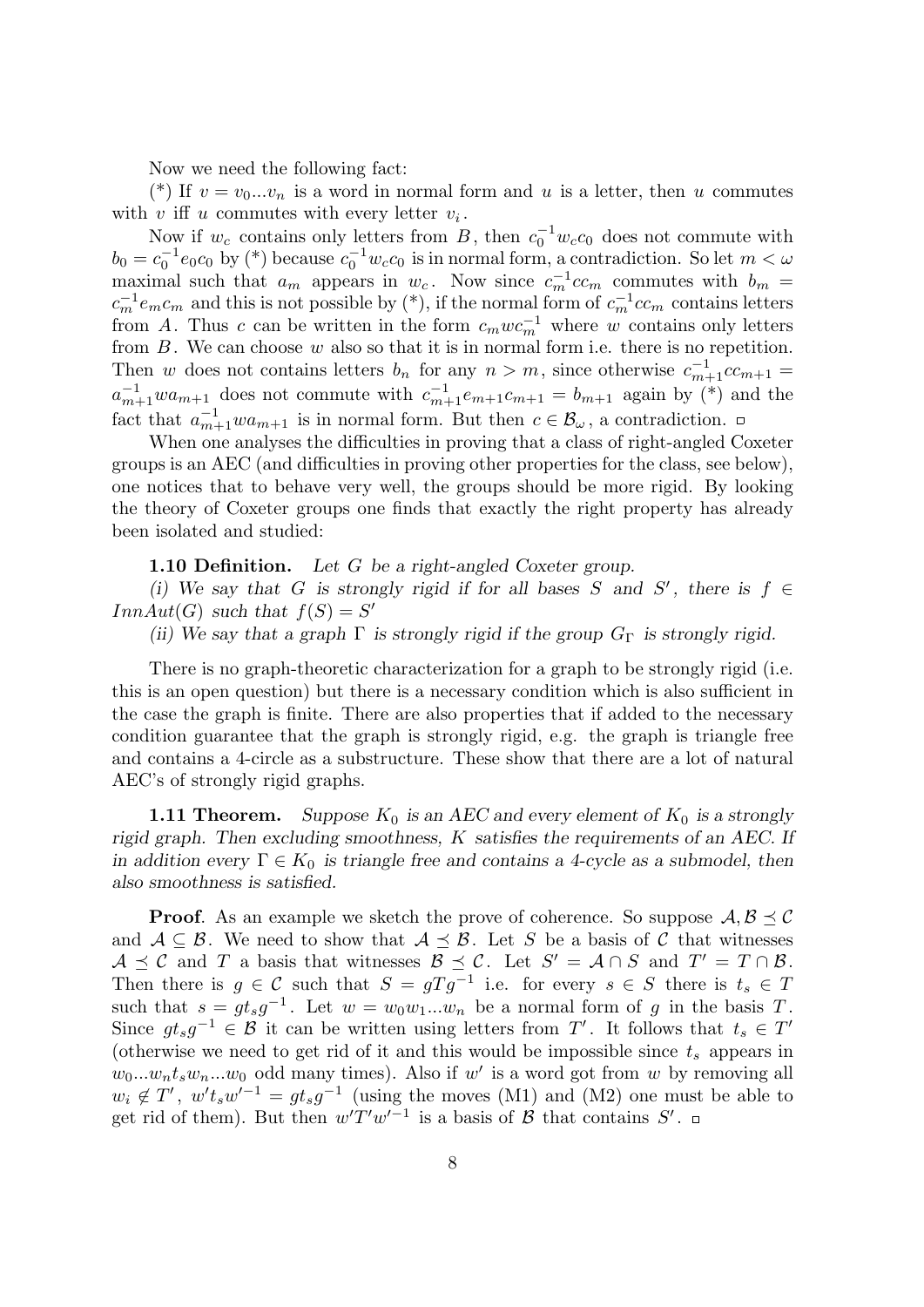**1.12 Exercise.** *Suppose*  $K_0 = (K_0, \subseteq)$  *is an AEC and every element of*  $K_0$ *is a strongly rigid graph.*

*(i)* Show that *K* has Löwenheim-Skolem property with  $LS(K) = LS(K_0)$ .

*(ii) Show that K satisfies the first two items from Definition 1.2 (II)(iii).*

*Hint:* Keep in mind the remark immediately after the definition of  $E^*$ .

# **2. Representation theorem and Ehrenfeucht-Mostowski models**

From now on, if there is no risk of confusion, we write  $F(a_0, ..., a_n)$  for the element  $F^{\mathcal{A}}(a_0, ..., a_n)$  and similarly for other terms.

Let  $K = (K, \preceq)$  be an AEC and  $\kappa = LS(K)$ . For all  $n < \omega$  and  $i < \kappa$ , let  $f_i^n$ be a new  $n+1$ -ary function symbol and  $\tau_s = \tau \cup \{f_i^n | i \leq \kappa, n \leq \omega\}$ . Let *T* be the theory that says the following:

(a) for all  $x, f_0^0(x) = x$ ,

(b) for all  $m \le n < \omega$  and  $i < \kappa$ , if  $\{y_0, ..., y_m\} = \{x_0, ..., x_n\}$ , then

 $f_i^n(x_0, ..., x_n) = f_i^m(y_0, ..., y_m).$ 

Notice that (b) above implies that

(c) for all  $n < \omega$  and  $i < \kappa$ , if  $\pi$  is a permutation of the set  $\{0, ..., n\}$ , then  $f_i^n(x_0, ..., x_n) = f_i^n(x_{\pi(0)}, ..., x_{\pi(n)})$ .

Notice also that *T* can be written in the first-order logic.

Now suppose  $A \models T$ ,  $n < \omega$  and  $a_0, ..., a_n \in A$ . We write  $qcl(a_0, ..., a_n) =$  $qcl_A(a_0, ..., a_n)$  (or  $qcl(\{a_0, ..., a_n\})$ , recall (b) above) for the the set

$$
\{f_i^n(a_0, ..., a_n)| \ i < \kappa\}.
$$

If  $qcl_A(a_0, ..., a_n)$  happens to be a submodel of  $A \restriction \tau$  (i.e. contains the interpretations of constant symbols  $c \in \tau$  and is closed under the interpretations of function symbols  $f \in \tau$ ), we think it also as a structure in the vocabulary  $\tau$  (with the induced structure). We write  $t_s((a_0, ..., a_n)/\mathcal{O}; \mathcal{A})$  for the set of all formulas  $\phi(t_0(v_0, ..., v_n), ..., t_m(v_0, ..., v_n)),$  *m* < *ω*, such that

$$
\mathcal{A} \models \phi(t_0(a_0, ..., a_n), ..., t_m(a_0, ..., a_n)),
$$

 $\phi$  is an atomic or negated atomic formula in vocabulary  $\tau$  and for all  $j \leq m$ ,  $t_j(v_0, ..., v_n) = f_i^k(x_0, ..., x_k)$  for some  $k \leq n, i < \kappa$  and  $x_0, ..., x_k \in \{v_0, ..., v_n\}.$ We let *SK* be the set of all  $t_s((a_0, ..., a_n)/\emptyset; \mathcal{A})$ , for any  $\tau_s$ -model  $\mathcal{A} \models T$  and  $a_0, ..., a_n \in A$ .

**2.1 Exercise.** Suppose A and B are models of T,  $n < \omega$ ,  $a_i \in A$  and  $b_i \in B$ ,  $i \leq n$ , and  $qcl(a_1,...,a_n)$  is a submodel of  $\mathcal{A} \restriction \tau$ . Show that if  $t_s((a_0,...,a_n)/\emptyset; \mathcal{A}) =$  $t_s((b_0, ..., b_n)/\emptyset; \mathcal{B})$ , then  $qcl(b_1, ..., b_n)$  is a submodel of  $\mathcal{B} \restriction \tau$  and there is an isomorphism  $\pi: qcl(a_0, ..., a_n) \to qcl(b_0, ..., b_n)$  such that  $\pi(a_i) = b_i$  for all  $i \leq n$ .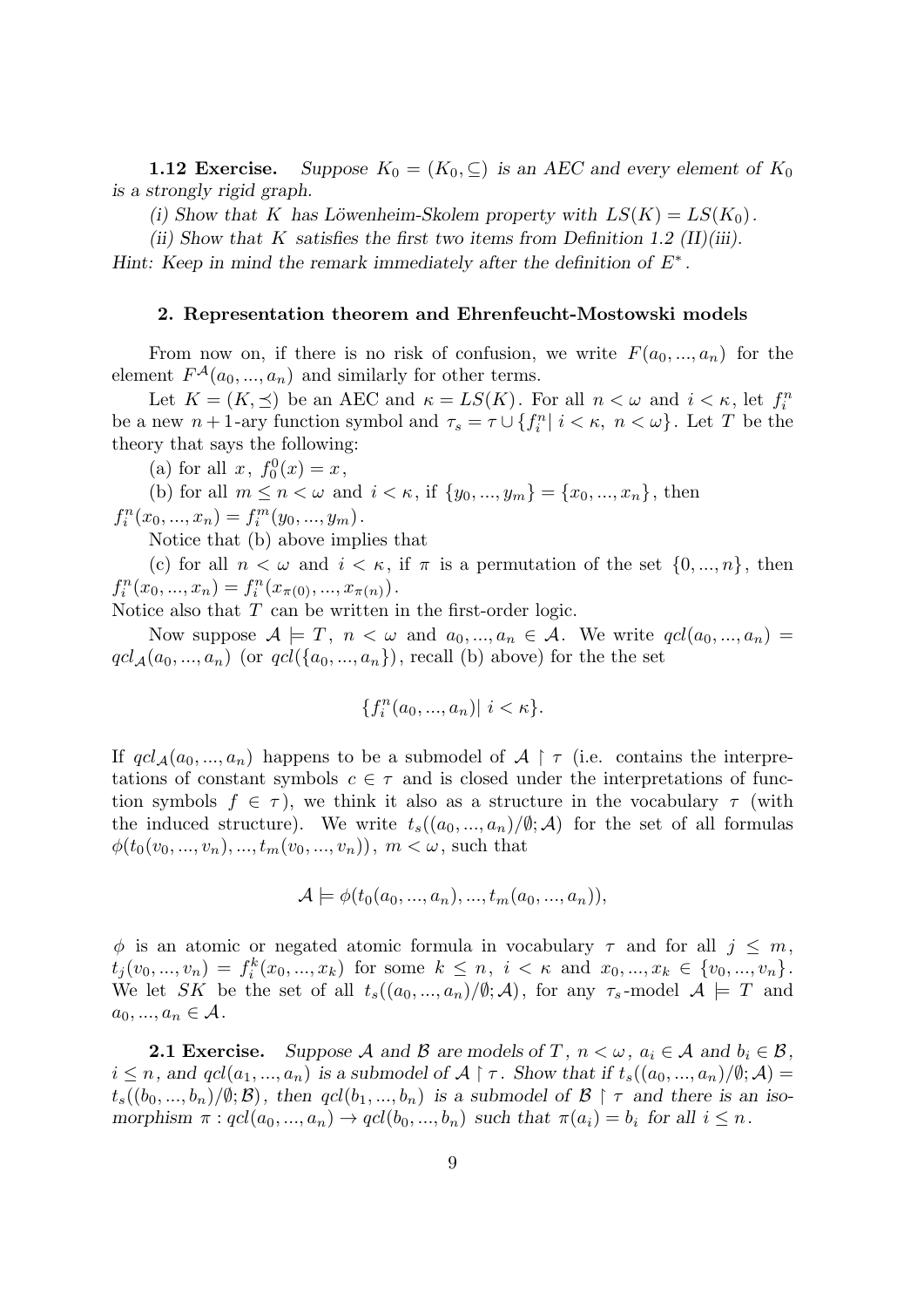**2.2 Definition.** We let GSK be the set of all  $t_s((a_0, ..., a_n)/\emptyset; \mathcal{A}) \in SK$  such *that*

 $(i)$   $A \models T$   $(and$   $a_0, ..., a_n \in A)$ ,

*(ii)*  $qcl(a_0, ..., a_n)$  *is a submodel of*  $A \upharpoonright \tau$  *and belongs to*  $K$ ,

*(iii)* if *m* ≤ *n* and  $b_0, ..., b_m$  ∈ { $a_0, ..., a_n$ }, then  $qcl(b_0, ..., b_m)$  ∈ *K* and

 $qcl(b_0, ..., b_m) \preceq qcl(a_0, ..., a_n).$ 

Notice that from Definition 2.2 (iii) it follows that  $qcl(b_0, ..., b_m) \subseteq qcl(a_0, ..., a_n)$ .

**2.3 Exercise.** Suppose A and B are models of T,  $n < \omega$ ,  $a_i \in A$  and  $b_i \in B$ ,  $i \leq n$ , and the sequence  $(a_0, ..., a_n)$  satisfies Definition 2.2 (ii) and (iii) in A.

(i) Show that  $a_i \in qcl(a_0, ..., a_n)$  for all  $i \leq n$ .

(ii) Show that if  $t_s((a_0,...,a_n)/\emptyset; \mathcal{A}) = t_s((b_0,...,b_n)/\emptyset; \mathcal{B})$ , then for all  $m \leq n$ and  $b'_0, ..., b'_m \in \{b_0, ..., b_n\}$ ,  $qcl(b'_0, ..., b'_m)$  is a strong submodel of  $qcl(b_0, ..., b_n)$ .

**2.4 Theorem.** *(Representation theorem) Let A be a τ -model. Then the following are equivalent:*

 $(i)$   $A ∈ K$ .

*(ii)* There is an  $\tau_s$ -model  $\mathcal{B} \models T$  such that  $\mathcal{B} \restriction \tau = \mathcal{A}$  and for all  $n < \omega$ *and*  $a_0, \ldots, a_n \in \mathcal{B}$ ,  $t_s((a_0, \ldots, a_n)/\emptyset; \mathcal{B})$  belongs to GSK (i.e.  $\mathcal{B}$  omits every type in *SK-GSK, see the lecture notes of the course Model theory)*

**Proof**. "*⇒*": We get *B* by adding to *A* interpretations for the function symbols  $f_i^n$ . We do this by recursion on  $n < \omega$ . So suppose that we have done this for all  $m < n$ . Let  $a_0, ..., a_n \in \mathcal{A}$ . If these are not distinct, then T tells what the values  $f_i^n(a_0, ..., a_n)$  are. Also for the same reason, we may assume that we have not determined the values for any permutation of the sequence  $(a_0, ..., a_n)$ . Then we choose  $C \preceq A$  of power  $\kappa$  such that for all  $m < n, b_0, ..., b_m \in \{a_0, ..., a_n\}$  and  $i < \kappa$ ,  $f_i^m(b_0, ..., b_m) \in \mathcal{C}$ . If  $n = 0$ , then we just require that  $a_0 \in \mathcal{C}$ . Then we choose the values  $f_i^n(a_0, ..., a_n)$  so that

$$
\mathcal{C} = \{f_i^n(a_0, ..., a_n) | i < \kappa\}.
$$

If  $n = 0$ , in addition, we choose these so that  $f_0^0(a_0) = a_0$ . It is easy to see that with these interpretations,  $\beta$  is as wanted.

" $\Leftarrow$ ": Let *S* be the set of all  $qcl(a_0, ..., a_n)$ ,  $n < \omega$  and  $a_0, ..., a_n \in \mathcal{B}$ . We would like to define a partial order  $\leq$  to *S* so that  $qcl(a_0, ..., a_n) \leq qcl(b_0, ..., b_m)$  if  ${a_0, ..., a_n} \subseteq {b_0, ..., b_m}$ . Unfortunately this relation is not well-defined. Thus we define (we write A, B etc. for the elements of S although we think them also as  $\tau$ models): We let  $R \subseteq S^2$  be the relation  $(A, B) \in R$ , if there are  $a_0, \ldots, a_n, b_0, \ldots, b_m \in$ B such that  $A = qcl(a_0, ..., a_n)$ ,  $B = qcl(b_0, ..., b_m)$  and  $\{a_0, ..., a_n\} \subseteq \{b_0, ..., b_m\}$ . Now *R* may not be transitive. Thus we define  $A \leq B$  if there are  $k < \omega$  and  $A_0, ..., A_k \in S$  such that  $A = A_0, B = A_k$  and for all  $i < k$ ,  $(A_i, A_{i+1}) \in R$ , i.e.  $\leq$ is the transitive closure of *R*.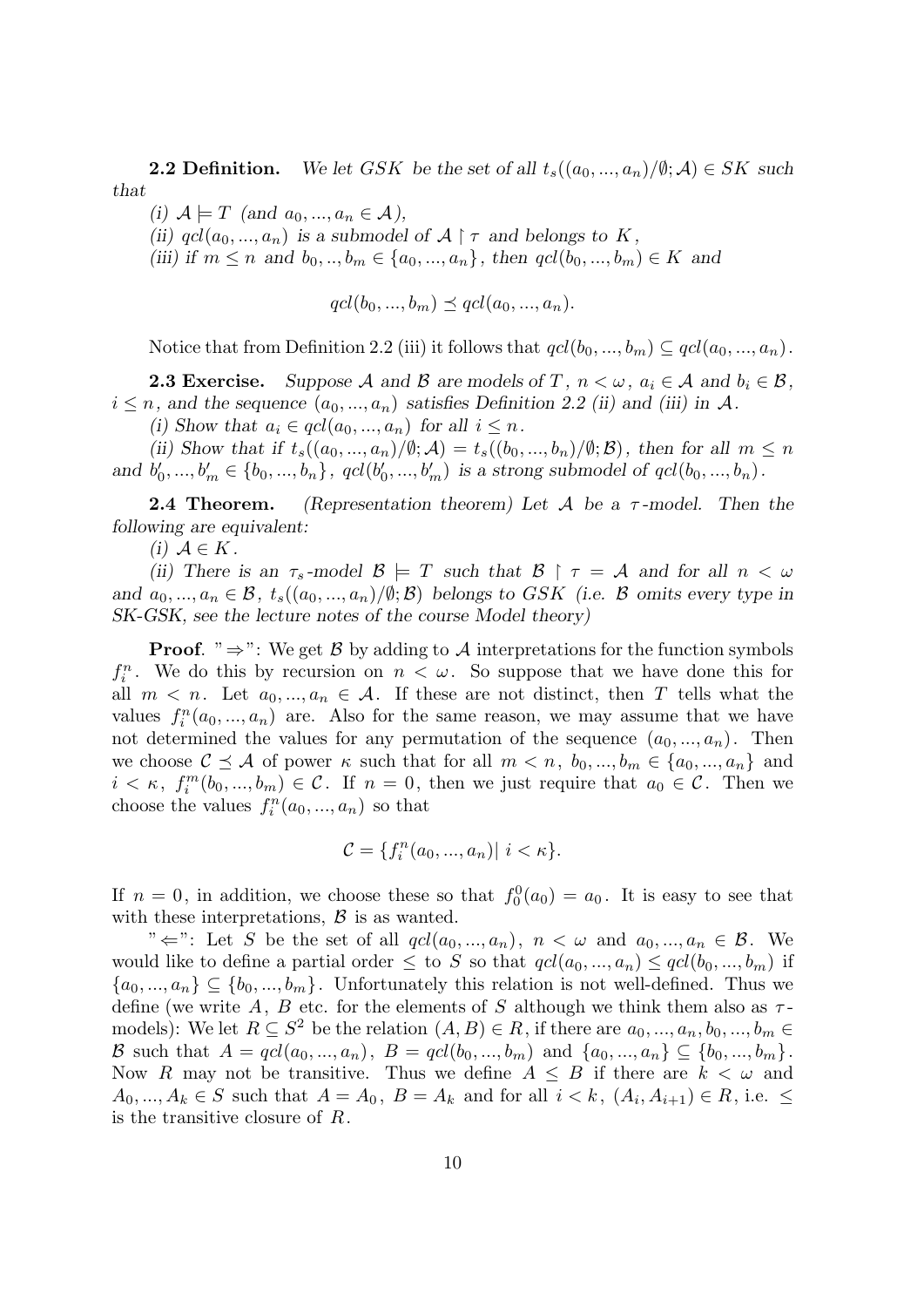**2.4.1 Exercise.** *Show that*  $(S, \leq)$  *is a directed system of elements of K* and *for all*  $A, B \in S$ *, if*  $A \leq B$ *, then*  $A \preceq B$ *.* 

Now  $\mathcal{B} \restriction \tau = \mathcal{A}$  belongs to *K* by Exercises 2.4.1 and 1.3 (iii).  $\Box$ 

**2.5 Exercise.** Let  $\mathcal{B} \models T$  be such that for all  $n < \omega$  and  $a_i \in \mathcal{B}$ ,  $i \leq$ *n*,  $t_s((a_0, ..., a_n)/\emptyset; \mathcal{B})$  *belongs to GSK. Suppose that A is a submodel of*  $\mathcal{B}$  *(in*) *vocabulary τ<sup>s</sup> ).*

*(i)* Show that  $A \models T$  and for all  $n < \omega$  and  $a_0, ..., a_n \in A$ ,  $t_s((a_0, ..., a_n)/\emptyset; A)$ *belongs to GSK*. Conclude that  $A \restriction \tau \in K$ .

*(ii)* Show that  $\mathcal{A} \restriction \tau \leq \mathcal{B} \restriction \tau$ .

**2.6 Definition.** Let  $\tau_0$  be a vocabulary and A and B be  $\tau_0$ -models.

(i) If  $a_0, \ldots, a_n \in \mathcal{A}$ , then by  $t_{at}((a_0, \ldots, a_n)/\emptyset; \mathcal{A})$  we mean the set of all atomic *or negated atomic formulas*  $\phi(v_0, ..., v_n)$  *such that*  $\mathcal{A} \models \phi(a_0, ..., a_n)$ *. We call these diagrams or more precisely*  $\tau_0$ -diagrams in variables  $v_0, \ldots, v_n$  (or complete atomic *types over*  $\emptyset$ *).* 

*(ii)* If  $\Phi$  *is a*  $\tau_0$ -diagrams in variables  $v_0, ..., v_n$  and  $b_0, ..., b_n \in \mathcal{B}$ , we say that  $(b_0, ..., b_n)$  realizes  $\Phi$  if  $\mathcal{B} \models \phi(b_0, ..., b_n)$  for all  $\phi \in \Phi$  i.e.  $t_{at}((b_0, ..., b_n)/\emptyset; \mathcal{B}) = \Phi$ .

*(iii)* For  $A \subseteq \mathcal{A}$ , by  $SH_{\mathcal{A}}(A)$  we mean the least substructure of  $\mathcal{A}$  that contains *A.* We write just  $SH(A)$  for  $SH<sub>A</sub>(A)$  if A is clear from the context.

Notice that the universe of  $SH(A)$  is the least subset of  $A$  that contains  $A$ , contains all interpretations of constant symbols  $c \in \tau_0$  and is closed under interpretations of all function symbols  $f \in \tau_0$ .

We write  $P_\omega(A)$  for the set of all finite subsets of A.

# **2.7 Exercise.**

(i) Show that  $SH(A) = \bigcup_{B \in P_{\omega}(A)} SH(B)$ .

(*ii)* Suppose  $a_i \in \mathcal{A}$  and  $b_i \in \mathcal{B}$  for all  $i \in I$ , where  $I = (I, \leq)$  is a linear *ordering and that for all*  $n < \omega$  *and*  $i_0 < \ldots < i_n \in I$ ,  $t_{at}((a_{i_0},...,a_{i_n})/\emptyset; A) =$  $t_{at}((b_{i_0},...,b_{i_n})/\emptyset;\mathcal{B})$ . Show that there is an isomorphism  $\pi : SH(\lbrace a_i | i \in I \rbrace) \rightarrow$  $SH({b_i | i \in I})$  *such that for all*  $i < \alpha$ ,  $\pi(a_i) = b_i$ .

Recall that  $\kappa = LS(K)$ . In the following theorem we will work with elements  $b^i_j$  of the models  $B_i$  for simplicity. If needed, one can replace them by finite tuples of fixed length and no changes are needed anywhere. Notice that there are AEC's for which there are no models  $\mathcal{B}_i$  as assumed to exist in the following theorem (Exercise  $1.5$  (i)).

**2.8 Theorem.** )<sup>+</sup>. Suppose that  $\mathcal{B}_{\alpha}$ ,  $\alpha < \lambda$ , are models of *T that omit every type in SK-GSK and for all*  $\alpha < \lambda$ , we have  $b_j^{\alpha} \in \mathcal{B}_{\alpha}$ ,  $j < \mathbf{\mathbb{I}}_{\alpha}$ , such *that for all*  $j < k < \mathbb{Z}_{\alpha}$ ,  $b_j^{\alpha} \neq b_k^{\alpha}$ . Then for all  $n < \omega$  there are  $\tau_s$ -diagrams  $\Phi_n$  in *variables*  $v_0, \ldots, v_n$  *such that the following holds:* 

*(i)* For all  $n < \omega$ , there is  $\alpha < \lambda$  and  $j_0 < \ldots < j_n < \mathbb{Z}_\alpha$  such that  $(b_{j_0}^\alpha, ..., b_{j_n}^\alpha)$ *realizes*  $\Phi_n$ .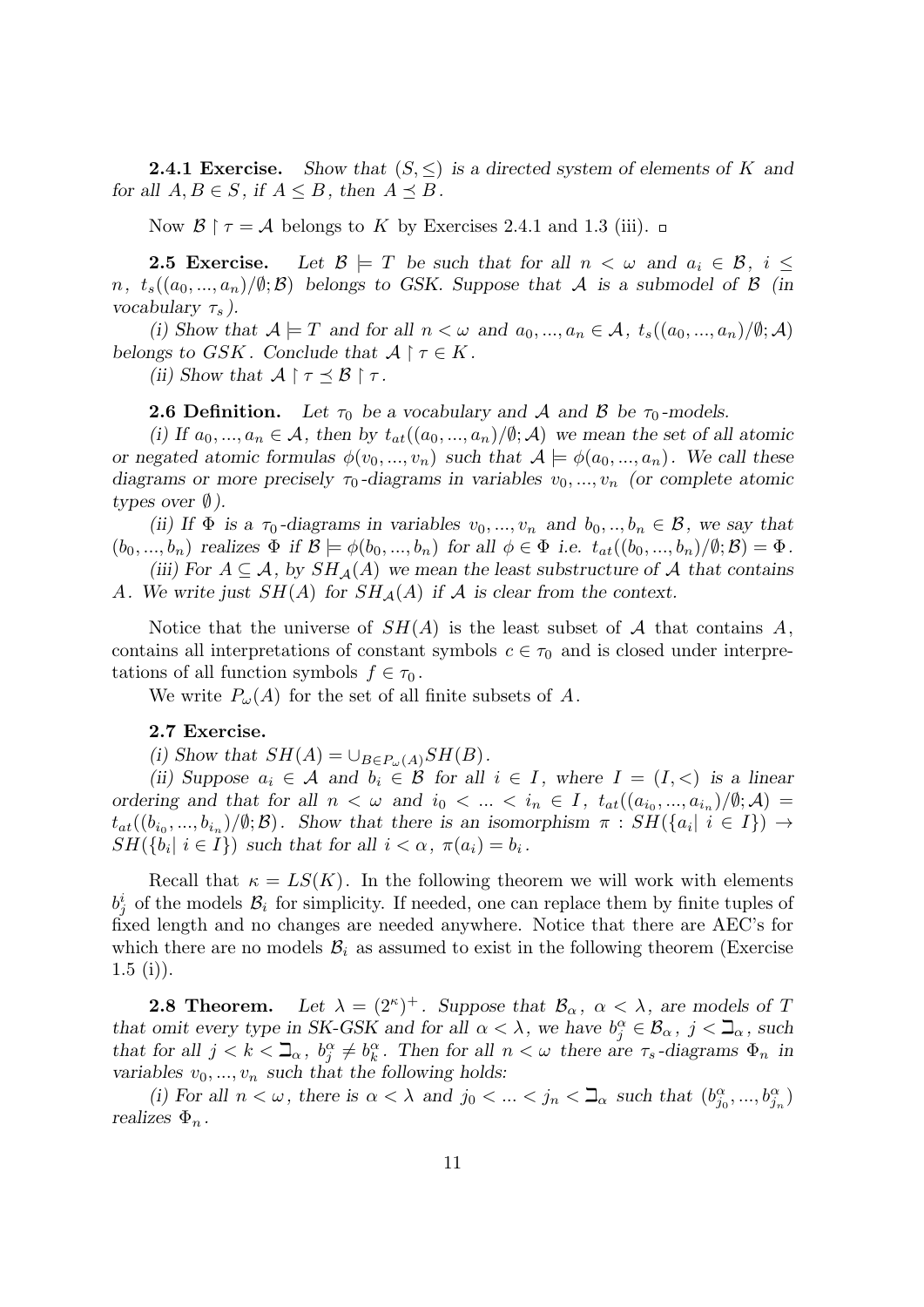*(ii)* For all  $m < n < \omega$ ,  $\Phi_m \subseteq \Phi_n$  *i.e.* if (for some  $a_0, ..., a_n \in \mathcal{A}$ ,  $\mathcal{A}$  a  $\tau_s$ -model,)  $(a_0, ..., a_n)$  realizes  $\Phi_n$ , then  $(a_0, ..., a_m)$  realizes  $\Phi_m$ .

*(iii)* For all linear orderings  $I = (I, <)$ , there is a  $\tau_s$ -model  $\mathcal{B}$  and  $b_i \in \mathcal{B}$ ,  $i \in I$ , *such that*

 $(B = SH({b_i | i \in I}),$ 

*(b)* for all  $n < \omega$  and  $i_0, ..., i_n \in I$ , if  $i_0 < ... < i_n$ , then  $(b_{i_0}, ..., b_{i_n})$  realizes  $\Phi_n$ .

**Proof.** We skip the proof in this course. The proof is identical to the proof of Theorem 12.7 (see also the beginning of the proof of Corollary 12.8) in the lecture notes of the course Model theory.

For the rest of this section we assume that for all  $\alpha < (2^{\kappa})^+$  there is  $\mathcal{A}_{\alpha} \in K$ such that  $|A| \geq \mathbb{Z}_{\alpha}$ . Then the required models  $\mathcal{B}_{\alpha}$  in Theorem 2.8 exist. Let  $\Phi_n$ ,  $n < \omega, I, \mathcal{B}$  and  $b_i, i \in I$ , be as in Theorem 2.8. Then we write  $\Phi = (\Phi_n)_{n<\omega}$ ,  $\mathcal{B} = EM_{\tau_s}(I, \Phi)$  and call the set  $\{b_i | i \in I\}$  the skeleton of  $\mathcal{B}$ .

Remark: Notice that there may be  $\pi \in Aut(\mathcal{B})$  such that even  $\{\pi(b_i) | i \in I\} \neq$  ${b_i | i \in I}$  and thus *B* may have more than one skeleton. However, when we talk about *EM* -models we always assume that we know what the skeleton is.

We write  $EM(I, \Phi)$  for  $\mathcal{B} \upharpoonright \tau$ .

**2.9 Exercise.** Suppose  $\mathcal{B} = EM_{\tau_s}(I, \Phi)$  and  $\{b_i | i \in I\}$  is the skeleton of it. *(i)* Show that  $\mathcal{B} \models T$  and it omits every type in SK-GSK. Conclude  $\mathcal{B} \restriction \tau \in K$ *and that K has arbitrarily large models.*

*(ii)* Suppose  $J \subseteq I$ . Show that  $SH({b_i | i \in J}) \upharpoonright \tau \preceq B \upharpoonright \tau$ .

(*iii*) Suppose  $J = (J, \leq)$  *is a linear ordering,*  $\mathcal{A} = EM_{\tau_s}(J, \Phi)$  with skeleton  ${a_j | j \in J}$  and  $\pi_0 : (I, <) \to (J, <)$  is an isomorphism. Show that there is an *isomorphism*  $\pi : \mathcal{B} \to \mathcal{A}$  *such that for all*  $i \in I$ ,  $\pi(a_i) = b_{\pi_0(i)}$ .

# **3. Amalgamation and Galois types**

In this section we will look what is the right notion of a type in AEC's.

## **3.1 Definition.**

*(i)* We define a binary relation  $ET^*$  to the class of all pairs  $(a, \mathcal{A})$ , where  $\mathcal{A}$  is a *K* -model and  $a = (a_i)_{i < \alpha} \in A^\alpha$  (i.e. *a* is a tuple of elements of A of length ordinal *α* and *α* may be infinite), the following way:  $((a_i)_{i < \alpha}, \mathcal{A})ET^*((b_i)_{i < \beta}, \mathcal{B})$  if  $\alpha = \beta$ *and there are a K -model C and strong embeddings*  $f : A \rightarrow C$  *and*  $g : B \rightarrow C$  *such that for all*  $i < \alpha$ ,  $f(a_i) = g(b_i)$ .

*(ii)* We let *ET* be the transitive closure of  $ET^*$  (i.e.  $(a, \mathcal{A})ET(b, \mathcal{B})$  if there are  $n < \omega$  and  $(a_i, \mathcal{A}_i)$ ,  $i \leq n$ , such that  $(a_0, \mathcal{A}_0) = (a, \mathcal{A})$ ,  $(a_n, \mathcal{A}_n) = (b, \mathcal{B})$  and for all  $i < n$ ,  $(a_i, \mathcal{A}_i)ET^*(a_{i+1}, \mathcal{A}_{i+1})$ ). We write  $t^g(a/\emptyset; \mathcal{A})$  for the ET-equivalence class *of*  $(a, \mathcal{A})$  *and call it Galois type (of a over*  $\emptyset$  *in*  $\mathcal{A}$ *).* 

# **3.2 Exercise.**

(i) Suppose  $A \preceq B$  and  $a \in A^\alpha$ . Show that  $t^g(a/\emptyset; A) = t^g(a/\emptyset; B)$ .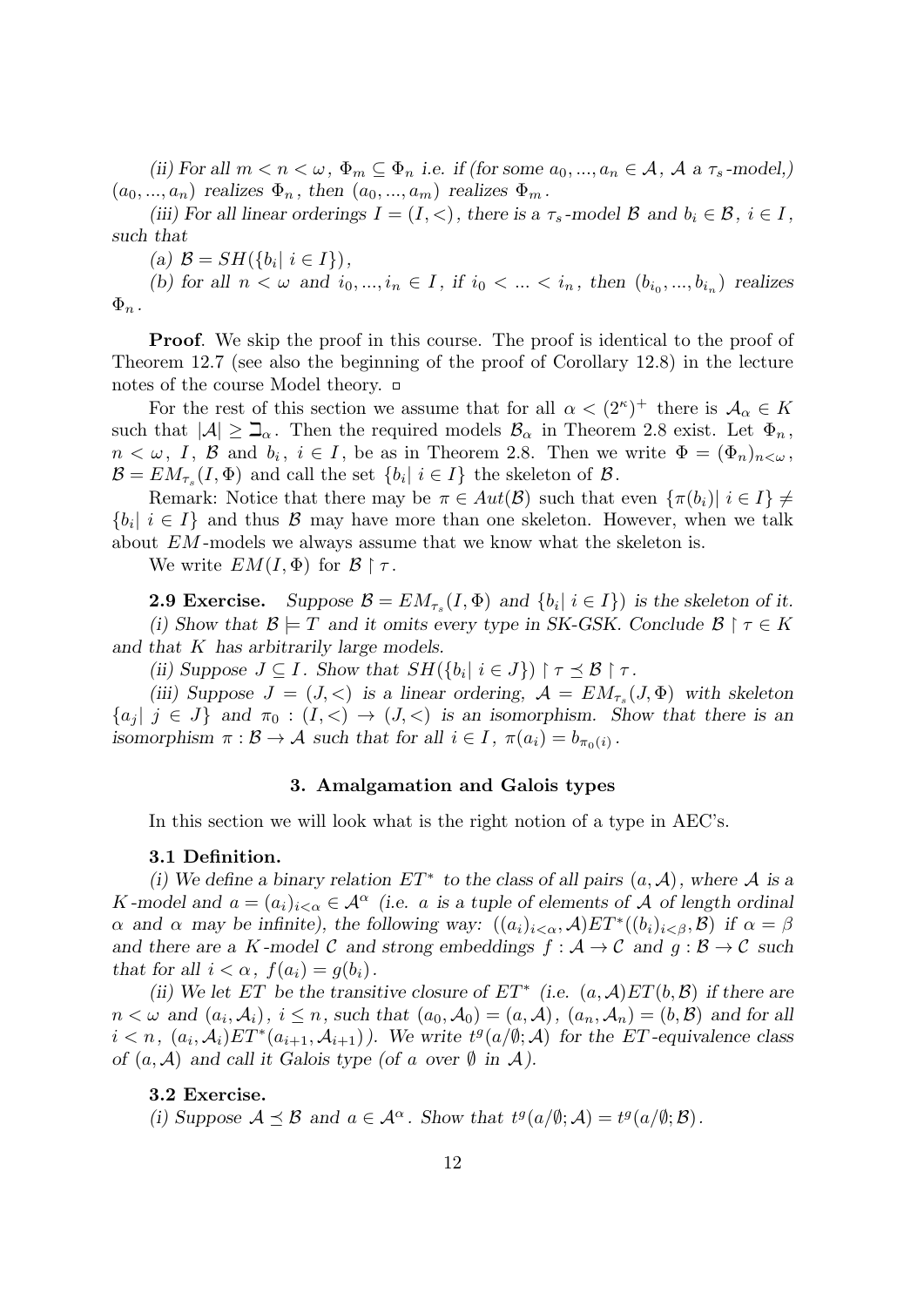*(ii)* Let  $n \geq 2$  *be a natural number and*  $K_n$  *be the class of all graphs*  $\mathcal{A} = (\mathcal{A}, E)$ *with the following property:*

*(\*)* For all  $a \in \mathcal{A}$ , the set  $\{b \in \mathcal{A} | (a, b) \in E\}$  has cardinality at most *n*. *Then*  $(K, \subseteq)$  *is an AEC as one can easily see (Exercise 1.4 (ii)). Show that in this AEC,*  $ET^*$  is not transitive. Hint: Notice that if  $A, B \in K_n$  and A contains just *one element, then every function*  $f : A \rightarrow B$  *is a strong embedding.* 

While these Galois types are natural objects they do not behave very well in general. However, by adding some assumptions on the class *K* , they start to behave as one hopes.

# **3.3 Definition.**

*(i)* We say that an AEC  $K = (K, \preceq)$  has the amalgamation property (AP) if *for all K -models*  $A$ *,*  $B$  *and*  $C$  *and strong embeddings*  $f_0: A \rightarrow B$  *and*  $g_0: A \rightarrow C$ *, there are a K*-model  $D$  and strong embeddings  $f_1 : B \to D$  and  $g_1 : C \to D$  such *that for all*  $a \in \mathcal{A}$ ,  $f_1(f_0(a)) = g_1(g_0(a))$ .

*(ii)* We say that an AEC  $K = (K, \preceq)$  has the joint embedding property (JEP) if *for all K -models*  $\mathcal A$  *and*  $\mathcal B$  *there are a*  $K$  *-model*  $\mathcal C$  *and strong embeddings*  $f : \mathcal A \to \mathcal C$ *and*  $q : \mathcal{B} \to \mathcal{C}$ *.* 

## **3.4 Exercise.**

*(i) Show that the following are equivalent:*

*(a) K has AP.*

*(b)* For all *K*-models *A*, *B* and *C*, if  $A \preceq B$  and  $A \preceq C$ , then there are a *K*-model *D* such that  $C \leq D$  and a strong embedding  $f : B \to D$  such that  $f \restriction A$  is *identity.*

*(ii)* Show that if *K* has AP, then  $ET^*$  is a transitive relation (and thus  $ET =$ *ET*<sup>\*</sup>).

**3.5 Exercise.** Let us return to Coxeter groups. Suppose  $K_0$  is a(n abstract) *elementary) class of strongly rigid graphs such that it has AP and let*  $K = (K, \preceq)$ *be the related class of Coxeter groups as in Section 1. Show that K has AP.*

**3.6 Theorem.** *Suppose K has AP and JEP and λ is an infinite cardinal. There is a K -model M such that*

*(i)* ( $\lambda$ -universality) For all *K*-models *A* of power  $\leq \lambda$ , there is a strong embed*ding*  $f : \mathcal{A} \to M$ .

*(ii)*  $(\lambda$ -model homogeneity) If  $\mathcal{A}, \mathcal{B} \preceq M$  are of power  $\langle \lambda \rangle$  and  $f : \mathcal{A} \to \mathcal{B}$ *is an isomorphism, then there is an automorphism g of M* such that  $f \subseteq g$  (i.e.  $g \upharpoonright A = f$ .

**Proof.** We skip the proof in this course. The proof is identical to the proof of Theorem 5.11 in the lecture notes of the course Model theory (overlook the claim of the model being existentially closed).  $\Box$ 

**3.7 Exercise.** Suppose that M and  $\lambda$  are as in Theorem 3.6 and  $\lambda > LS(K)$ .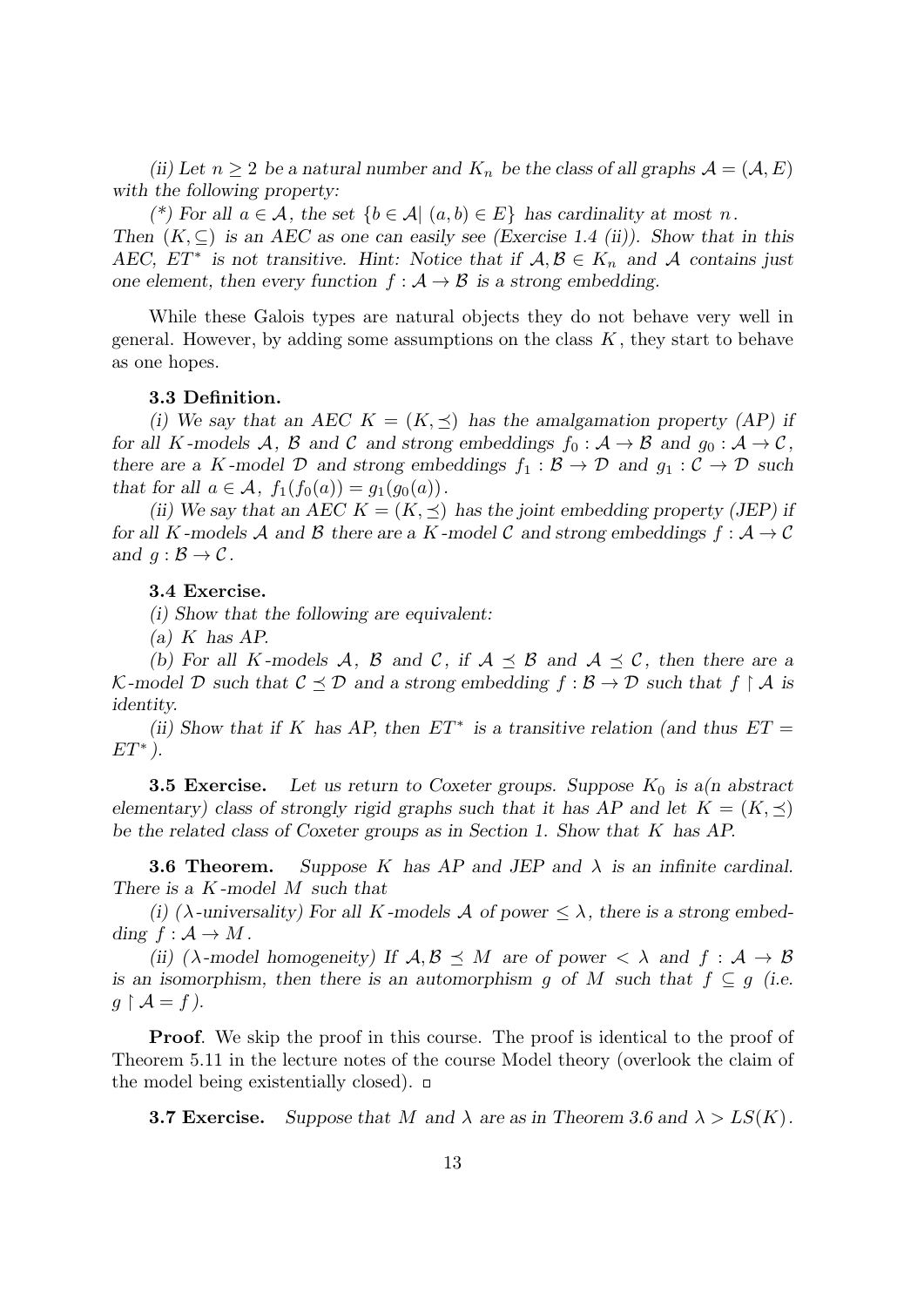*(i)* Suppose that  $A \prec M$  and  $B$  is a *K*-model of power  $\langle \lambda \rangle$  such that  $A \prec B$ . *Show that there is a strong embedding*  $f : \mathcal{B} \to M$  *such that*  $f \restriction \mathcal{A}$  *is the identity.* 

*(ii)* Suppose that  $\alpha < \lambda$ ,  $A = \{a_i | i < \alpha\}$  is a subset of M,  $M \preceq A$  and  $b = (b_0, ..., b_n)$  *is a tuple of elements of A. Show that there is a tuple*  $c = (c_0, ..., c_n)$ *of elements of M* such that  $t^g$ ( $ca/\emptyset$ ; *M*) =  $t^g$ ( $ba/\emptyset$ ; *A*), where *ca* is the concatenation *of c* and  $a = (a_i)_{i < \alpha}$  and *ba similarly.* 

From now on in these lectures we assume that *K* has AP and JEP and also to avoid potential anomalies we assume also that *K* has arbitrarily large models. Then when  $\lambda$  is large enough, the model M from Theorem 3.5 is called a monster model. And from now on we will be using the monster model technique: Unless otherwise stated, whenever we talk about a *K* -model, we assume that it is a strong submodel of *M* of size  $\langle \lambda, \rangle$ . By Theorem 3.5 (i), this is w.o.l.g. if the size of the model is *< λ* (we can always move to an isomorphic copy) and since we can choose *λ* freely we can always assume that the size is  $\langle \lambda \rangle$ . Strictly speaking here is a possibility of making errors in arguments, so one needs to be a bit careful when one applies this technique. But in these lectures we do not look the kind of arguments in which this possibility exists. It will turn out that this technique simplifies not only notations and definitions but also arguments. So from now on, by *M* we mean a monster model. Notice that with this convention, if  $A \subseteq B$ , then  $A \preceq B$  by Coherence, see Definition 1.2.

Let us start by looking an example of how this technique works.

**3.8 Lemma.** Suppose A and B are K-models,  $a = (a_i)_{i < \alpha} \in A^\alpha$  and  $b =$  $(b_i)_{i<\alpha}\in\mathcal{B}^{\alpha}$ . Then  $t^g(a/\emptyset;\mathcal{A})=t^g(b/\emptyset;\mathcal{B})$  iff there is  $h\in Aut(M)$  (automorphism *of M )* such that  $h(a) = b$  (i.e. for all  $i < \alpha$ ,  $h(a_i) = b_i$ ).

**Proof.**  $\Rightarrow$ : By Exercise 3.4 (ii), there are a *K*-model *C* and strong embeddings  $f_0: \mathcal{A} \to \mathcal{C}$  and  $g_0: \mathcal{B} \to \mathcal{C}$  such that  $f_0(a) = g_0(b)$ . By theorem 3.6 (ii),  $f_0$  and  $g_0$ can be extended to *f* and *g* that belong to  $Aut(M)$ . Then  $h = g^{-1} \circ f$  is as wanted.

 $\Leftarrow$ : *M*, *h* and *id<sub>M</sub>* (identity function on *M*) show that  $(a, M)ET^*(b, M)$ . This suffices, since by Exercise 3.4 (i),  $t^g(a/\emptyset; \mathcal{A}) = t^g(a/\emptyset; M)$  and similarly for *b* and *B*.  $\Box$ 

We want to make one more assumption before we start developing stability theory for our classes.

**3.9 Definition.** *We say that K is homogeneous if (in addition to AP, JEP and arbitrary large models) it satisfies: For all*  $K$ *-models*  $A$  *and*  $B$ *, ordinals*  $\alpha$  *and*  $a = (a_i)_{i < \alpha} \in \mathcal{A}^{\alpha}$  and  $b = (b_i)_{i < \alpha} \in \mathcal{B}^{\alpha}$ , if for all finite  $X \subseteq \alpha$ ,  $t^g((a_i)_{i \in X}/\emptyset; \mathcal{A}) =$  $t^g((b_i)_{i\in X}/\emptyset; \mathcal{B})$ , then  $t^g(a/\emptyset; \mathcal{A}) = t^g(b/\emptyset; \mathcal{B})$ .

There are many other properties that improve the behaviour of Galois types. One such is finite character:

**3.10 Lemma.** *If K is homogeneous the it has finite character i.e. the following holds: Suppose A is a submodel of a K -model B such that it belongs to K (we do*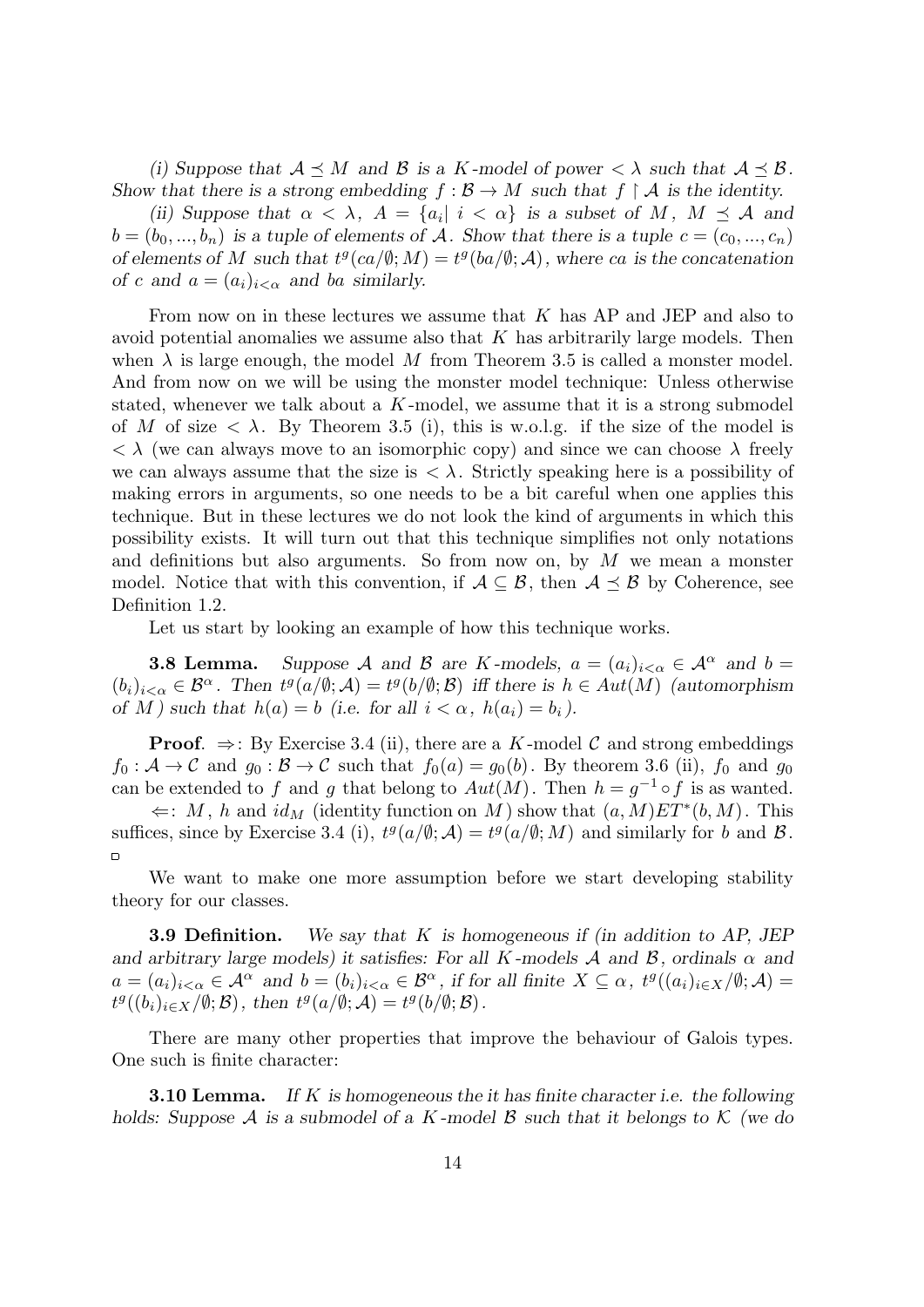*not* assume that  $A \preceq M$  *)* and for all finite tuples  $a \in A^n$ ,  $t^g(a/\emptyset; A) = t^g(a/\emptyset; B)$ . *Then*  $A \leq B$ *.* 

**Proof.** As above, w.o.l.g.  $\mathcal{B} \leq M$ . By Coherence it is enough to show that  $A \prec M$ . By  $\lambda$ -universality of M, there is a strong embedding f of A to M. Now for all finite tuples  $a \in \mathcal{A}^n$ ,

$$
t^g(a/\emptyset;M) = t^g(a/\emptyset;\mathcal{B}) = t^g(a/\emptyset;\mathcal{A}) = t^g(f(a)/\emptyset;f(\mathcal{A})) = t^g(f(a)/\emptyset;M).
$$

Thus by Lemma 3.8 and homogeneity of *K*, there is  $g \in Aut(M)$  such that  $f \subseteq g$ . But then by Definition 1.2 (II) (i) (i.e. Definition 1.2 (I) (i) applied to  $g^{-1}$ ),  $A \preceq M$ .  $\Box$ 

**3.11 Exercise.** Let T be a complete first-order theory,  $K = mod(T)$  and *≼ be the elementary submodel relation. Show that* (*K, ≼*) *is a homogeneous class. Hint: Remember Exercise 1.4 (i) and show that two tuples have the same Galois type iff they have the same first-order type.*

The classes of Coxeter groups are typically not homogeneous (even when they are AEC's) but often they have finite character. The following is an example of a homogeneous class that is not elementary: Let  $K^*$  be the class of all fields together with two automorphisms that commute with each other (i.e. the second is an automorphism of the field with the first automorphism). Then *K<sup>∗</sup>* with submodel relation is an AEC. Now let  $A_0 \in K^*$  be an existentially closed model (see the lecture notes of the course Model theory) and let  $A \in K^*$  be the algebraic closure (in the sense of field theory) of  $\emptyset$  in  $\mathcal{A}_0$ . Then we let  $\mathcal K$  be class of all existentially closed models of  $K^*$  which contain a copy of  $\mathcal A$  as a substructure. Then  $(K, \subseteq)$  is a homogeneous AEC. At least for some choices of  $A$ , it is not elementary, which is a bit surprising since with just one automorphism, these classes are elementary (these are known as difference fields and they play an important role in Hrushovski's work that we mentioned in the introduction). For details, see [HK2].

From now on, unless stated otherwise, by elements we mean elements of *M* , by a set we mean a subset of M of power  $\langle \lambda, \rangle$  by tuples we mean tuples of elements of *M* and, again unless stated otherwise, the tuples are assumed to be finite. Also from now on,  $a \in A$  means that a is a finite tuple of elements of A (and A is a subset of *M* of power  $\langle \lambda \rangle$ . We will write AB for the union of A and B and *ab* for the concatenation  $a^b$  of tuples *a* and *b*. *Aa*,  $a = (a_i)_{i < \alpha}$ , means the set  $A \cup \{a_i | i < \alpha\}$ . Finally, for tuples  $a_i = (a_j^i)_{j < \alpha_i}$ ,  $i < \alpha$ ,  $\{a_i | i < \alpha\}$  means the set  ${a_j^i \mid i < \alpha, j < \alpha_i}$ . Also for all, possibly infinite, tuples *a* we write  $t^g(a/\emptyset)$  for  $t^g(a/\emptyset; M)$ , which is the same as  $t^g(a/\emptyset; A)$  for any *A* that contains *a*. For  $A \subseteq M$ , we write  $Aut(M/A)$  for the set of all automorphisms f of M such that  $f \upharpoonright A$  is identity. We write  $t^g(a/A) = t^g(b/A)$  if there is  $f \in Aut(M/A)$  such that  $f(a) = b$ and we think  $t^g(a/A)$  as the orbit of *a* under the (natural) action of  $Aut(M/A)$  on *M* e.g. when we talk about sets of Galois types over *A*.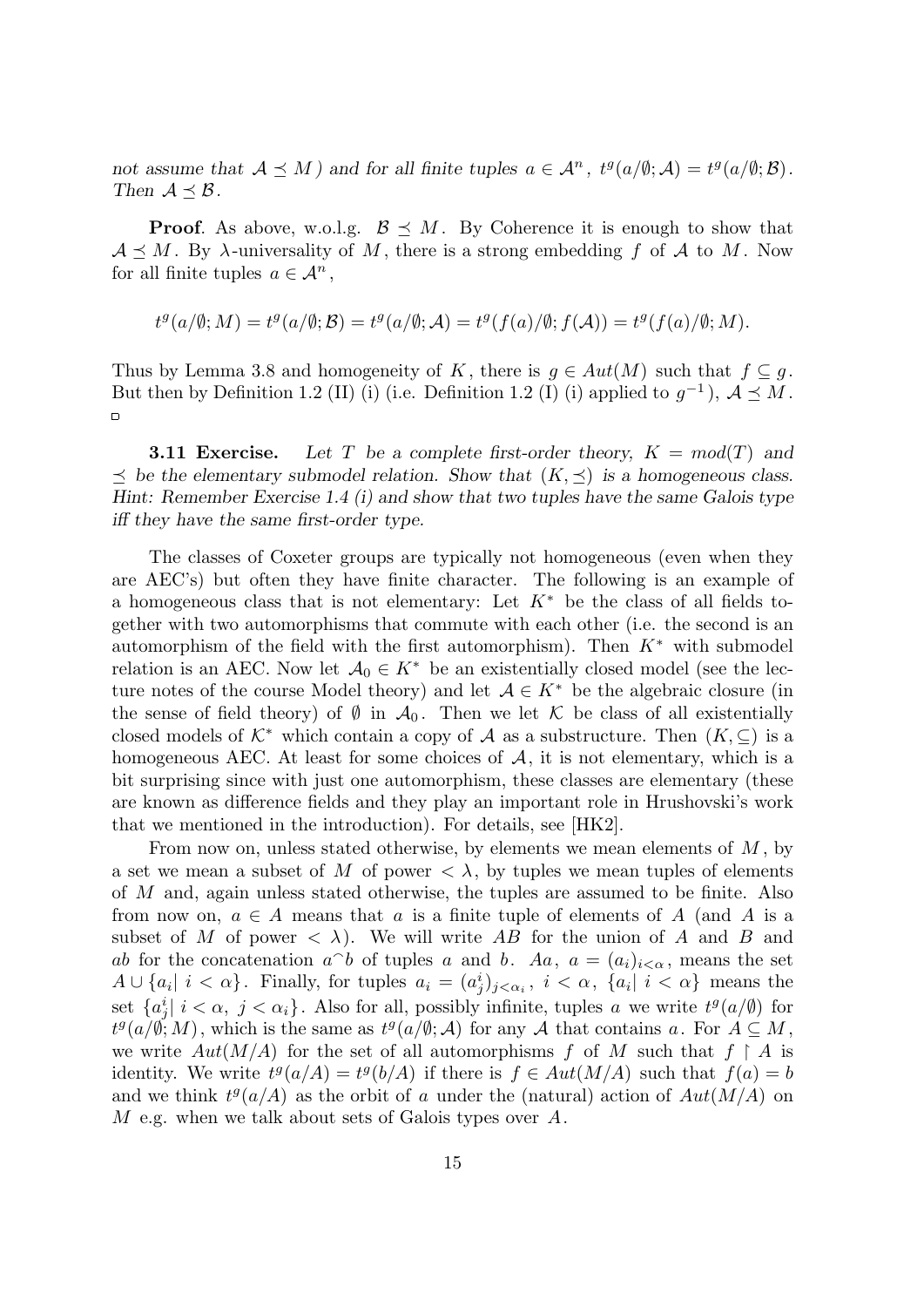**3.12 Exercise.** Let  $A = \{a_i | i < \alpha\}$ . Show that  $t^g(a/A) = t^g(b/A)$ *iff*  $t^g(a^{\frown}(a_i)_{i<\alpha}/\emptyset) = t^g(b^{\frown}(a_i)_{i<\alpha}/\emptyset)$ . Conclude that if K is homogeneous, then  $t^g(a/A) = t^g(b/A)$  *iff for all finite*  $B \subseteq A$ ,  $t^g(a/B) = t^g(b/B)$ .

**3.13 Lemma.** *Assume K is homogeneous. Suppose I is any set and for all finite subsets*  $X \subseteq I$ , there are elements  $a_i^X$ ,  $i \in X$ , such that if  $Y \subseteq X$ , then  $t^g((a_i^X)_{i\in Y}/\emptyset) = t^g((a_i^Y)_{i\in Y}/\emptyset)$ . Then there are elements  $a_i, i \in I$  such that for all finite  $X \subseteq I$ ,  $t^g((a_i)_{i \in X}/\emptyset) = t^g((a_i^X)_{i \in X}/\emptyset)$ .

**Proof**. We prove the claim by induction on *|I|*. The cases when *I* is finite are clear. So suppose  $|I| = \xi$  is infinite. By re-indexing we may assume that  $I = \xi$ . By the induction assumption, for all  $\alpha \leq \xi$ , there are  $b_i^{\alpha}$ ,  $i \leq \alpha$ , such that for all finite  $X \subseteq \alpha + 1$ ,  $t^g((b_i^{\alpha})_{i \in X}/\emptyset) = t^g((a_i^X)_{i \in X}/\emptyset)$ . We find the elements  $a_{\alpha}, \alpha < \xi$ , by recursion on  $\alpha < \xi$ : We let  $a_0 = b_0^0$  and for  $\alpha > 0$  we do the following. We notice that by Lemma 3.8, homogeneity and the assumption that we have already found *a<sup>i</sup>* , *i*  $\langle \alpha, \alpha \rangle$  as wanted, there is  $f \in Aut(M)$  such that for all  $i \langle \alpha, f(b_i^{\alpha}) \rangle = a_i$ . Then we let  $a_{\alpha} = f(b_{\alpha}^{\alpha})$ . Clearly these are as wanted.

**3.14 Exercise.** Assume that K is homogeneous and  $A \subset M$  is a set. *Suppose that for all finite*  $C \subseteq A$  *there is a (possibly infinite) tuple*  $a_C$  *such that the following holds: If*  $C \subseteq D \subseteq A$  *are finite then*  $t^g(a_D/C) = t^g(a_C/C)$ *. Show that there is a tuple a such that for all finite*  $C \subseteq A$ *,*  $t^g(a/C) = t^g(a_C/C)$ *.* 

#### **4. Independence and** *ω***-stability**

In this section we assume that  $K = (K, \preceq)$  is a homogeneous AEC. In addition we assume that *K* is  $\omega$ -stable:

**4.1 Definition.** Let  $\kappa$  be an infinite cardinal. We say that a (homogeneous) class K is  $\kappa$ -stable if  $LS(K) \leq \kappa$  and for all A of size  $\leq \kappa$ , the set  $\{t^g(a/A) | a \in M\}$ *is of size*  $\leq \kappa$ *.* 

Usually stability theory is developed under the assumption that the class is stable (or even less is assumed). However we make this stronger *ω*-stability assumption because it simplifies the part of the theory of independence that is needed in these lectures (we can use splitting instead of strong splitting or dividing or Lascar splitting and Lascar types are not needed). For the general theory, see [HS] (in this paper the approach is not that of AEC's but the proofs and results translate easily to our context).

#### **4.2 Definition.**

*(i)* Let  $\kappa$  be an infinite cardinal. We say that a model A is  $\kappa$ -saturated if for *all*  $A \subseteq \mathcal{A}$  *of power*  $\lt \kappa$  *and (finite) tuples a, there is*  $b \in \mathcal{A}$  *such that*  $t^g(b/A) =$  $t^g(a/A)$ . We say that A is saturated if it is  $|A|$ -saturated.

*(ii)* Suppose *A* ⊆ *B* and *a* ∈ *M*. We say that  $t^g(a/B)$  splits over *A* if there are  $b, c \in B$  such that  $t^g(b/A) = t^g(c/A)$  but  $t^g(ab/\emptyset) \neq t^g(ac/\emptyset)$ .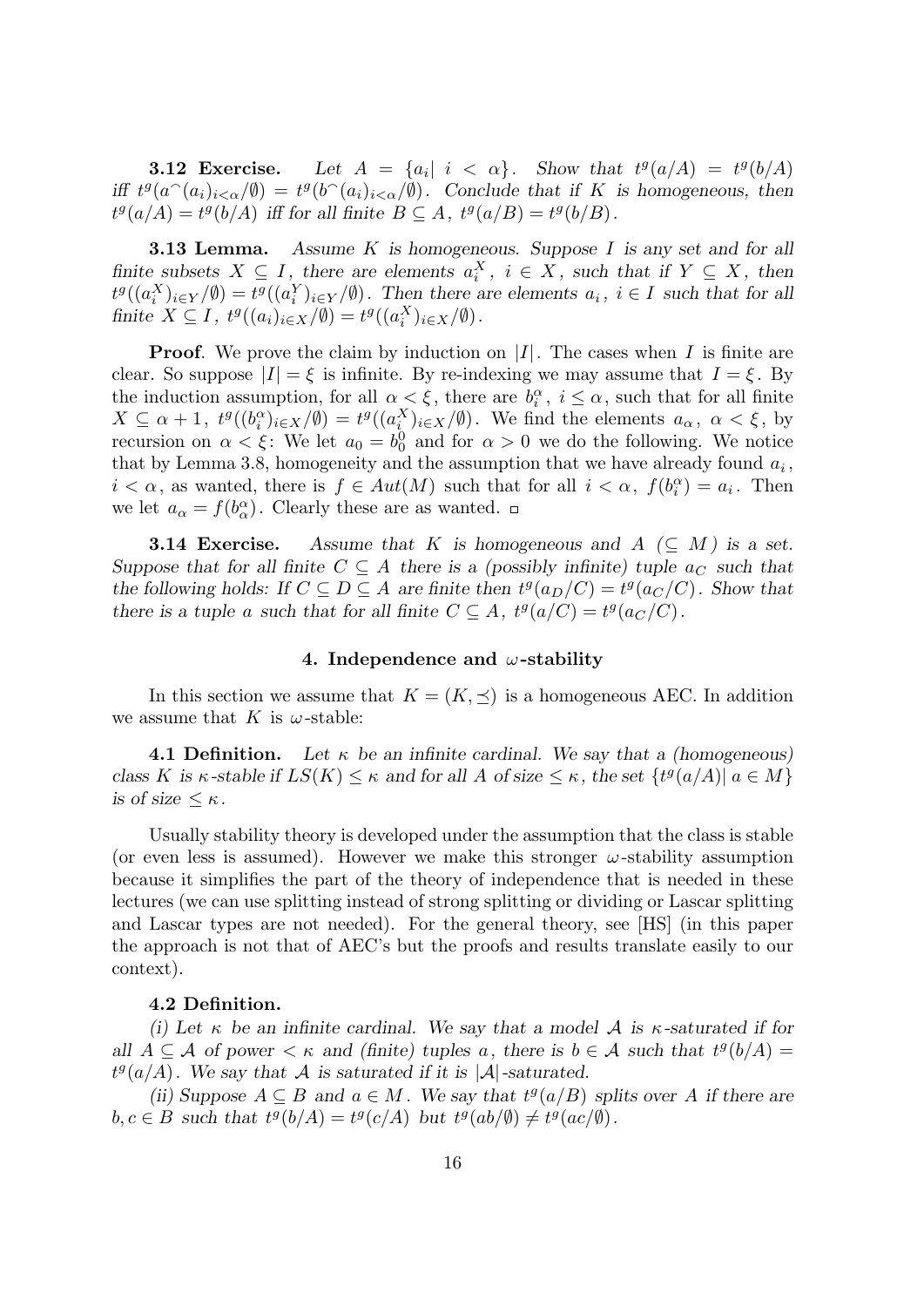*(iii)* We write  $a \downarrow^s_C B$  *(a is independent from B over C) if there is finite*  $A \subseteq C$ such that  $t^g(a/CB)$  does not split over *A*. We write  $C \downarrow_A^s B$  if for all (finite tuples)  $a \in C$ ,  $a \downarrow_A^s B$ .

As pointed out above there are other ways of defining independence and they do not give the same notion of independence. However, in our  $\omega$ -stable case, they all give the same notion over  $\omega$ -saturated models.

Notice that by Exercise 3.12, in Definition 4.2 (ii), we could replace  $t^g(ab/\emptyset) \neq$  $t^g(ac/\emptyset)$  by  $t^g(ab/A) \neq t^g(ac/A)$  (or by  $t^g(b/Aa) \neq t^g(c/Aa)$  or  $t^g(b/a) \neq t^g(c/a)$ ) and get an equivalent definition. We will use this freely below. In more general cases one needs to be more careful here.

## **4.3 Exercise.**

*(i)* Show that for all infinite cardinals  $\kappa$  and A of power  $\kappa$  there is an  $\omega$ *saturated model A of power*  $\kappa$  *such that*  $A \subseteq \mathcal{A}$  *and that for all*  $A$  *of power*  $\omega_1$ *there is*  $\omega_1$ -saturated A of power  $\omega_1$  such that  $A \subseteq \mathcal{A}$ .

*(ii)* Suppose *A* and *B* are *κ*-saturated models of power *κ.* Show that  $A \cong B$ .

*(iii)* Suppose A is a  $\kappa$ -saturated model of power  $\kappa$  and  $a, b \in A$  are tuples of *length*  $\lt$  *κ such that*  $t^g(a/\emptyset) = t^g(b/\emptyset)$ *. Show that there is*  $f \in Aut(\mathcal{A})$  *such that*  $f(a) = b$ .

*(iv)* Suppose that for all  $A \subseteq \mathcal{A}$  of power  $\lt \kappa$  and elements a, there is  $b \in \mathcal{A}$ such that  $t^g(b/A) = t^g(a/A)$ . Show that *A* is *κ*-saturated.

*(v) Let K be the class of all vector spaces over the rational numbers. Then*  $(K, \subseteq)$  *is a homogeneous AEC. Suppose that*  $a = (a_0, ..., a_n)$  *is linearly independent (for linear independence, see any book on linear algebra or wikipedia). We say that a* is linearly independent from A if for all linearly independent  $b = (b_0, ..., b_m) \in A$ , *ab* is linearly independent. Show that if A has infinite dimension, then  $a \downarrow_{\emptyset} A$  iff  $a$ *is linearly independent from A.*

# **4.4 Theorem.**

(i) For all a and A,  $a \downarrow_A^s \emptyset$ . Furthermore, if  $a \in A$ , then  $a \downarrow_A^s B$  for all B.

*(ii)* (Existence) For all a, A and  $\omega$ -saturated A there is b such that  $t^g(b/\mathcal{A}) =$  $t^g(a/A)$  and  $b \downarrow^s_A A$ .

(iii) (Stationarity) If A is  $\omega$ -saturated,  $a \downarrow^s_{\mathcal{A}} A$ ,  $b \downarrow^s_{\mathcal{A}} A$  and  $t^g(a/\mathcal{A}) = t^g(b/\mathcal{A})$ , *then*  $t^g(a/AA) = t^g(b/AA)$ .

*(iv) (Local character)* If *a*  $\mathcal{L}_{\mathcal{A}}^s$  *A* and *A* is *w*-saturated, then there is  $b \in A$ such that  $a \not\downarrow^s_A b$ .

*(v)* If *A* is  $\omega$ -saturated,  $a \notin \mathcal{A}$  and  $a \downarrow^s_{\mathcal{A}} A$ , then  $a \notin \mathcal{A}A$ .

*(vi)* If A is  $\omega$ -saturated and  $a_i$ ,  $i < \omega$ , are such that for all  $i < j < \omega$ ,  $t^g(a_i/A) = t^g(a_j/A)$  and for all  $i < \omega$ ,  $a_i \downarrow_A^s \{a_j | j < i\}$ , then for all  $i_0 < \ldots < i_n <$  $\omega \text{ and } j_0 < ... < j_n < \omega, t^g((a_{i_0}, ..., a_{i_n})/\mathcal{A}) = t^g((a_{j_0}, ..., a_{j_n})/\mathcal{A}).$ 

*(vii)* (Symmetry) If  $A \downarrow^s_A B$  and  $A$  is  $\omega$ -saturated, then  $B \downarrow^s_A A$ .

**Proof.** (i): We leave the furthermore part as an exercise and prove only the first claim: Now suppose not. We define finite tuples  $a_{\eta}$  and  $b_{\eta}$  and  $f_{\eta}, g_{\eta} \in Aut(M)$  for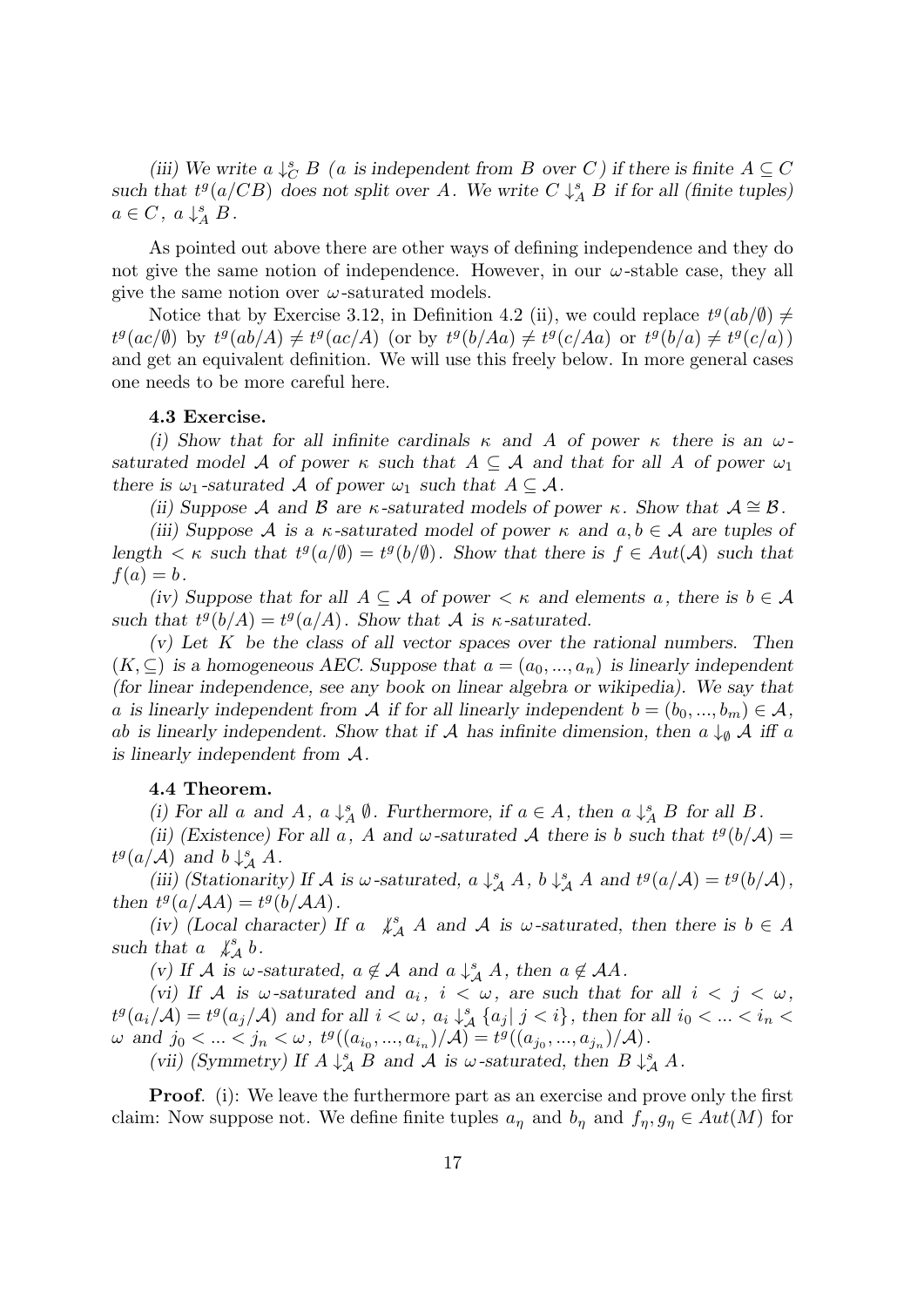all  $\eta \in 2^{<\omega}$  by recursion on  $dom(\eta)$  so that  $(B_{\eta})$  means the set  $\{b_{\eta}\}_{m}$   $m \leq dom(\eta)$ and for  $\eta \in 2^n$   $\eta$ <sup> $\hat{\ }$ </sup>(*i*) means the function  $h \in 2^{n+1}$  such that  $h(x) = \eta(x)$  if  $x < n$ and  $h(n) = i$ :

(a)  $t^g(a_{\eta \cap (i)}/B_{\eta}) = t^g(a_{\eta}/B_{\eta}), \ f_{\eta \cap (i)} \in Aut(M/B_{\eta}), \ g_{\eta \cap (i)} = f_{\eta \cap (i)} \circ g_{\eta},$  $f_{\emptyset} = g_{\emptyset} = id_M, \ a_{\eta} = g_{\eta}(a) \text{ and } g_{\eta}^{-1}(B_{\eta}) \subseteq A,$ 

(b)  $b_{\eta \cap (0)} = b_{\eta \cap (1)}$  and  $t^g(a_{\eta \cap (0)}/b_{\eta \cap (0)}) \neq t^g(a_{\eta \cap (1)}/b_{\eta \cap (0)})$ .

We let  $a_{\emptyset} = a$ ,  $b_{\emptyset} = \emptyset$  and  $f_{\emptyset} = g_{\emptyset} = id_M$ . Suppose that we have defined the tuples for all  $\eta \restriction n, n \leq dom(\eta)$ . Since  $t^g(a/A)$  splits over  $g_{\eta}^{-1}(B_{\eta})$ , there are  $b, c \in g_{\eta}(A)$  such that  $f(c) = b$  for some  $f \in Aut(M/B_{\eta})$  and  $t^g(a_{\eta}b/\emptyset) \neq t^g(a_{\eta}c/\emptyset)$ . We let  $b_{\eta^{\frown}(0)} = b_{\eta^{\frown}(1)} = b$ ,  $a_{\eta^{\frown}(0)} = a_{\eta}$ ,  $a_{\eta^{\frown}(1)} = f(a_{\eta})$ ,  $f_{\eta^{\frown}(0)} = id_M$ ,  $f_{\eta^{\frown}(1)} = f$ ,  $g_{\eta}(0) = g_{\eta}$  and  $g_{\eta}(1) = f \circ g_{\eta}$ . Then for all  $\eta \in 2^{\omega}$ , by Exercise 3.14, we can find  $a_{\eta}$ such that for all  $n < \omega$ ,  $t^g(a_n/B_{\beta\upharpoonright n}) = t^g(a_{\eta\upharpoonright n}/B_{\eta\upharpoonright n})$ . But then for all  $\eta, \eta' \in 2^{\omega}$ ,  $t^g(a_\eta/B)\neq t^g(a_{\eta'}/B)$ , where  $B=\{b_\nu|\nu\in 2^{<\omega}\}\$ . This contradicts  $\omega$ -stability.

(ii): W.o.l.g.  $A \subseteq A$ . By (i), choose finite  $C \subseteq A$  such that  $t^g(a/A)$  does not split over *C*. For all (finite tuples)  $c \in A$ , choose  $d_c \in A$  such that  $t^g(d_c/C)$  $t^g(c/C)$  and denote  $p_c = t^g(ad_c/\emptyset)$  (if  $c \in \mathcal{A}$ , then let  $d_c = c$ ). Now  $d_c$  need not be unique but notice that by the choice of  $C$ ,  $p_c$  does not depend on the choice of  $d_c$ . Then as in the proof of (i) above, there is *b* such that for all  $c \in A$ ,  $t^g(bc/\emptyset) = p_c$ . Clearly *b* is as wanted.

(iii): Choose finite  $C \subseteq \mathcal{A}$  such that neither  $t^g(a/\mathcal{A}A)$  nor  $t^g(b/\mathcal{A}A)$  split over C (e.g. choose C' for  $t^g(a/A)$  and C'' for  $t^g(b/A)$  and let  $C = C' \cup C''$ ) and let  $c \in \mathcal{A}A$ . It is enough to show that  $t^g(ac/\emptyset) = t^g(bc/\emptyset)$ . Let  $d \in \mathcal{A}$  be such that  $t^g(d/C) = t^g(c/C)$ . Then

$$
t^g(ac/\emptyset) = t^g(ad/\emptyset) = t^g(bd/\emptyset) = t^g(bc/\emptyset).
$$

(iv): By (ii) there is *c* such that  $t^g(c/A) = t^g(a/A)$  and  $c \downarrow_A^s A$ . Then  $t^g(a/AA) \neq t^g(c/AA)$ . So there is  $b' \in AA$  such that  $t^g(ab'/\emptyset) \neq t^g(ab'/\emptyset)$ . But then by letting *b* be the sequence of elements of *b'* that do not belong to *A*, *a*  $\mathcal{L}_{\mathcal{A}}^s$  *b* by (iii).

(v): Exercise.

(vi): Exercise.

(vii): By (iii) and the definition of  $A \downarrow^s_A B$ , it is enough to prove the claim under the assumption that *A* and *B* are finite i.e. that if  $a \downarrow^s_A b$  then  $b \downarrow^s_A a$ . Suppose not. We may assume that  $A$  is countable i.e. if there is a counter example to our claim, there is one in which *A* is countable (exercise). By (i),  $a \notin A$  and  $b \notin \mathcal{A}$ . Choose  $a_i$  and  $b_i$ ,  $i < \omega$ , so that for all  $i < \omega$ ,  $t^g(a_ib_i/\mathcal{A}) = t(ab/\mathcal{A})$ and  $a_i b_i \downarrow_A^s \{a_j b_j | j \lt i\}$ . Notice that  $i \lt j$  iff  $b_j \downarrow_A^s a_i$  and thus for all  $i, j$ , if  $i \neq j$ , then  $t^g(a_i b_i a_j b_j/A) \neq t^g(a_j b_j a_i b_i/A)$ . Let **R** be the set of reals and **Q** the set of rational numbers. Now by (vi) and Exercise 3.14, we can find  $c_i$  and  $d_i$ ,  $i \in \mathbf{R}$ , such that for all  $i, j \in \mathbf{R}$ , if  $i < j$ , then  $t^g(c_i d_i c_j d_j / \mathcal{A}) = t^g(a_0 b_0 a_1 b_1 / \mathcal{A})$ . Let  $B = \{c_i, d_i | i \in \mathbf{Q}\}\.$  Now for all  $i, j \in \mathbf{R}$ , if  $i \neq j$ , then  $t^g(a_i b_i / AB) \neq t^g(a_j b_j / AB)$ . This contradicts *ω*-stability.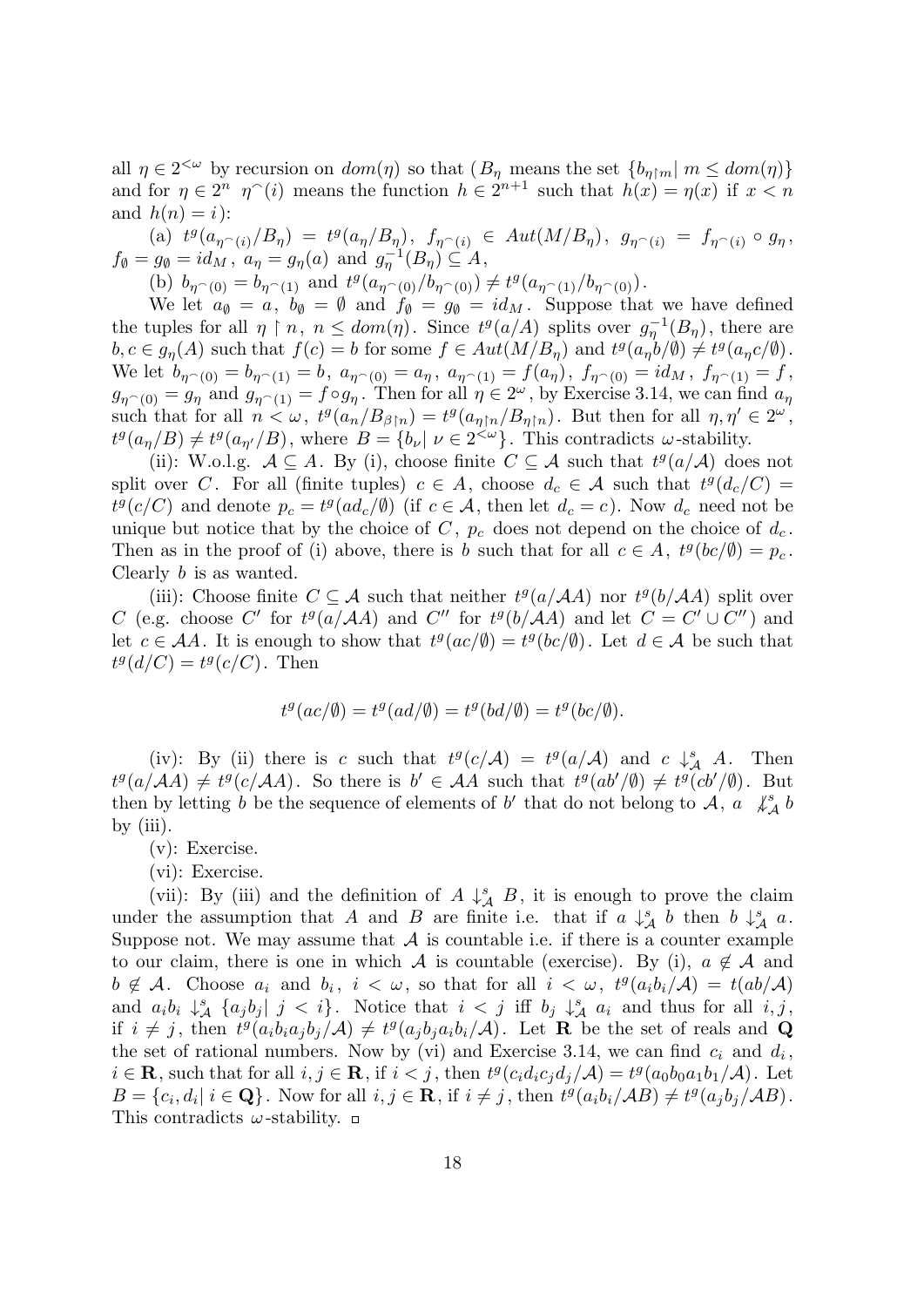## **4.5 Exercise.**

*(i)* (Monotonicity) Suppose  $A \subseteq B \subseteq C \subseteq D$ . Show that if  $a \downarrow_A^s D$ , then  $a \downarrow_B^s C$ .

*(ii)* Show that  $ab \downarrow^s_A B$  iff  $b \downarrow^s_A B$  and  $a \downarrow^s_{Ab} B$ .

*(iii)* (Transitivity) Suppose  $A \subseteq B \subseteq C$  and  $A$  and  $B$  are  $\omega$ -saturated. Show *that*  $a \downarrow^s_A C$  *iff*  $a \downarrow^s_A \mathcal{B}$  *and*  $a \downarrow^s_B C$ *. Hint: the shortest proof can be found using (i) above and Theorem 4.4 (ii) and (iii).*

*(iv)* Show that *K* is  $\kappa$ -stable for all infinite  $\kappa$ . Hint: Notice that it is enough *to count the number of types over ω-saturated models and then use Theorem 4.4 (i) and (iii).*

**4.6 Definition.** *Let A be ω-saturated.*

*(i)* We say that a sequence  $(a_i)_{i \in I}$  of possibly infinite tuples is independent over *A* if for all  $i \in I$ ,  $a_i \downarrow^s_A \{a_j | j \in I - \{i\}\}\.$ 

*(ii)* We say that  $(a_i)_{i \in I}$  is a Morley sequence in  $t^g(a/\mathcal{A})$  if  $(a_i)_{i \in I}$  is independent *over A* and for all  $i \in I$ ,  $t^g(a_i/\mathcal{A}) = t^g(a/\mathcal{A})$ .

Notice that if  $(a_i)_{i < \alpha}$  is a Morley sequence in  $t^g(a/\mathcal{A})$  and  $\pi : \alpha \to \alpha$  is a permutation, then  $(a_{\pi(i)})_{i < \alpha}$  is a Morley sequence in  $t^g(a/\mathcal{A})$ .

**4.7 Exercise.** *Suppose A is ω-saturated and a is a tuple.*

(i) Show that  $(a_i)_{i < \alpha}$  is independent over A if for all  $i < \alpha$ ,  $a_i \downarrow_A^s \{a_j | j < i\}$ . (ii) Show that  $t^g((a_i)_{i<\alpha}/\mathcal{A})=t^g((b_i)_{i<\alpha}/\mathcal{A})$  if both  $(a_i)_{i<\alpha}$  and  $(b_i)_{i<\alpha}$  are *Morley sequences in*  $t^g(a/A)$ *.* 

*(iii)* Suppose C is countable and  $\omega$ -saturated and  $\mathcal{C} \subseteq \mathcal{A}$ *. Show that there is a* maximal Morley sequence  $(a_i)_{i < \alpha}$  in  $t^g(a/C)$  from A i.e.  $(a_i)_{i < \alpha}$  is a Morley sequence in  $t^g(a/\mathcal{C})$ , for all  $i < \alpha$ ,  $a_i \in \mathcal{A}$  and if  $a' \in \mathcal{A} - \{a_i | i < \alpha\}$  is such that  $t^g(a'/\mathcal{C}) = t(a/\mathcal{C})$ , then  $a' \neq_{\mathcal{C}}^s \{a_i | i < \alpha\}$ . Show that if in addition A is  $\omega_1$ -saturated, then  $\alpha$  is uncountable.

#### **5. Prime models**

In this section we look prime models. Throughout this section we assume that *K* is a homogeneous  $\omega$ -stable AEC. Again for the general homogeneous case, see  $[HS].$ 

**5.1 Definition.** We say that  $t^g(a/A)$  is  $\omega$ -isolated if there is finite  $B \subseteq A$ such that for all *b*, if  $t^g(b/B) = t^g(a/B)$ , then  $t^g(b/A) = t^g(a/A)$ . In this case we also say that *B* witnesses that  $t^g(a/A)$  is  $\omega$ -isolated.

**5.2 Lemma.** *Suppose*  $C \subseteq A$ , *C is finite and a is a finite tuple. Then there are b* and finite  $C \subseteq B \subseteq A$  such that  $t^g(b/C) = t^g(a/C)$  and B witnesses that  $t^g(b/A)$  *is ω*-*isolated.* 

**Proof**. Suppose not. For all  $\eta \in 2^{<\omega}$ , we define tuples  $b_{\eta}$  and finite sets  $B_{\eta} \subseteq A$ by recursion on  $dom(\eta)$  as follows: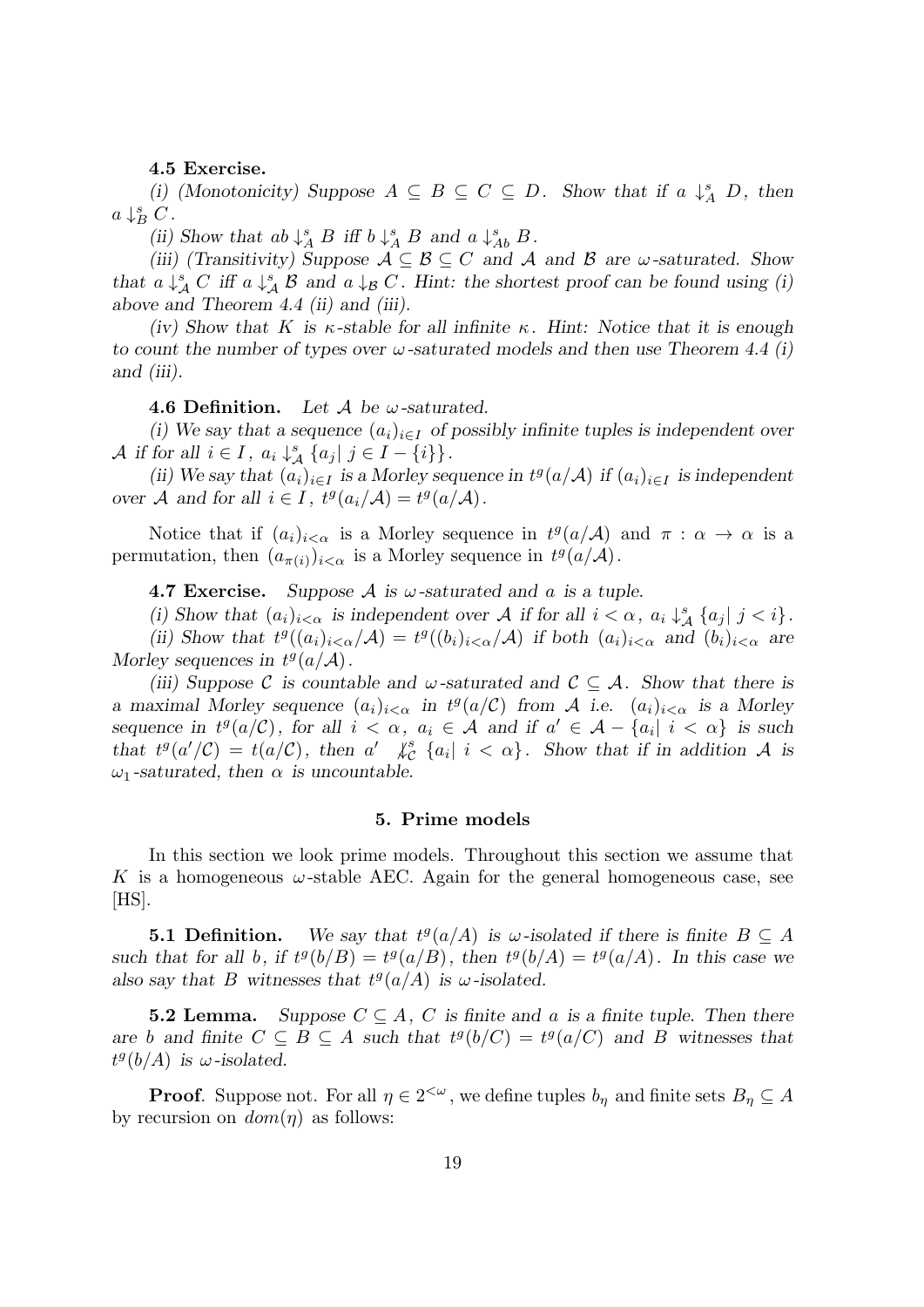We let  $b_{\emptyset} = a$  and  $B_{\emptyset} = C$ . Now suppose  $b_{\eta}$  and  $B_{\eta}$  are defined. Then there is c such that  $t^g(c/B_\eta) = t^g(b_\eta/B_\eta)$  but  $t^g(c/A) \neq t^g(b_\eta/A)$ . Let  $b_{\eta^{\frown}(0)} = b_\eta$ ,  $b_{\eta(1)} = c$  and  $B_{\eta(0)} = B_{\eta(1)}$  be any finite *D* such that  $B_{\eta} \subseteq D \subseteq A$  and  $t^g(c/D) \neq t^g(b_\eta/D)$ . Let  $B = \bigcup_{\eta \in 2 \le \omega} B_\eta$  and again, by Exercise 3.14, we can find  $b_{\eta}$  for all  $\eta \in 2^{\omega}$  such that for all  $n < \omega$ ,  $t^g(b_{\eta}/B_{\eta\upharpoonright n}) = t^g(b_{\eta\upharpoonright n}/B_{\eta\upharpoonright n})$ . But then for all  $\eta, \eta' \in 2^{\omega}$ , if  $\eta \neq \eta'$ , then  $t^g(b_{\eta}/B) \neq t^g(b_{\eta'}/B)$ . Since B is countable, this contradicts *ω*-stability.

**5.3 Definition.** Let  $I = (I, <)$  be a well ordering.

*(i)* We say that  $(a_i, B_i)_{i \in I}$  is an  $\omega$ -construction over *A* if writing  $A_i = A \cup$  ${a_j | j < i}$ , for all  $i \in I$ ,  $B_i$  witnesses that  $t(a_i/A_i)$  is isolated.

*(ii)* Let  $(a_i, B_i)_{i \in I}$  be an  $\omega$ -construction over *A*. We say that  $X \subseteq I$  is closed *if for all*  $i \in X$ ,  $B_i \subseteq A \cup \{a_j | j < i, j \in X\}$ .

Notice that a union of closed sets is a closed set.

**5.4 Exercise.** Let  $((a_i, B_i))_{i \in I}$  be an  $\omega$ -construction over A.

*(i)* Show that for all finite  $Y \subseteq I$  there is finite closed  $X \subseteq I$  such that  $Y \subseteq X$ .

*(ii)* Suppose  $X \subseteq I$  *is closed. Show that*  $((a_i, B_i))_{i \in X}$  *is an*  $\omega$ -construction over *A.*

(iii) Let  $i \in I$  and  $X = \{j \in I | j < i\}$ . Show that  $((a_i, B_i))_{i \in X}$  is an  $\omega$ . construction over A and that  $((a_i, B_i))_{i \in I-X}$  is an  $\omega$ -construction over  $A \cup \{a_j | j \in I\}$ *X}.*

*(iv)* Suppose *B* ⊆ *A* witnesses that  $t^g(ab/A)$  *is*  $ω$ -isolated. Show that *Bb witnesses that*  $t^g(a/Ab)$  *is ω*-*isolated.* 

**5.5 Lemma.** *Suppose*  $((a_0, B_0), ..., (a_n, B_n))$  *is an*  $\omega$ *-construction over A and*  $B_n \subseteq A$ . Then  $((a_n, B_n), (a_0, B_0), ..., (a_{n-1}, B_{n-1}))$  is an  $\omega$ -construction over A.

**Proof**. Suppose not. Choose this counter example so that *n* is minimal. As in the definition, we write  $A_i = A \cup \{a_0, ..., a_{i-1}\}$ . Now

$$
((a_0, B_0), ..., (a_{n-2}, B_{n-2}), (a_n, B_n))
$$

is an  $\omega$ -construction over *A* and so by the choice of *n*, also

$$
((a_n, B_n), (a_0, B_0), ..., (a_{n-2}, B_{n-2}))
$$

is an *ω*-construction over *A*. But then there is  $a'_{n-1}$  such that  $t^g(a'_{n-1}/B_{n-1}) =$  $t^g(a_{n-1}/B_{n-1})$  but  $t^g(a'_{n-1}/A^*) \neq t^g(a_{n-1}/A^*)$ , where  $A^* = A \cup \{a_0, ..., a_{n-2}, a_n\}$ . Since  $t^g(a'_{n-1}/A_{n-1}) = t^g(a_{n-1}/A_{n-1}),$  there is a function  $f \in Aut(M/A_{n-1})$ such that  $f(a'_{n-1}) = a_{n-1}$ . Let  $a'_n = f(a_n)$ . Then  $t^g(a'_n/B_n) = t^g(a_n/B_n)$  but  $t^g(a'_n/A_n) \neq t^g(a_n/A_n)$ , a contradiction.

**5.6 Exercise.** Let  $((a_i, B_i))_{i \in I}$  be an  $\omega$ -construction over A.

*(i)* Suppose  $\langle ' \rangle$  is another well-ordering of *I* and we write  $I' = (I, \langle ' \rangle)$ . Show that if for all  $i \in I$ ,  $B_i \subseteq A \cup \{a_j | j \leq i\}$ , then  $((a_i, B_i))_{i \in I'}$  is an  $\omega$ -construction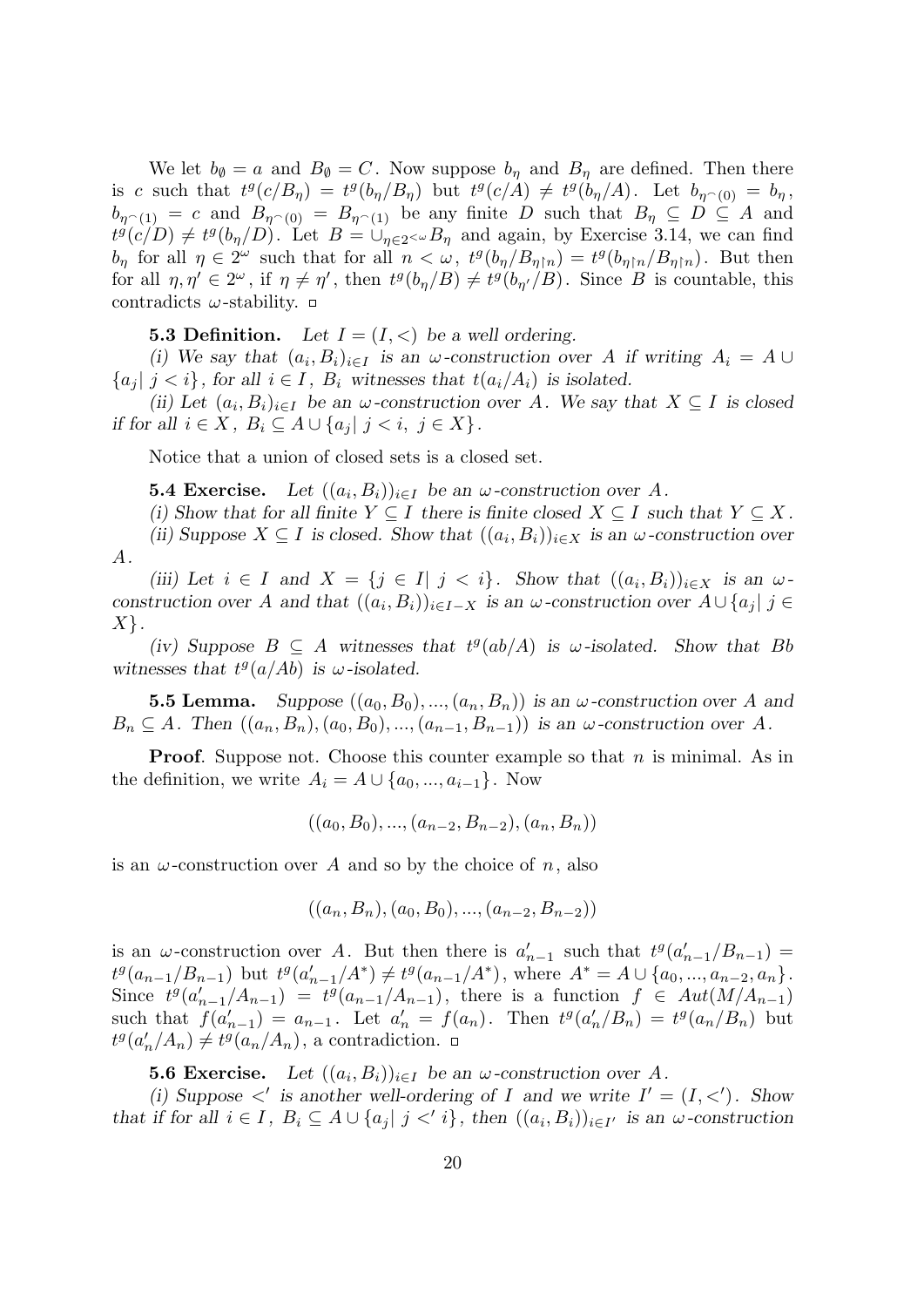*over A. Hint: Suppose not. By Exercise 5.4 (i) we can assume that I in the counter assumption is finite and thus we can choose the counter assumption so that |I| is minimal. Now apply Lemma 5.5 and Exercise 5.4 (iii).*

(*ii*) Suppose  $X \subseteq I$  *is closed. Show that*  $((a_i, B_i))_{i \in I-X}$  *is an*  $\omega$ -construction *over*  $A ∪ \{a_i | j \in X\}$ *.* 

*(iii)* Show that one can find an ordering  $\langle$  of *I* so that, letting  $I' = (I, \langle \cdot \rangle)$ ,  $((a_i, B_i))_{i \in I'}$  is an  $\omega$ -construction over A and the order type of  $(I, \langle \cdot \rangle)$  is |I| i.e. that *there is an order preserving onto function f* from the cardinal  $\kappa = |I|$  with the usual ordering to  $(I, \langle \cdot \rangle)$ . Hint: Enumerate  $I = \{c_i | i \langle \kappa \rangle\}$  and then let  $f(\alpha)$  be  $c_i$  if i is *the least ordinal*  $\neq f(\beta)$  *for any*  $\beta < \alpha$  *and such that*  $B_{c_i} \subseteq A \cup \{a_{f(\beta)} | \beta < \alpha\}$ *.* 

# **5.7 Definition.**

*(i)* We say that a model A is  $\omega$ -primary over  $A \subseteq \mathcal{A}$  if  $\mathcal{A}$  is  $\omega$ -saturated and there is an  $\omega$ -construction  $((a_i, B_i))_{i \in I}$  over A such that  $\mathcal{A} = A \cup \{a_i | i \in I\}$ .

(ii) We say that  $f : A \to B$  is strong if for all  $a \in A$ ,  $t^g(a/\emptyset) = t^g(f(a)/\emptyset)$  i.e. *there is*  $g \in Aut(M)$  *such that*  $f \subseteq g$ .

*(iii)* We say that a model A is  $\omega$ -prime over  $A \subseteq \mathcal{A}$  if for all  $\omega$ -saturated  $\mathcal{B}$ *and strong*  $f : A \to B$  *there is a strong embedding*  $g : A \to B$  *such that*  $f \subset g$ .

For the next exercise we make the following definition: We say that a set *A* is  $\omega$ -saturated if for all finite  $B \subseteq A$  and *b* there is  $a \in A$  such that  $t^g(a/B) = t^g(b/B)$ (i.e. exactly as in the definition of  $\omega$ -saturated model, only we do not require A to be a strong submodel of *M* , not even a model).

## **5.8 Exercise.**

*(i) Suppose A is an ω-saturated set.*

*(a) Show that A is a submodel of M (i.e. it generates a submodel whose universe is A).*

(b) Show that if A is countable, then it is a  $K$ -model and  $A \leq M$ . Hint: Find *a strong onto map*  $f : A \to A$  *for some model* A, see Exercise 4.3 (ii) and the proof *of Lemma 3.10.*

*(c)* Show that A is a *K*-model and  $A \preceq M$ . Hint: *(b)* and Exercises 1.3 *(iii) and* 4.3 *(i)*  $(\kappa = \omega)$ .

*(ii)* Suppose  $((a_i, B_i))_{i < \alpha}$  *is*  $\omega$ -construction over *A* and *B is*  $\omega$ -saturated and  $f: A \to B$  is strong. Then there is strong  $g: A \cup \{a_i | i < \alpha\} \to B$  such that  $f \subseteq g$ . *Conclude that for all A there is an ω-primary model over A and that ω-primary models over A are ω-prime models over A. Hint: For the first part of the conclusion, use Exercise 4.3 (i) to show that the construction can not go on forever (of course (i) above is also needed and there are other ways of seeing this first part of the conclusion but the one suggested in this hint is the most instructive).*

*(iii)* Suppose *A is*  $\omega$ -primary over *A*. Show that for all  $a \in \mathcal{A}$ ,  $t(a/A)$  *is ω-isolated (i.e. ω-primary models over A are ω-atomic over A).*

**5.9 Theorem.** Suppose  $f : A \rightarrow B$  is strong and onto, A is  $\omega$ -primary model *over A* and *B* is  $\omega$ -primary model over *B*. Then there is an isomorphism  $g : A \rightarrow B$ *such that*  $f \subseteq g$ .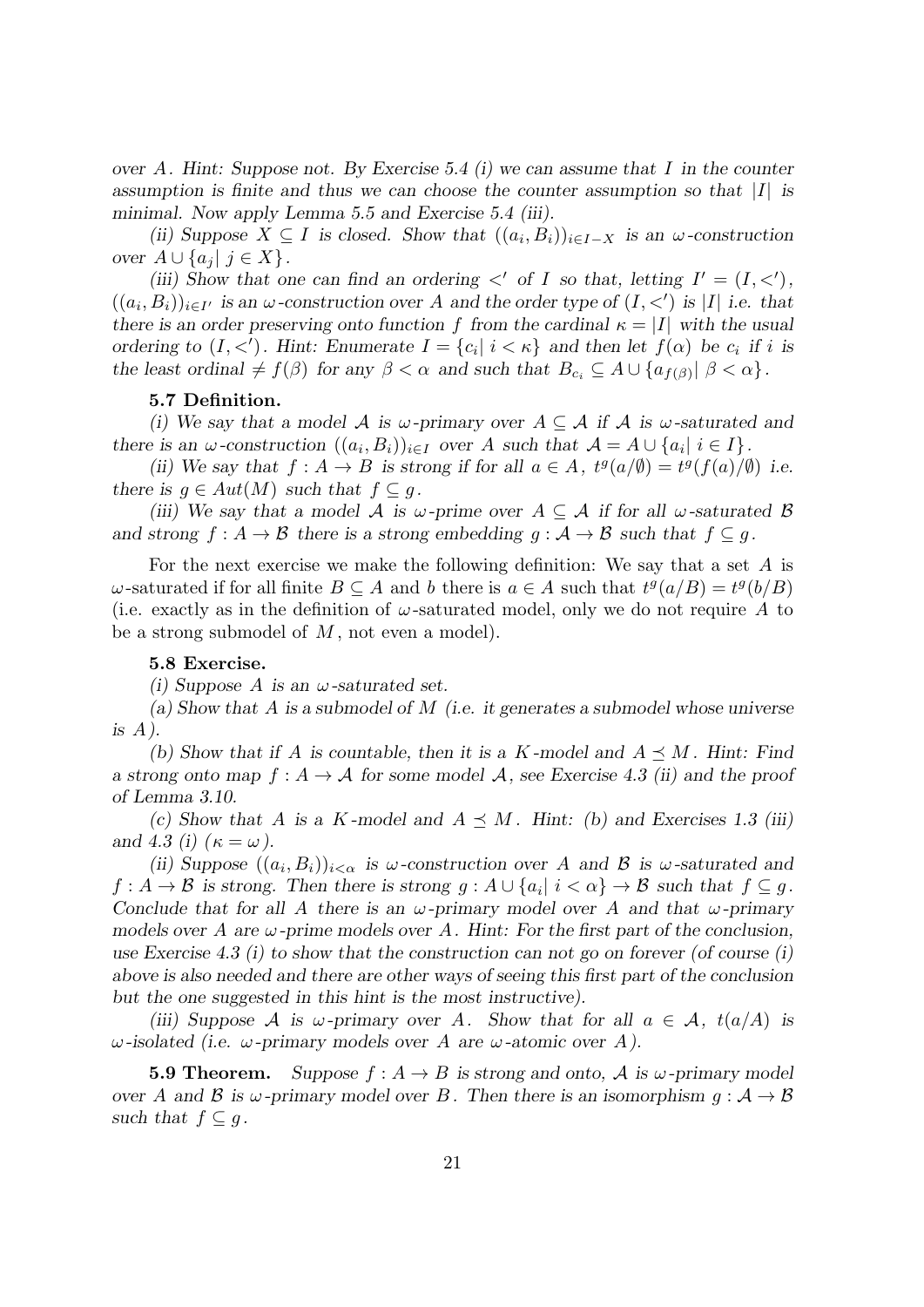**Proof**. Let  $((a_i, B_i))_{i < \delta}$  and  $((b_j, C_j))_{j < \nu}$  be the constructions. For all  $\alpha \in On$ , it is enough to find strong onto functions  $f_{\alpha}: A_{\alpha} \to B_{\alpha}$  so that

(i) there are closed  $X_{\alpha} \subseteq \delta$  and  $Y_{\alpha} \subseteq \nu$  such that  $A_{\alpha} = A \cup \{a_i | i \in X_{\alpha}\}\$ *B*<sup>*a*</sup> = *B*  $\cup$  {*b*<sub>*i*</sub>| *i*  $\in Y_\alpha$ },

(ii) if  $\alpha < \beta$ , then  $X_{\alpha} \subseteq X_{\beta}$ ,  $Y_{\alpha} \subseteq Y_{\beta}$  and  $f_{\alpha} \subseteq f_{\beta}$ ,

(iii) if  $dom(f_\alpha) \neq \mathcal{A}$  or  $rng(f_\alpha) \neq \mathcal{B}$ , then  $f_{\alpha+1} \neq f_\alpha$ .

We let  $f_0 = f$  and  $X_0 = Y_0 = \emptyset$ . If  $\alpha$  is limit we let  $f_\alpha = \bigcup_{\beta < \alpha} f_\beta$ ,  $X_\alpha = \bigcup_{\beta < \alpha} X_\beta$ and  $Y_\alpha = \bigcup_{\beta < \alpha} Y_\beta$ . Finally for successor cases we notice that by Exercise 5.6 (ii), it is enough to show how  $f_1$ ,  $X_1$  and  $Y_1$  are found. But this is an easy back and forth argument using  $\omega$ -saturation of the models and Exercises 5.4 (i) and 5.8 (iii)  $(exercise)$ .  $\Box$ 

**5.10 Exercise.** Suppose A is  $\omega$ -saturated.

*(i)* Suppose  $\beta$  is  $\omega$ -primary model over  $\mathcal{A}A$  and  $\alpha \downarrow_{\mathcal{A}} A$ . Show that  $\alpha \downarrow_{\mathcal{A}} \beta$ . *Hint: Start by showing that it is enough to prove the claim under the assumption that A* is finite and then show that for all  $b \in \mathcal{B}$  there is finite  $B \subseteq \mathcal{A}$  such that *BA* witnesses that  $t^g(b/AAa)$  is  $\omega$ -isolated. For this use Exercise 5.8 (iii) and non*splitting.*

*(ii)* Suppose  $(a_i)_{i < \alpha}$  is a Morley sequence in  $t^g(a/A)$ ,  $a \notin A$ , and B is  $\omega$ *primary over*  $A \cup \{a_i | i < \alpha\}$ . Show that  $(a_i)_{i < \alpha}$  is a maximal Morley sequence in  $t^g(a/A)$  *from*  $B$ *. Hint: Use (i).* 

#### **6. Categoricity transfer**

We say that *K* is  $\kappa$ -categorical if all *K*-model of power  $\kappa$  are isomorphic. In this section we assume that *K* is homogeneous,  $LS(K) = \omega$  and that *K* is  $\omega_1$ . categorical and we will show that *K* is  $\kappa$ -categorical for all uncountable  $\kappa$ . For a more general categoricity transfer theorem, see [Hy].

**6.1 Lemma.** *K* is  $\omega$ -stable.

**Proof.** By Theorem 2.8 there is a *K*-model *A* of the form  $EM(\omega_1, \Phi)$  for some  $\Phi$ . Then  $|\mathcal{A}| = \omega_1$ .

**6.1.1 Claim.** For all countable  $A \subseteq \mathcal{A}$ , the set  $\{t^g(a/A) | a \in \mathcal{A}\}$  is countable.

**Proof**. Exercise. Hint: Let  ${c_i \mid i < \omega_1}$  be the skeleton. Now suppose the claim is not true and find countable sets  $X \subseteq Y \subseteq \omega_1$  such that the set

$$
\{t(a, /SH(\{c_i \mid i \in X\})) \mid a \in SH(\{c_i \mid i \in Y\})\}
$$

is uncountable (which is impossible).  $\Box$  Claim 6.1.1.

If *K* is not  $\omega$ -stable by Löwenheim-Skolem property, we can find a *K*-model  $\beta$ and countable  $B \subseteq B$  such that  $|\mathcal{B}| = |\{t(b/B)| | b \in B\}| = \omega_1$ . But then B can not be isomorphic with  $A$ , a contradiction.  $\Box$ 

**6.2 Corollary.** *Every uncountable model is*  $\omega_1$ -saturated.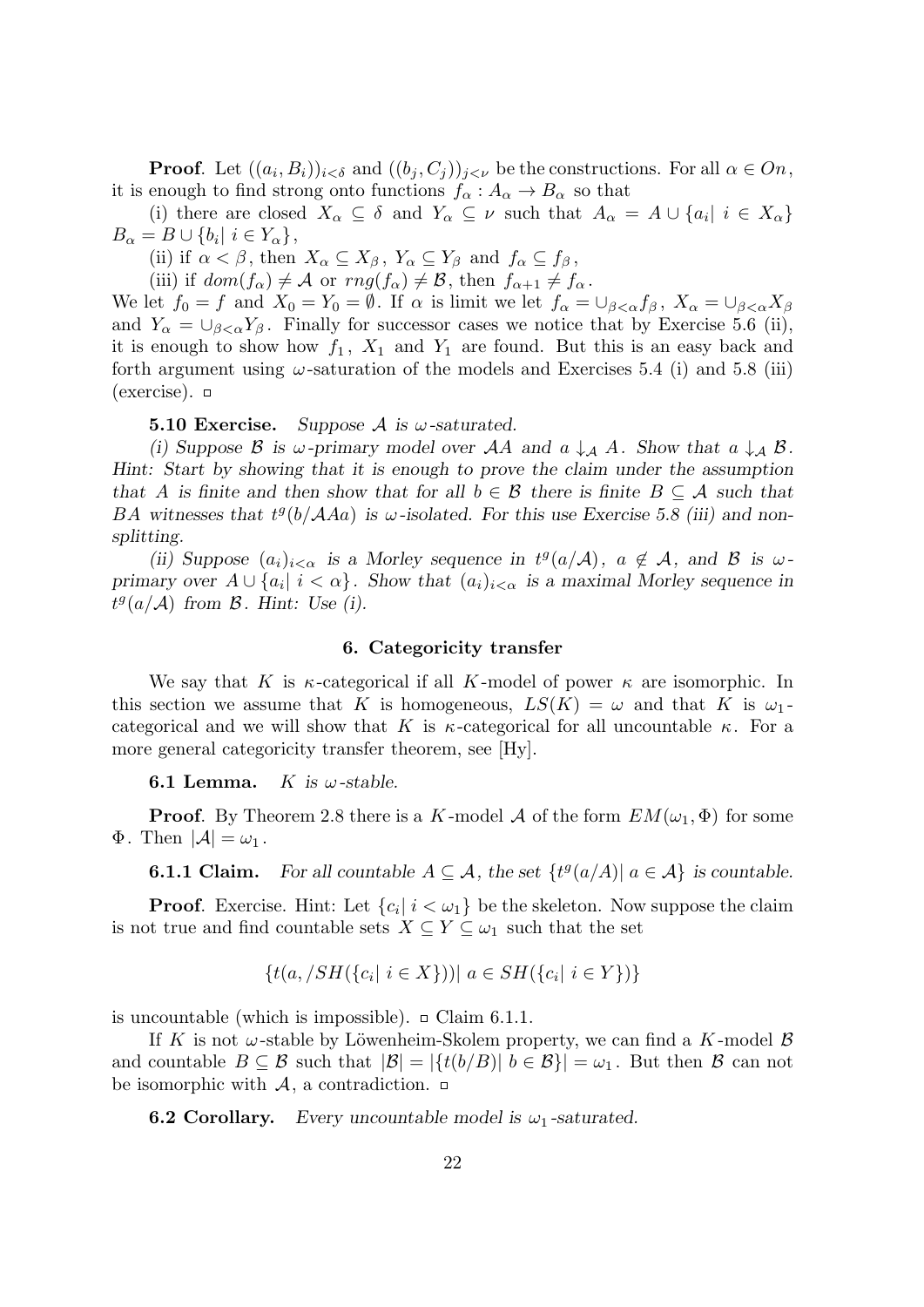**Proof**. By Exercise 4.3 (i) we can find  $\omega_1$ -saturated *A* of power  $\omega_1$ . By  $\omega_1$ categoricity, every model of size  $\omega_1$  is  $\omega_1$ -saturated. Using Löwenheim-Skolem property, it is easy to see that if some uncountable model is not  $\omega_1$ -saturated, then there is also a model of size  $\omega_1$  that is not  $\omega_1$ -saturated.  $\Box$ 

## **6.3 Definition.**

*(i)* We say that  $t^g(a/A)$  is bounded if there is a set  $B \subseteq M$  of power  $\langle \lambda, \lambda \rangle$ *Section 3)* such that if  $t^g(b/A) = t^g(a/A)$ , then  $b \in B$ .

(*ii*)  $t^g(a/A)$  *is minimal if it is not bounded but for all B, a*  $\downarrow_A B$  *implies that*  $t^g(a/AB)$  *is bounded.* 

### **6.4 Exercise.**

(*i)* Suppose *A* is countable. Show that  $t^g(a/A)$  is bounded iff  $\{b \mid t^g(b/A) =$  $t^g(a/A)$ <sup>}</sup> is countable. Hint: Use Theorem 4.4 (ii) and (v) and Exercise 4.3 (i).

*(ii) Prove the claim in (i) above without the assumption that A is countable. Hint: First find countable*  $B \subseteq A$  *such that*  $t^g(a/A)$  *does not split over some finite*  $C \subseteq B$  and that for all finite  $C \subseteq B$  and  $b \in A$ , there is  $c \in B$  such that  $t^g(c/C) =$  $t^g(b/C)$ . Then show that  $t^g(a/A)$  is bounded iff  $t^g(a/B)$  is bounded. For the non*trivial direction of this, pick a sequence*  $(a_i)_{i < \alpha}$  *of distinct tuples with*  $t^g(a_i/B)$  $t^g(a/B)$  and show that there is a sequence  $(b_i)_{i < \alpha}$  of distinct tuples with  $t^g(b_i/A) =$  $t^g(a/A)$ , use the proof of Theorem 4.4 (ii) and (iii).

*(iii)* Give an example of a homogeneous  $\omega$ -stable AEC such that for some  $\alpha$ ,  $t^g(a/\emptyset)$  *is bounded and*  $\{b \mid t^g(b/\emptyset) = t^g(a/\emptyset) \}$  *is infinite (cooked up example is enough).*

**6.5 Lemma.** For all  $\omega$ -saturated A there is an element a such that  $t^g(a/\mathcal{A})$ *is minimal.*

**Proof**. It is enough to prove the claim for countable *A*. Since all *ω*-saturated countable models are isomorphic, it is enough to find some countable *A* and *a* as in the claim. Now suppose that there are no such *A* and *a*.

Then by recursion on  $i < \omega$  (using Theorem 4.4 (iv)) it is easy to construct countable  $\omega$ -saturated  $\mathcal{A}_i$  and elements  $a_i$  so that

(i) if  $i < j < \omega$ , then  $\mathcal{A}_i \subseteq \mathcal{A}_j$  and  $t^g(a_j/\mathcal{A}_i) = t^g(a_i/\mathcal{A}_i)$ ,

(ii)  $t^g(a_i/A_i)$  is not bounded,

(iii) 
$$
a_{i+1} \not\downarrow_{\mathcal{A}_i} \mathcal{A}_{i+1}
$$
.

Let  $A = \bigcup_{i < \omega} A_i$  and by Exercise 3.14, we can find *a* such that for all  $i < \omega$ ,  $t^g(a/A_i) = t^g(a_i/A_i)$ . By Exercise 4.5 (i), *a*  $\downarrow A_i$  *A* for all  $i < \omega$ . This contradicts Theorem 4.4 (i).  $\Box$ 

**6.6 Theorem.** *K* is  $\kappa$ -categorical for all  $\kappa \geq \omega_1$ .

**Proof.** Suppose *A* and *B* are model of size  $\kappa > \omega_1$ . It is enough to show that they are isomorphic. Let C be a countable  $\omega$ -saturated model. Since A and B are *ω*<sub>1</sub>-saturated there are strong embeddings *f* : *C* → *A* and *g* : *C* → *B*. By moving *A* and *B* by an automorphism of *M*, we may assume that  $C \subseteq A$  and  $C \subseteq B$ .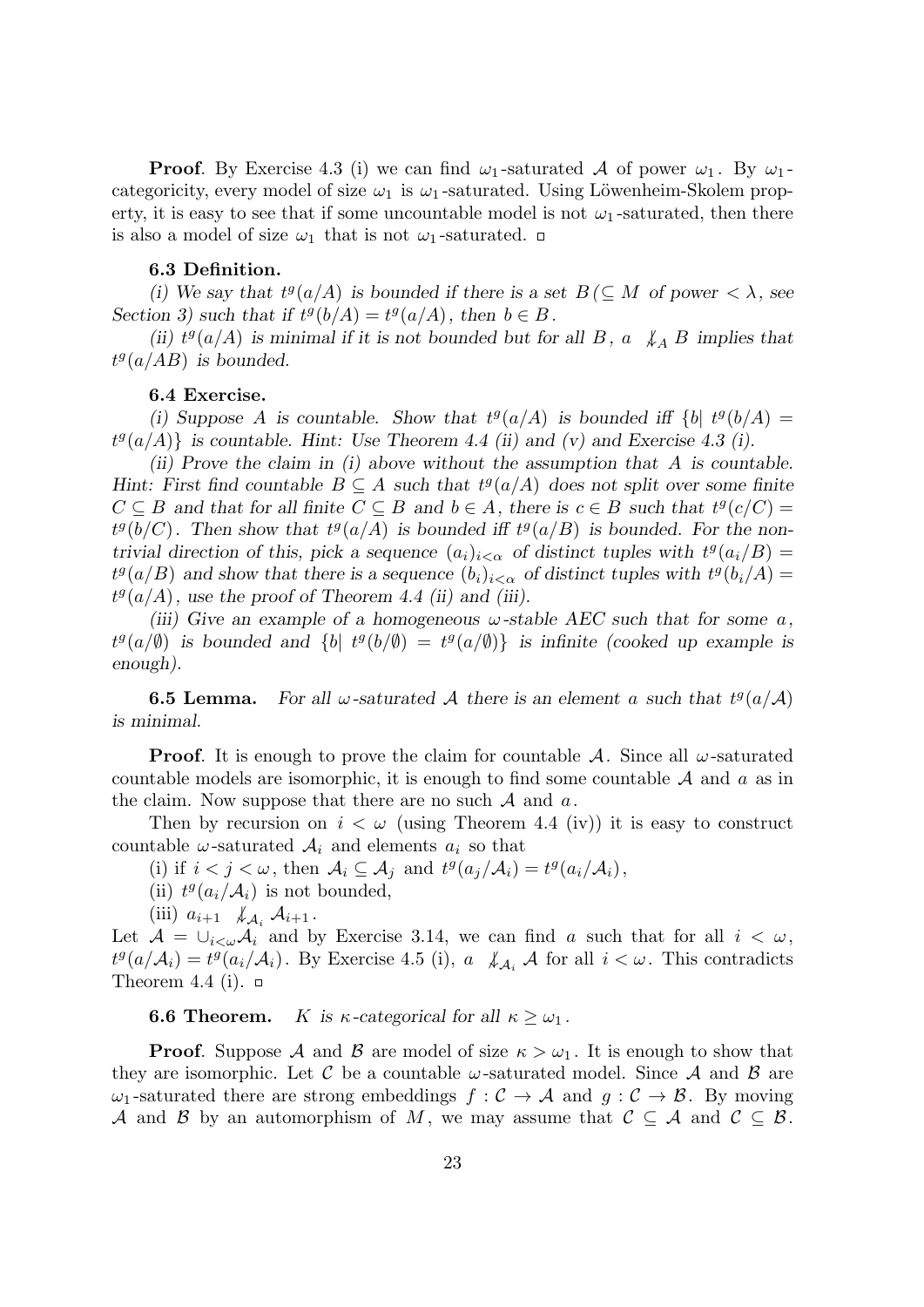Now let *a* be an element such that  $t^g(a/\mathcal{C})$  is minimal and let  $(a_i)_{i < \alpha}$  be a maximal Morley sequence in  $t^g(a/\mathcal{C})$  from A and let  $(b_i)_{i<\beta}$  be a maximal Morley sequence in  $t^g(a/\mathcal{C})$  from  $\mathcal{B}$ . The heart of this argument is to prove the following claim.

**6.6.1 Claim.** *A* is  $\omega$ -primary over  $\mathcal{C} \cup \{a_i | i < \alpha\}$  (and similarly for  $\mathcal{B}$ ).

Before proving this claim, let us see why proving it is enough. By Exercises 4.3 (i) and 5.8 (ii),  $|\alpha| = |\beta| = \kappa$ . So by re-indexing, we may assume that  $\alpha = \beta = \kappa$ . Let  $f: \mathcal{C} \cup \{a_i | i < \kappa\} \to \mathcal{C} \cup \{b_i | i < \kappa\}$  be such that  $f \upharpoonright \mathcal{C} = id_{\mathcal{C}}$  and for all  $i < \kappa$ ,  $f(a_i) = b_i$ . Then *f* is strong by Exercise 4.7 (ii). By Theorem 5.9, *f* extends to an isomorphism between *A* and *B*.

**Proof** of Claim 6.6.1. As above, we may assume that  $\alpha = \kappa$ . Now suppose that the claim is not true and let  $\mathcal{D} \subseteq \mathcal{A}$  be an *ω*-primary model over  $\mathcal{C} \cup \{a_i | i < \kappa\}.$ Then  $A \neq D$  and we can pick an element  $d \in A - D$ . Choose also a finite  $D_0 \subseteq D$ such that  $d \downarrow_{D_0}^s \mathcal{A}$ . Let  $((c_i, C_i))_{i \leq \kappa}$  be an *ω*-construction of  $D$  over  $\mathcal{C} \cup \{a_i | i \leq \kappa\}$ (we can choose the construction so that the length is  $\kappa$  by Exercise 5.6 (iii) although this is not important in this proof). Then there is finite closed  $X \subseteq \kappa$  such that  $D_0 \subseteq \mathcal{C} \cup \{a_i | i < \kappa\} \cup \{c_i | i \in X\}$ . By re-indexing and re-ordering we may assume that

(\*)  $D_0 \subseteq \mathcal{C} \cup \{a_i | i < \omega\} \cup \{c_i | i \in X\}, X \subseteq \omega \text{ and for all } i \in X, C_i \subseteq$  $C ∪ {a_i | i < ω} ∪ {c_j | j < i}.$ 

Thus we can find an *ω*-primary model  $\mathcal{D}_1$  over  $\mathcal{C} \cup \{a_i | i < \omega_1\}$  such that  $D_0 \subseteq \mathcal{D}_1$ .

**6.6.2 Exercise.** Show that the  $\omega$ -construction of  $\mathcal{D}_1$  is also an  $\omega$ -construction *over*  $\mathcal{C} \cup \{a_i | i < \kappa\}.$ 

By Exercise 6.6.2 we can continue the construction of  $\mathcal{D}_1$  to a construction of an  $\omega$ -primary model over  $\mathcal{C} \cup \{a_i | i \leq \kappa\}$ . By the uniqueness of such, we can assume that *D* is *ω*-primary over  $\mathcal{D}_1 \cup \{a_i | i < \kappa\}$ . Let  $\mathcal{E} \subseteq \mathcal{A}$  be *ω*-primary over  $\mathcal{D}_1 d$ . By the choice of  $D_0$ ,  $d \downarrow_{\mathcal{D}_1} \mathcal{D}$  and so by applying Exercise 5.10,  $\mathcal{E} \downarrow_{\mathcal{D}_1} \mathcal{D}$ . Also if  $e \in \mathcal{E} - \mathcal{D}$  and  $t^g(e/\mathcal{C}) = t^g(a/\mathcal{C})$ , then since  $t^g(a/\mathcal{C})$  is minimal and  $t^g(e/\mathcal{D}_1)$  is not bounded,  $e \downarrow_c \mathcal{D}_1$ . It follows that

(\*\*) if  $e \in \mathcal{E}$  is such that  $t^g(e/\mathcal{C}) = t^g(a/\mathcal{C})$ , then  $e \in \mathcal{D}_1$ since otherwise  $e \downarrow_c \{a_i | i \leq \kappa\}$  which would contradict the maximality of  $(a_i)_{i \leq \kappa}$ .

As above, by massaging the construction of  $\mathcal{D}_1$  and re-indexing  $\{a_i | i < \omega_1\}$  we can assume that  $(*)$  above holds for the construction of  $\mathcal{D}_1$  and some finite closed  $X \subseteq \omega_1$  and so we can find  $\omega$ -primary  $\mathcal{D}_0$  over  $\mathcal{C} \cup \{a_i | i < \omega\}$  so that  $D_0 \subseteq \mathcal{D}_0$ ,  $\mathcal{D}_1$ is *ω*-primary over  $\mathcal{D}_0 \cup \{a_i | i < \omega_1\}$  and the *ω*-construction of  $\mathcal{D}_0$  over  $\mathcal{C} \cup \{a_i | i < \omega\}$ is also an *ω*-construction over  $\mathcal{C} \cup \{a_i | i < \omega_1\}.$ 

By recursion on  $i \leq \omega_1$  we define models  $\mathcal{E}_i$  of power  $\omega_1$  and elements  $d_i$ (only for  $i < \omega_1$ ) so that  $\mathcal{E}_0 = \mathcal{D}_1$ ,  $\mathcal{E}_{i+1}$  is  $\omega$ -primary over  $\mathcal{E}_i d_i$ ,  $d_i \downarrow_{D_0} \mathcal{E}_i$  and  $t^g(d_i/\mathcal{D}_0) = t^g(d/\mathcal{D}_0)$ : We let  $d_0 = d$  and  $\mathcal{E}_1 = \mathcal{E}$ . If i is limit,  $\mathcal{E}_i = \bigcup_{j. If  $\mathcal{E}_i$$ is defined, by  $\omega_1$ -categoricity and Exercise 4.3 (iii), there is  $f \in Aut(M/\mathcal{D}_0)$  such that  $f(\mathcal{E}_i) = \mathcal{D}_1$ . We let  $\mathcal{E}_{i+1} = f^{-1}(\mathcal{E})$  and  $d_i = f^{-1}(d)$ . Now for all  $i \leq \omega_1$  we define  $\omega$ -saturated models  $\mathcal{E}_i^*$  as follows:  $\mathcal{E}_0^* = \mathcal{D}_0$ ,  $\mathcal{E}_{i+1}^* \subseteq \mathcal{E}_{i+1}$  is  $\omega$ -primary over  $\mathcal{E}_i^* d_i$  and for limit *i*,  $\mathcal{E}_i^* = \bigcup_{j < i} \mathcal{E}_j^*$ .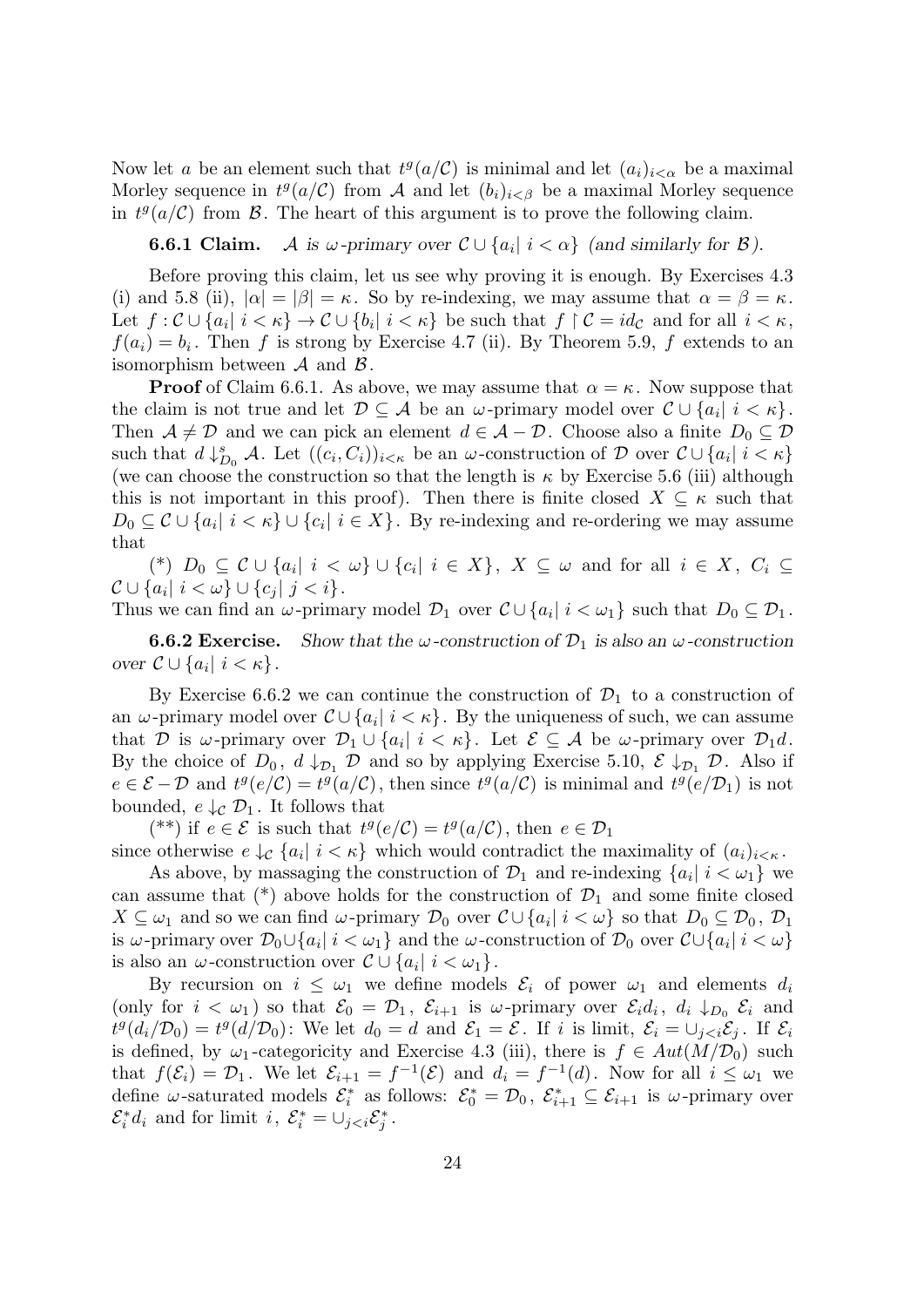**6.6.3 Exercise.** Show that if  $e \in \mathcal{E}_{i+1}^*$  and  $t^g(e/\mathcal{C}) = t^g(a/\mathcal{C})$ , then  $e \in \mathcal{E}_i^*$ . *Hint: Start by showing that*  $\mathcal{E}_{i+1}^* \downarrow_{\mathcal{E}_i^*} \mathcal{E}_i$  and use (\*\*) above.

But now by Exercise 6.6.3, if  $e \in \mathcal{E}^*_{\omega_1}$  is such that  $t^g(e/\mathcal{C}) = t^g(a/\mathcal{C})$ , then  $e \in \mathcal{D}_0$ . This contradicts  $\omega_1$ -saturation of  $\tilde{\mathcal{E}}_{\omega_1}^*$ , e.g. it contradicts Exercises 4.7 (iii) and 5.10 (ii).  $\Box$  Claim 6.6.1.

 $\Box$ 

In the proof of Claim 6.6.1 above we proved a bit more than what we claimed:

**6.7 Corollary.** If A is uncountable  $C \subseteq A$  is countable and  $\omega$ -saturated,  $t^g(a/\mathcal{C})$  *is minimal,*  $(a_i)_{i<\alpha}$  *is a maximal Morley sequence in*  $t^g(a/\mathcal{C})$  *from A and*  $\mathcal{B} \subseteq \mathcal{A}$  *is*  $\omega$ -primary over  $\mathcal{C} \cup \{a_i | i < \alpha\}$ , then  $\mathcal{B} = \mathcal{A}$ .

#### **6.8 Exercise.**

*(i)* If *A* is uncountable  $C \subseteq A$  is countable and  $\omega$ -saturated,  $t^g(a/C)$  is minimal,  $(a_i)_{i < \alpha}$  is a maximal Morley sequence in  $t^g(a/\mathcal{C})$  from A and  $\mathcal{B} \subseteq \mathcal{A}$  contains  $\mathcal{C} \cup \{a_i | i < \alpha\}$ , then  $\mathcal{B} = \mathcal{A}$ .

*(ii) Show that every uncountable K -model A is saturated. Hint: Start by showing that it is enough to prove this in the case |A| is a successor cardinal.*

# **7. Geometries with application**

Throughout this section we assume that *K* has AP, JEP, arbitrarily large models,  $LS(K) = \omega$  and K is  $\omega_1$ -categorical and universal:

**7.1 Definition.** We say that K is universal if for all  $A \subseteq \mathcal{A}$ ,  $(SH(A) \in K)$ *and*)  $SH(A) \preceq A$ *.* 

Notice that universality implies that  $\leq$  is the submodel relation.

**7.2 Exercise.** *Show that K is homogeneous.*

We will show that that *K* is essentially a class of vector spaces (or trivial structures). For a more general result, see [HK].

The argument is based on a study of geometries:

**7.3 Definition.** Let *X* be any set and  $cl: P(X) \to P(X)$ , where  $P(X)$  is *the set of all subsets of X . We say that* (*X, cl*) *is a pregeometry (a.k.a. matroid) if the following holds for all*  $A \subseteq B \subseteq X$  *and elements*  $a, b \in X$ :

 $(i)$   $A \subseteq cl(A) \subseteq cl(B) = cl(cl(B))$ ,

*(ii)* if  $a \in cl(A)$ , then there is finite  $C \subseteq A$  such that  $a \in cl(C)$ ,

*(iii) (Steinitz exchange principle) if*  $a \in cl(Ab) - cl(A)$ , then  $b \in cl(Aa)$ .

**7.4 Exercise.** Suppose  $(X, cl)$  is a pregeometry and  $Y \subseteq X$ . For all  $A \subseteq X$ , *let*  $cl_Y(A) = cl(YA)$ *. Show that*  $(X, cl_Y)$  *is a pregeometry.* 

**7.5 Definition.** Suppose  $(X, cl)$  is a pregeometry and  $A = \{a_i | i < \alpha\} \subseteq X$ . We say that A is cl-independent if for all  $i < \alpha$ ,  $a_i \notin cl({a_i | j < \alpha, j \neq i})$ . We say *that A* is maximal *cl-independent set from B* if it is *cl-independent*,  $A \subseteq B$  *and for all*  $a \in B - A$ *,*  $a \in cl(A)$ *.*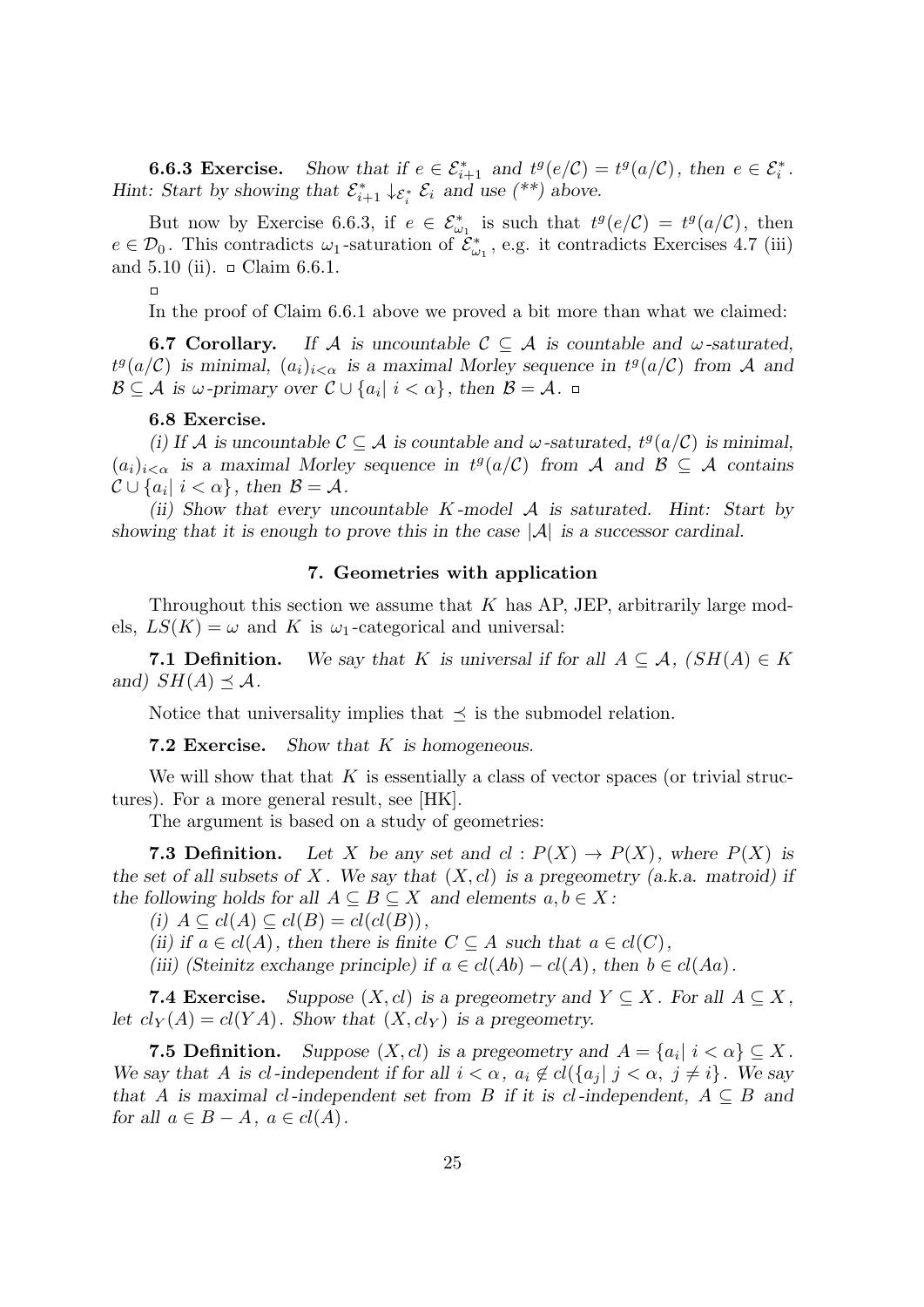**7.6 Theorem.** Suppose  $(X, cl)$  is a pregeometry. If A and A' are maximal *cl*-independent sets from  $B \subseteq X$ , then  $|A| = |A'|$ .

**Proof.** We skip the proof in this course. The proof can be found from the lecture notes of the course Model theory.

**7.7 Definition.** *Suppose*  $(X, cl)$  *is a pregeometry and*  $A, B, C \subseteq X$ .

*(i)* We write  $dim(A/B) = |D|$  if D is a maximal  $cl_B$ -independent set from A. *We write*  $dim(A)$  *for*  $dim(A/\emptyset)$ *.* 

*(ii)* We write  $A \downarrow_C^{\text{cl}} B$  if for all finite  $A' \subseteq A$   $\dim(A'/CB) = \dim(A'/C)$ .

*(iii) We say*  $(X, cl)$  *is modular, if for all*  $A, B \subseteq X$ ,  $A \downarrow_{cl}^{cl}$  $\frac{cl}{cl(A) ∩ cl(B)} B$ .

*(iv)* We say that  $(X, cl)$  *is locally modular if*  $(X, cl_{\{a\}})$  *is modular for some*  $a \in X$ .

*(v) We say that* (*X, cl*) *is trivial (a.k.a. disintegrated) if for all (non-empty)*  $A \subseteq X$ ,  $cl(A) = \bigcup_{a \in A} cl({a} \cap {a} \cap {a}$  *(so a ranges over the elements of A).* 

**7.8 Exercise.** Suppose that  $(X, cl)$  is a pregeometry and  $A, B, C \subseteq X$ .

(i) Show that  $dim(AB/C) = dim(B/C) + dim(A/BC)$ .

(ii) Show that  $dim(A/B) = dim(A/cl(B)) = dim(cl_B(A)/B)$ .

*(iii)* Show that if  $(X, cl)$  is modular then so is  $(X, cl_Y)$  for any  $Y \subseteq X$ .

*(iv) Show that trivial pregeometries are modular.*

From now on we fix a countable *ω*-saturated *A* and an element *a* such that  $t^g(a/A)$  is minimal. We need to a bit careful on how we choose these: We pick first any countable  $\omega$ -saturated  $\mathcal{A}^*$  and an element  $a \notin \mathcal{A}^*$  so that  $t^g(a/\mathcal{A}^*)$  is minimal. Then we choose a Morley sequence  $(a_i)_{i < \omega}$  in  $t^g(a/A^*)$  so that  $a \downarrow^s_{A^*} \{a_i | i < \omega\}$ . Then we let *A* be *ω*-primary over  $A^* \cup \{a_i | i < \omega\}$ . Notice that  $t^g(a/A)$  is still minimal and that *A* and *A<sup>∗</sup>* are isomorphic.

The goal is to show that every uncountable *K*-model  $\mathcal{B} \supseteq \mathcal{A}$  is essentially a vector space. From now on, when we talk about  $K$ -models  $\mathcal{B}$ , unless we state otherwise, we mean that is uncountable and  $A \subseteq B$  (since every uncountable *B*) contains a copy of  $\mathcal A$  this is without loss of generality). We write  $D_{\mathcal B}$  for the set  ${b \in \mathcal{B} \mid t^g(b/A) = t^g(a/A)}.$ 

**7.9 Definition.** For  $X \subseteq D_B$ , by  $cl_B(X)$  we mean the set of all  $b \in D_B$  such *that*  $t^g(b/AX)$  *is bounded.* 

**7.10 Exercise.** Show that for an element  $a \in D_B$  and  $A \subseteq D_B$ ,  $a \in cl_B(A)$ *iff*  $a \not\downarrow^s_A A$ .

**7.11 Lemma.**  $(D_B, cl_B)$  is a pregeometry.

**Proof.** We prove Steinitz exchange principle, the rest is left as an exercise. So suppose  $a \in cl_{\mathcal{B}}(Ab) - cl_{\mathcal{B}}(A)$  and for a contradiction suppose that  $b \notin cl_{\mathcal{B}}(Aa)$ . W.o.l.g. *A* is finite (exercise). Let *c* list the elements of *A*. Then by Exercise 7.10,  $b \downarrow^s_{\mathcal{A}}$  *ca* and  $a \downarrow^s_{\mathcal{A}} c$ . From the first of these it follows by monotonicity that  $b \downarrow^s_{\mathcal{A}c} a$ and from the second it follows by symmetry that  $c \downarrow^s_{\mathcal{A}} a$ . By Exercise 4.5 (ii),  $cb \downarrow^s_{\mathcal{A}} a$ and so by symmetry  $a \downarrow^s_A cb$ . By Exercise 7.10,  $a \notin cl_{\mathcal{B}}(Ab)$ , a contradiction.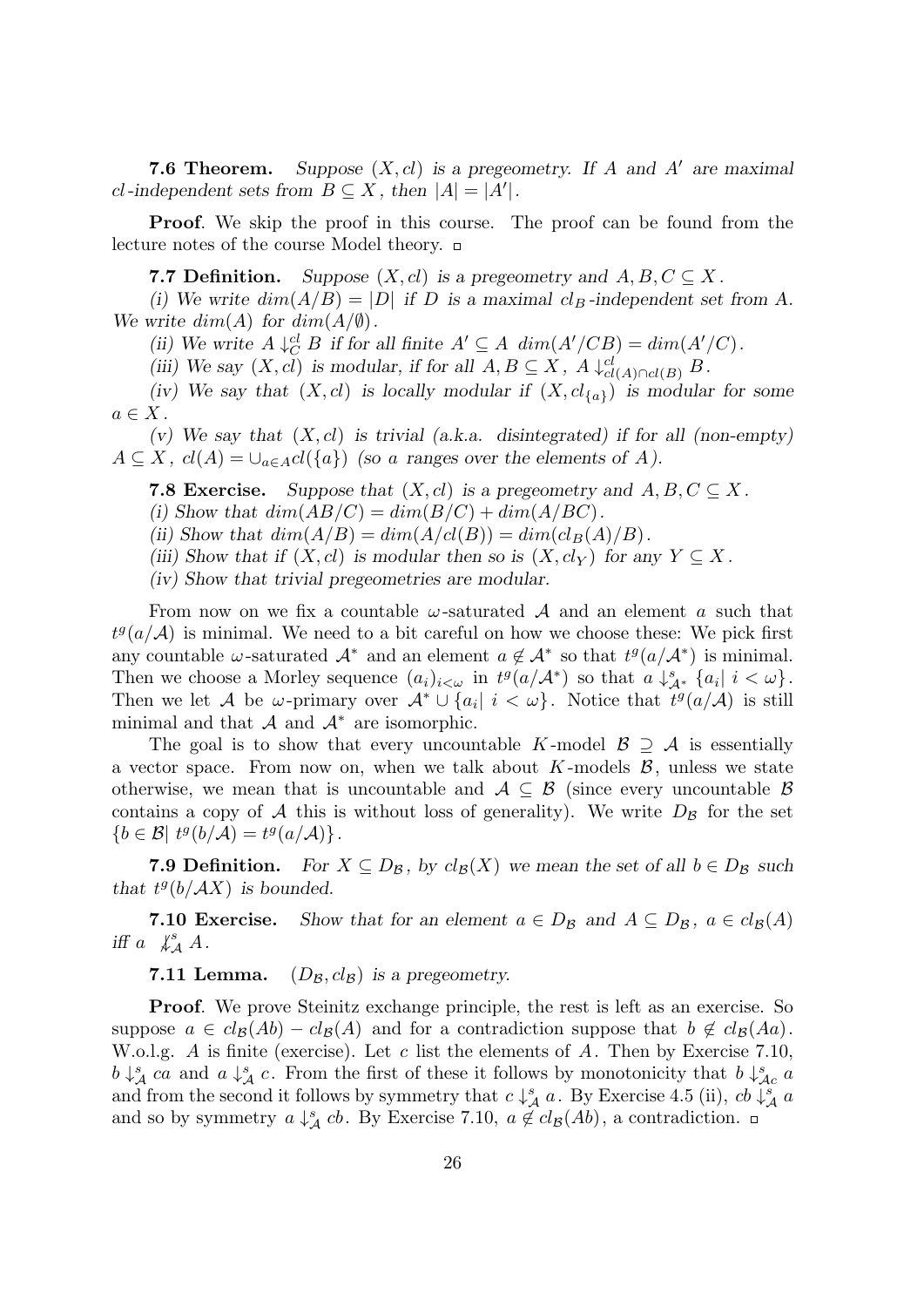## **7.12 Exercise.**

(i) Suppose  $\mathcal{A}_0$  *is countable and*  $\omega$ -saturated,  $(a_i)_{i < \alpha}$  *is a Morley sequence in*  $t^g(a_0/A_0)$  and  $\alpha \geq \omega$ . Show that  $SH(A_0 \cup \{a_i | i < \alpha\})$  is  $\omega$ -saturated. Conclude *that for all*  $A \subseteq D_B$ ,  $SH(AA)$  *is*  $\omega$ -saturated and thus also  $\omega$ -primary over  $AA$ . *Conclude also that if*  $(a_i)_{i < \alpha}$  *is a maximal Morley sequence in*  $t^g(a/A)$  *from*  $\beta$ *, then*  $\mathcal{B} = SH(\mathcal{A} \cup \{a_i \mid i < \alpha\})$ . Hint: Notice that for uncountable  $\alpha$  the  $\omega$ -saturation is *clear and keep in mind our choice of A and a.*

*(ii)* Show that for all  $A \subseteq D_{\mathcal{B}}$ ,  $cl_{\mathcal{B}}(A) = SH(A \cup A) \cap D_{\mathcal{B}}$ .

*(iii) Show that if*  $(D_{\mathcal{B}}, cl_{\mathcal{B}})$  *is locally modular, then it is modular. Hint: Use our choice of A and a.*

**7.13 Definition.** *Let G be a permutation group of a set X (i.e. a subgroup of*  $Sym(X)$ . By  $G_Y$ ,  $Y \subseteq X$  we mean the set of all  $g \in G$  such that  $g(x) = x$ *for all*  $x \in Y$ *. We write* [*Y*] *for the set of all*  $x \in X$  *such that*  $g(x) = x$  *for all g* ∈  $G_Y$ . We say that  $(G, X)$  is quasi-Urbanic if for all finite  $Y ⊆ X$  and elements  $x, y \in X - [Y]$ , there is  $g \in G_Y$  such that  $g(x) = y$ .

**7.14 Exercise.** Let  $G = \{g \mid D_g | g \in Aut(\mathcal{B}/\mathcal{A})\}$ . Show that  $(G, D_g)$  is *quasi-Urbanic and that*  $[A] = cl_{\mathcal{B}}(A)$  *for all*  $A \subseteq D_{\mathcal{B}}$ .

**7.15 Theorem.** *One of the following holds:*

*(i)*  $(D_{\mathcal{B}}, cl_{\mathcal{B}})$  *is trivial.* 

*(ii)* There are a vector space *V*, a subspace  $W \subseteq V$  and a bijection  $f : D_B \rightarrow$  $V - W$  *such that for all*  $A \subseteq D_B$ ,  $f(cl_B(A)) = span(W \cup f(A)) - W$ .

**Proof.** This follows immediately from [Zi] Theorem B and Exercises 7.14 and 7.12 (iii) (and the fact that  $cl_{\mathcal{B}}(\emptyset) = \emptyset$ ). In this course we skip the proof of Theorem B from [Zi].  $\Box$ 

So in particular,  $(D_{\mathcal{B}}, c l_{\mathcal{B}})$  is modular. We will use this to coordinatize all elements of  $\beta$  using elements of  $D_{\beta}$ . Notice also that *W* in Theorem 7.15 (ii) and the field over which *V* is a vector space must be of size  $\leq \omega$  (exercise).

**7.16 Lemma.** For all  $a \in \mathcal{B}$ , there is finite dimensional  $X_a \subseteq D_{\mathcal{B}}$  such that  $X_a = cl_{\mathcal{B}}(X_a)$  and the following holds:

(i) If  $f \in Aut(\mathcal{B}/\mathcal{A}a)$ , then  $f(X_a) = X_a$ .  $(iii)$   $a \in SH(\mathcal{A}X_a)$ .

**Proof**. Let *W* be the set of finite dimensional  $X \subseteq D_B$  such that  $cl_B(X) = X$ and  $a \in SH(\mathcal{A}X)$ . Since  $\mathcal{B} = SH(\mathcal{A}D_{\mathcal{B}})$ , it is easy to see that  $W \neq \emptyset$ . Thus it is enough to show that *W* is closed under intersections (since then  $X_a$  is the  $\subseteq$ -least element of *W*). So suppose  $X, Y \in W$ . Clearly  $cl_{\mathcal{B}}(X \cap Y) = X \cap Y$ . Denote  $Z = X \cap Y$ . We want to show that  $a \in SH(\mathcal{A}Z)$ .

Let  $C = SH(\mathcal{A}Z)$ . Then *C* is countable and *ω*-saturated by Exercise 7.12 (i). Also pick  $d = (d_0, ..., d_n) \in X - Z$  such that  $cl_{\mathcal{B}}(Zd) = X$   $e = (e_0, ..., e_m) \in Y - Z$ such that  $clg(Ze) = Y$ . We can choose these so that both sequences are  $(clg)_{Z}$ independent. Then  $\mathcal{D} = SH(\mathcal{A}X) = SH(\mathcal{C}d)$  is  $\omega$ -primary over  $\mathcal{C}d$  and similarly